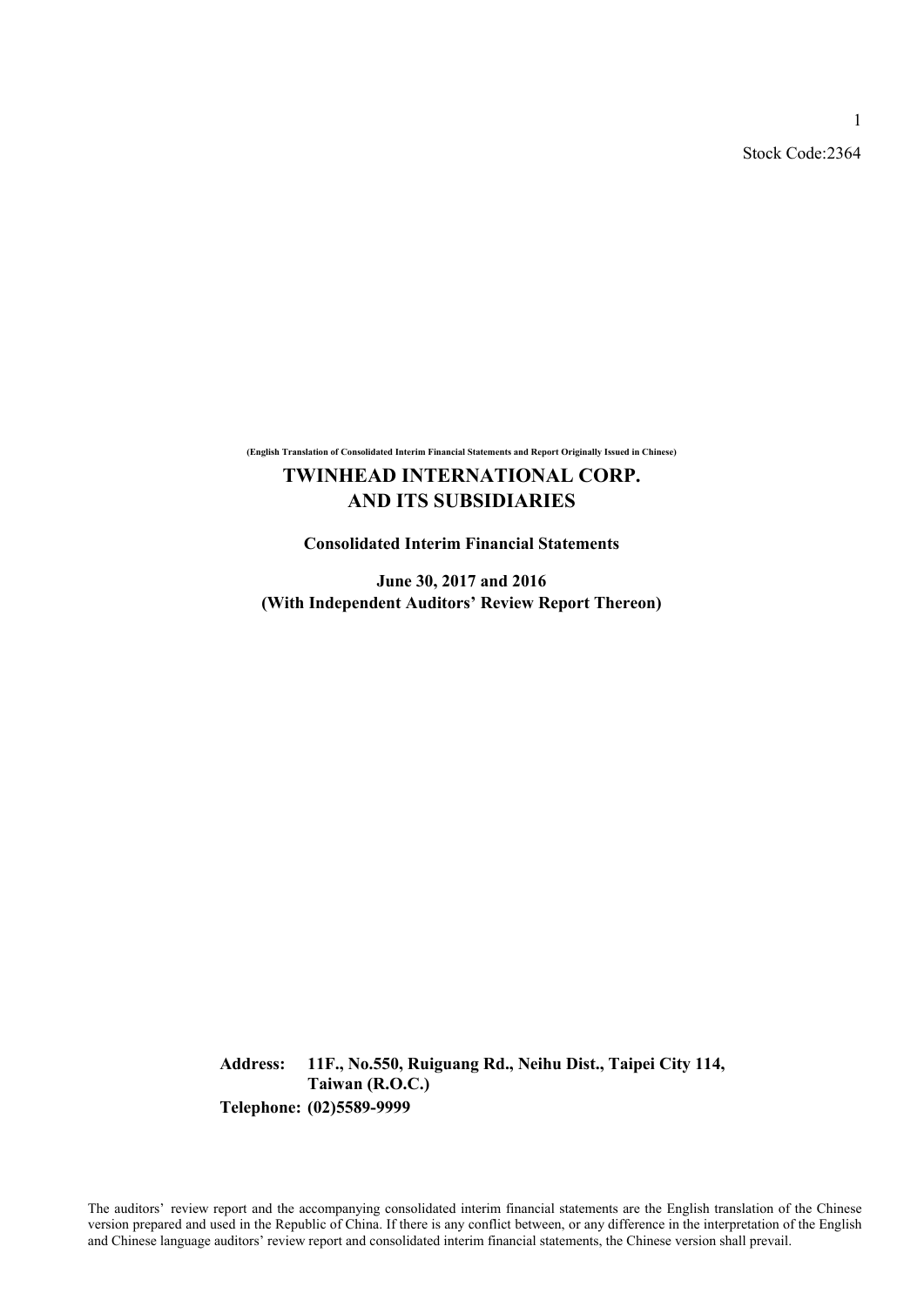# **Table of contents**

| Contents                                                                                                | Page           |
|---------------------------------------------------------------------------------------------------------|----------------|
| 1. Cover Page                                                                                           | 1              |
| 2. Table of Contents                                                                                    | 2              |
| 3. Independent Auditors' Review Report                                                                  | 3              |
| 4. Consolidated Balance Sheets                                                                          | $\overline{4}$ |
| 5. Consolidated Statements of Comprehensive Income                                                      | 5              |
| 6. Consolidated Statements of Changes in Equity                                                         | 6              |
| 7. Consolidated Statements of Cash Flows                                                                | 7              |
| 8. Notes to the Consolidated Interim Financial Statements                                               |                |
| Company history<br>(1)                                                                                  | 8              |
| Approval date and procedures of the consolidated financial statements<br>(2)                            | 8              |
| New standards, amendments and interpretations adopted<br>(3)                                            | $8 - 14$       |
| Summary of significant accounting policies<br>(4)                                                       | $14 \sim 16$   |
| Significant accounting assumptions and judgments, and major sources<br>(5)<br>of estimation uncertainty | 16             |
| Explanation of significant accounts<br>(6)                                                              | $16 - 30$      |
| Related-party transactions<br>(7)                                                                       | 30             |
| Pledged assets<br>(8)                                                                                   | 30             |
| (9)<br>Commitments and contingencies                                                                    | 30             |
| (10) Losses due to major disasters                                                                      | 30             |
| (11) Subsequent events                                                                                  | 30             |
| $(12)$ Other                                                                                            | 31             |
| (13) Other disclosures                                                                                  |                |
| (a) Information on significant transactions                                                             | $32 - 33$      |
| (b) Information on investees                                                                            | $33 - 34$      |
| (c) Information on investment in Mainland China                                                         | 34             |
| (14) Segment information                                                                                | 35             |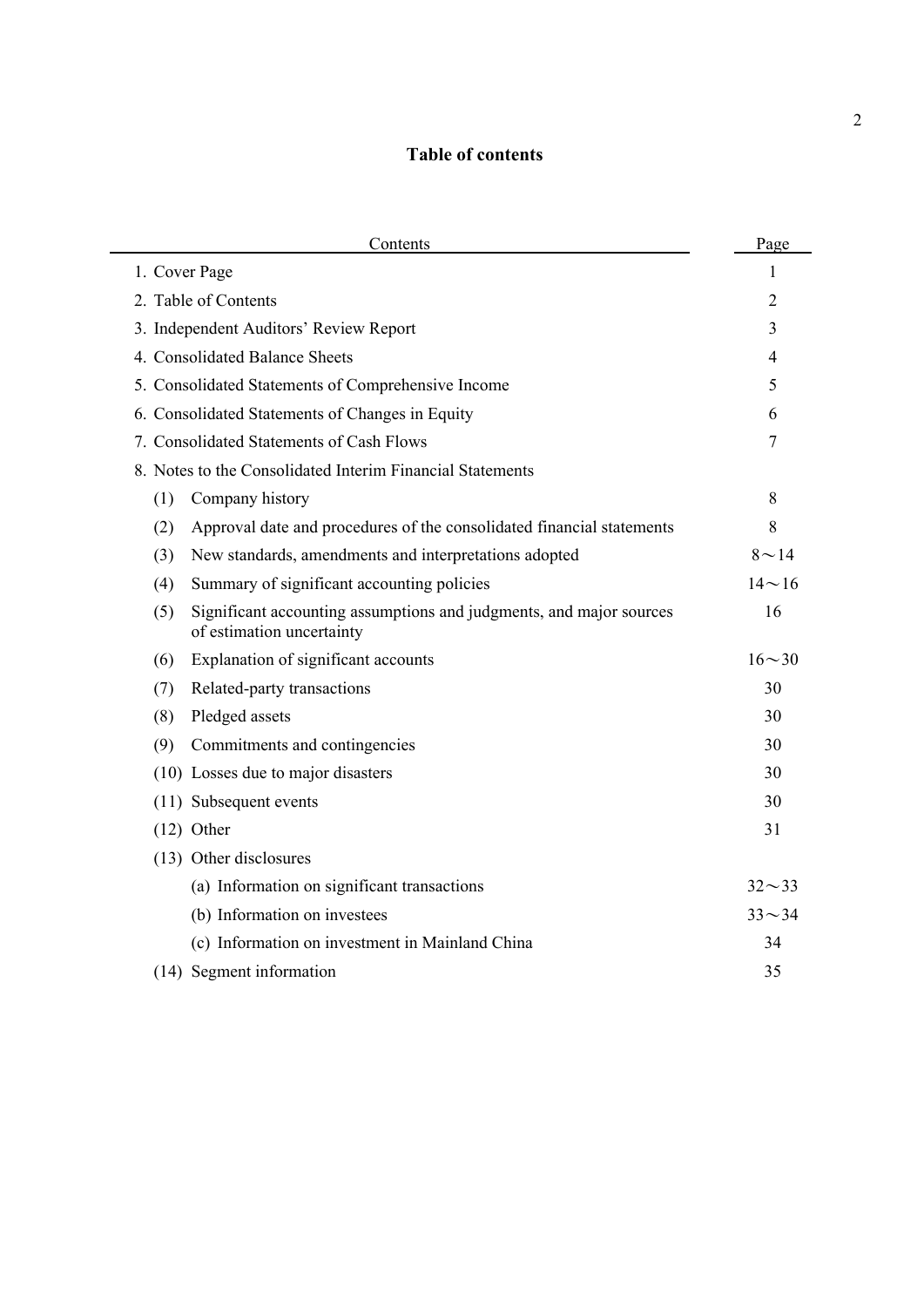### **Independent Auditors' Review Report**

To the Board of Directors Twinhead International Corp.:

We have reviewed the accompanying consolidated balance sheets of Twinhead International Corp. and its subsidiaries (the Group) as of June 30, 2017 and 2016, and the related consolidated statements of comprehensive income for the three months ended June 30, 2017 and 2016 and the six months ended June 30, 2017 and 2016, the consolidated statements of changes in equity and consolidated statements of cash flows for the six months ended June 30, 2017 and 2016. These consolidated interim financial statements are the responsibility of the Group's management. Our responsibility is to issue a report on these consolidated interim financial statements based on our reviews.

Except for mentioned in the third paragraph, we conducted our reviews in accordance with Statement on Auditing Standards No. 36 "Review of Financial Statements". A review consists principally of applying analytical procedures to financial data and making inquiries of persons responsible for financial and accounting matters. It is substantially less in scope than an audit conducted in accordance with the auditing standards generally accepted in the Republic of China, the objective of which is the expression of an opinion regarding the consolidated interim financial statements taken as a whole. Accordingly, we do not express such an opinion.

We were unable to obtain the reviewed financial statements of certain subsidiaries of the Group, which represent the total assets amounting to \$17,577 thousand and \$242,832 thousand, constituting 1.51% and 18.00% of the related consolidated total assets; and the total liabilities amounting to \$2,176 thousand and \$62,513 thousand, constituting 0.29% and 7.32% of the related consolidated total liabilities as of June 30, 2017 and 2016, respectively; as well as the total comprehensive income (loss) amounting to \$(850) thousand, \$(18,121) thousand, \$(1,650) thousand and \$(28,851) thousand, constituting 3.21%, 52.54%, 2.05% and 48.23% of the related consolidated total comprehensive income for the three months ended June 30, 2017 and 2016 and the six months ended June 30, 2017 and 2016, respectively.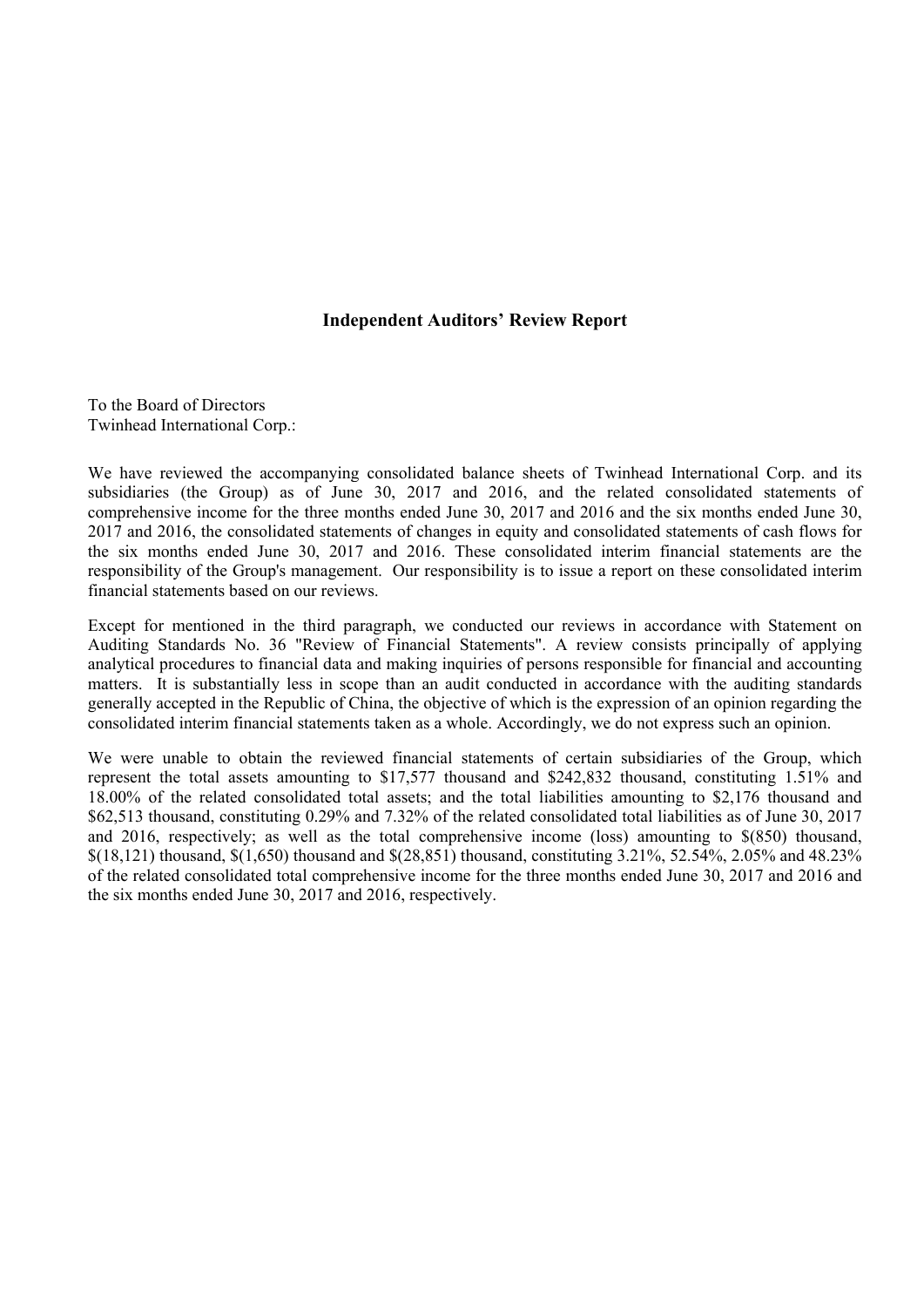Based on our reviews, except for the effects of possible adjustments, if any, as might have been determined to be necessary had the financial statements of some consolidated subsidiaries as described in the third paragraph been reviewed by independent accountants, we are not aware of any material modification that should be made to the accompanying consolidated interim financial statements referred to in the first paragraph in order for them to be in conformity with the "Regulations Governing the Preparation of Financial Reports by Securities Issuers" and International Accounting Standard 34 "Interim Financial Reporting" endorsed by the Financial Supervisory Commission of the Republic of China.

#### KPMG

Taipei, Taiwan (Republic of China) August 10, 2017

#### **Notes to Readers**

The accompanying consolidated interim financial statements are intended only to present the consolidated statement of financial position, financial performance and its cash flows in accordance with the accounting principles and practices generally accepted in the Republic of China and not those of any other jurisdictions. The standards, procedures and practices to review such consolidated interim financial statements are those generally accepted and applied in the Republic of China.

The auditors' review report and the accompanying consolidated interim financial statements are the English translation of the Chinese version prepared and used in the Republic of China. If there is any conflict between, or any difference in the interpretation of the English and Chinese language auditors' review report and consolidated interim financial statements, the Chinese version shall prevail.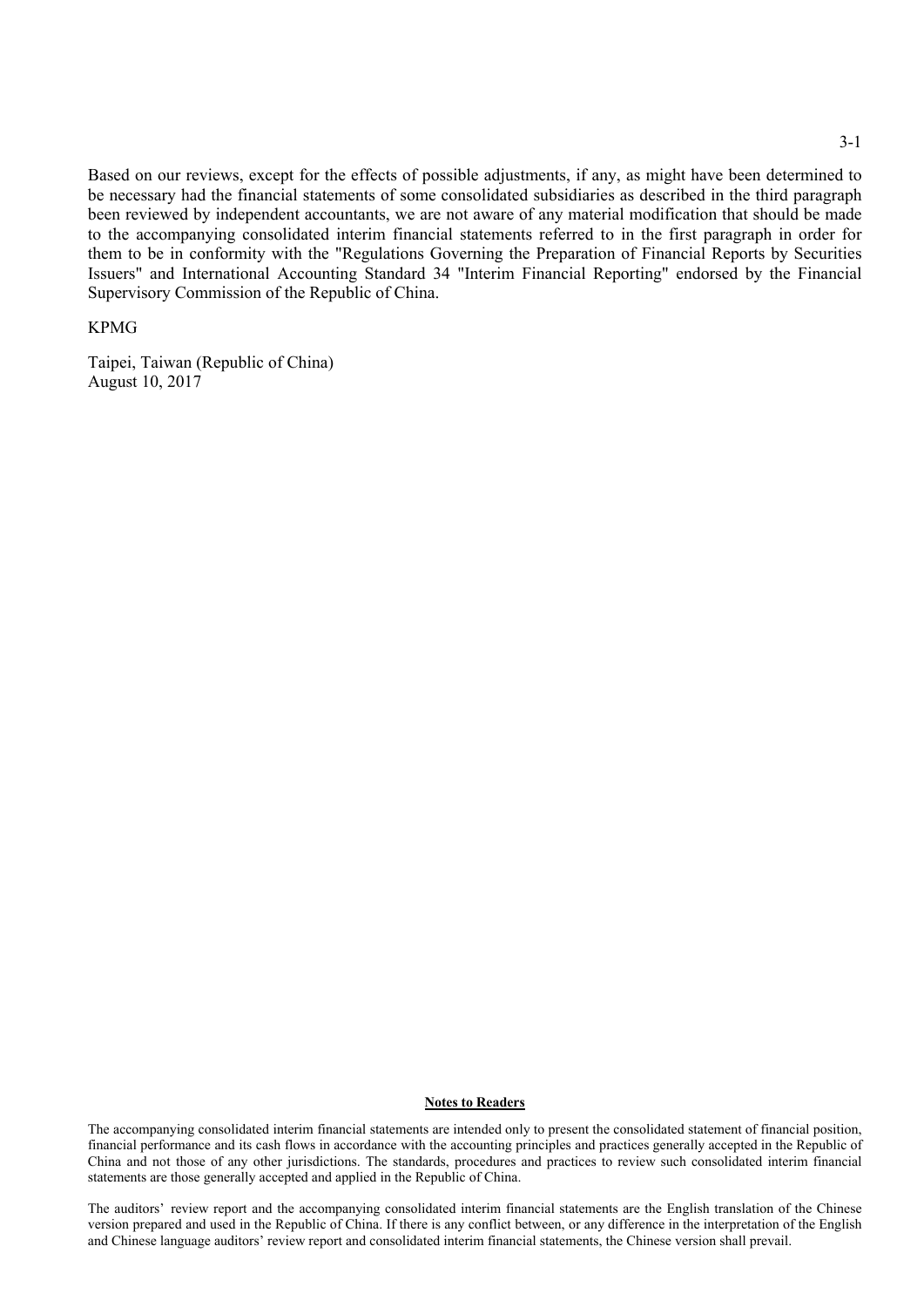### **(English Translation of Consolidated Interim Financial Statements and Report Originally Issued in Chinese) Reviewed only, not audited in accordance with the generally accepted auditing standards as of June 30, 2017 and 2016**

# **TWINHEAD INTERNATIONAL CORP. AND ITS SUBSIDIARIES**

### **Consolidated Balance Sheets**

# **June 30, 2017, December 31 and June 30, 2016**

### **(Expressed in Thousands of New Taiwan Dollars)**

|      |                                                         | June 30, 2017 |                | December 31, 2016 |                            | June 30, 2016 |                 |        |                                                                | June 30, 2017    |                         | December 31, 2016  |                 | June 30, 2016           |                |
|------|---------------------------------------------------------|---------------|----------------|-------------------|----------------------------|---------------|-----------------|--------|----------------------------------------------------------------|------------------|-------------------------|--------------------|-----------------|-------------------------|----------------|
|      | <b>Assets</b><br><b>Current assets:</b>                 | Amount        | $\frac{6}{6}$  | Amount            | $\frac{0}{0}$              | Amount        | $\frac{6}{10}$  |        | <b>Liabilities and Equity</b><br><b>Current liabilities:</b>   | Amount           | $\frac{6}{6}$           | Amount             | $\frac{0}{0}$   | Amount                  | $\frac{6}{10}$ |
| 1100 | Cash and cash equivalents (note $6(a)$ )                | 137,015<br>-S | 12             | 133,050           | - 11                       | 185,003       | 14              | 2100   | Short-term borrowings (notes $6(g)$ and 8)                     | 565,000          | 49                      | 535,000            | 46              | 590,000                 | -44            |
| 1150 | Notes receivable (note $6(b)$ )                         |               |                | 3                 | $\overline{\phantom{a}}$   | 5,219         |                 | 2150   | Notes payable                                                  | 157              | $\sim$                  | 179                | $\sim$          | 158                     |                |
| 1170 | Accounts receivable, net (note $6(b)$ )                 | 62,647        | -5             | 87,026            | $\overline{7}$             | 138,769       | 10              | 2170   | Accounts payable                                               | 98,198           | 9                       | 75,130             | 7               | 154,807                 | - 11           |
| 1200 | Other receivables (note $6(b)$ )                        | 43            |                | 66                | $\overline{\phantom{a}}$   | 209           |                 | 2200   | Other payables                                                 | 40,402           | $\overline{3}$          | 60,582             | $5\overline{)}$ | 62,393                  | -5             |
| 130x | Inventories (note $6(c)$ )                              | 234,911       | 20             | 212,172           | 18                         | 255,418       | 19              | 2250   | Provisions-current                                             | 4,869            | $\sim$                  | 5,125              | $\sim$          | $4,515 -$               |                |
| 1470 | Other current assets                                    | 12,445        |                | 18,938            | $\overline{\phantom{0}}^2$ | 13,912        |                 | 2300   | Other current liabilities                                      | 38,544           | - 3                     | 58,962             | - 5             | 36,747                  | $\frac{3}{2}$  |
|      | <b>Total current assets</b>                             | 447,061       | 38             | 451,255           | 38                         | 598,530       | $-44$           |        | <b>Total current liabilities</b>                               | 747,170          | $-64$                   | 734,978            | $-63$           | 848,620 63              |                |
|      | Non-current assets:                                     |               |                |                   |                            |               |                 |        | <b>Non-Current liabilities:</b>                                |                  |                         |                    |                 |                         |                |
| 1543 | Financial assets at $cost$ – non-current (note $6(d)$ ) | 44,859        | $\overline{4}$ | 35,890            | $\overline{3}$             | 35,890        |                 | 3 2645 | Guarantee deposits received                                    | 3,268            | $\sim$ $-$              | 3,532              | $\sim$ $-$      | $3,533 -$               |                |
| 1600 | Property, plant and equipment (notes $6(e)$ and 8)      | 437,624       | 38             | 452,004           | 39                         | 471,591       | 35              | 2670   | Other non-current liabilities                                  | 2,472            | $\sim$ $-$              | 2,789              | $\sim$ $-$      | $2,411$ -               |                |
| 1760 | Investment property, net (notes $6(f)$ and 8)           | 149,079       | 13             | 149,781           | 13                         | 150,482       | -11             |        | <b>Total non-current liabilities</b>                           | 5,740            | $\sim$ $^{-1}$          | 6,321              | $\sim$ $ \sim$  | 5,944                   | $\sim$         |
| 1840 | Deferred tax assets                                     | 51,609        | $\overline{4}$ | 52,668            | $\overline{4}$             | 53,584        | $\overline{4}$  |        | <b>Total liabilities</b>                                       | 752,910          | 64                      | 741,299            | 63              | 854,564 63              |                |
| 1920 | Refundable deposits                                     | 6,976         |                | 7,052             |                            | 7,249         |                 |        | Equity attributable to owners of parent (notes 6(i) and 6(j)): |                  |                         |                    |                 |                         |                |
| 1995 | Other non-current assets                                | 23,569        | 2              | 28,373            | $\overline{2}$             | 31,625        | $\frac{2}{2}$   |        | Share capital:                                                 |                  |                         |                    |                 |                         |                |
|      | <b>Total non-current assets</b>                         | 713,716       | 62             | 725,768           | 62                         | 750,421       | 56              | 3110   | Common shares                                                  | 1,439,314 124    |                         | 1,189,314 101      |                 | 1,901,445 141           |                |
|      |                                                         |               |                |                   |                            |               |                 | 3120   | Preferred shares                                               | 84               |                         | -84                |                 | $\frac{170}{}$ -        |                |
|      |                                                         |               |                |                   |                            |               |                 |        |                                                                | 1,439,398        | 124                     | 1,189,398          | 101             | $1,901,615$ 141         |                |
|      |                                                         |               |                |                   |                            |               |                 | 3200   | Capital surplus                                                |                  |                         |                    |                 | $3,102$ -               |                |
|      |                                                         |               |                |                   |                            |               |                 | 3350   | Accumulated deficits                                           | $(859,183)$ (74) |                         | (577,608)          | (49)            | $(1,023,087)$ (76)      |                |
|      |                                                         |               |                |                   |                            |               |                 |        | Other equities:                                                |                  |                         |                    |                 |                         |                |
|      |                                                         |               |                |                   |                            |               |                 | 3410   | Exchange differences on translation of foreign financial       |                  |                         |                    |                 |                         |                |
|      |                                                         |               |                |                   |                            |               |                 |        | statements                                                     | 29,590           | $\overline{\mathbf{3}}$ | 25,872             | $\frac{2}{2}$   | $21,662$ $2$            |                |
|      |                                                         |               |                |                   |                            |               |                 | 3500   | Treasury shares                                                | (202, 059)       | (17)                    | $(202,059)$ $(17)$ |                 | $(409, 026)$ (30)       |                |
|      |                                                         |               |                |                   |                            |               |                 |        | Total equity attributable to owners of parent                  | 407,746          | 36                      | 435,603            | $-37$           | 494,266 37              |                |
|      |                                                         |               |                |                   |                            |               |                 | 36xx   | Non-controlling interests                                      | 121              | $\sim$ $ \sim$          | 121                | $\sim$ $ -$     | $\frac{121}{ }$ -       |                |
|      |                                                         |               |                |                   |                            |               |                 |        | <b>Total equity</b>                                            | 407,867          | 36                      | 435,724            | $-37$           | 494,387                 | $-37$          |
|      | <b>Total assets</b>                                     | 1,160,777     | <b>100</b>     | 1,177,023         | 100                        | 1,348,951     | $\frac{100}{2}$ |        | <b>Total liabilities and equity</b>                            | 1,160,777        | 100                     | 1,177,023          | <b>100</b>      | $\frac{1,348,951}{100}$ |                |

|                                                                     |    | June 30, 2017 | December 31, 2016        | June 30, 2016 |                          |             |                |
|---------------------------------------------------------------------|----|---------------|--------------------------|---------------|--------------------------|-------------|----------------|
| <b>Liabilities and Equity</b><br><b>Current liabilities:</b>        |    | Amount        | $\frac{0}{0}$            | Amount        | $\frac{0}{0}$            | Amount      | $\frac{6}{10}$ |
| Short-term borrowings (notes $6(g)$ and 8)                          | \$ | 565,000       | 49                       | 535,000       | 46                       | 590,000     | 44             |
| Notes payable                                                       |    | 157           | $\overline{\phantom{0}}$ | 179           |                          | 158         |                |
|                                                                     |    |               |                          |               |                          |             |                |
| Accounts payable                                                    |    | 98,198        | 9                        | 75,130        | 7                        | 154,807     | 11             |
| Other payables                                                      |    | 40,402        | 3                        | 60,582        | 5                        | 62,393      | 5              |
| $Provisions$ - current                                              |    | 4,869         |                          | 5,125         |                          | 4,515       |                |
| Other current liabilities                                           |    | 38,544        | 3                        | 58,962        | $\overline{5}$           | 36,747      | $\overline{3}$ |
| <b>Total current liabilities</b>                                    |    | 747,170       | 64                       | 734,978       | 63                       | 848,620     | 63             |
| <b>Non-Current liabilities:</b>                                     |    |               |                          |               |                          |             |                |
| Guarantee deposits received                                         |    | 3,268         |                          | 3,532         |                          | 3,533       |                |
| Other non-current liabilities                                       |    | 2,472         |                          | 2,789         |                          | 2,411       |                |
| <b>Total non-current liabilities</b>                                |    | 5,740         |                          | 6,321         |                          | 5,944       |                |
| <b>Total liabilities</b>                                            |    | 752,910       | 64                       | 741,299       | 63                       | 854,564     | 63             |
| Equity attributable to owners of parent (notes $6(i)$ and $6(j)$ ): |    |               |                          |               |                          |             |                |
| Share capital:                                                      |    |               |                          |               |                          |             |                |
| Common shares                                                       |    | 1,439,314     | 124                      | 1,189,314     | 101                      | 1,901,445   | 141            |
| Preferred shares                                                    |    | 84            |                          | 84            | $\overline{\phantom{a}}$ | 170         | $\sim$         |
|                                                                     |    | 1,439,398     | 124                      | 1,189,398     | 101                      | 1,901,615   | 141            |
| Capital surplus                                                     |    |               |                          |               |                          | 3,102       |                |
| Accumulated deficits                                                |    | (859, 183)    | (74)                     | (577,608)     | (49)                     | (1,023,087) | (76            |
| Other equities:                                                     |    |               |                          |               |                          |             |                |
| Exchange differences on translation of foreign financial            |    |               |                          |               |                          |             |                |
| statements                                                          |    | 29,590        | 3                        | 25,872        | 2                        | 21,662      | $\overline{2}$ |
| Treasury shares                                                     |    | (202, 059)    | (17)                     | (202, 059)    | (17)                     | (409, 026)  | $\frac{1}{30}$ |
| Total equity attributable to owners of parent                       |    | 407,746       | 36                       | 435,603       | 37                       | 494,266     | 37             |
| <b>Non-controlling interests</b>                                    |    | 121           |                          | 121           | $\overline{\phantom{a}}$ | 121         |                |
| <b>Total equity</b>                                                 |    | 407,867       | 36                       | 435,724       | 37                       | 494,387     | 37             |
| <b>Total liabilities and equity</b>                                 | \$ | 1,160,777     | <b>100</b>               | 1,177,023     | <b>100</b>               | 1,348,951   | <b>100</b>     |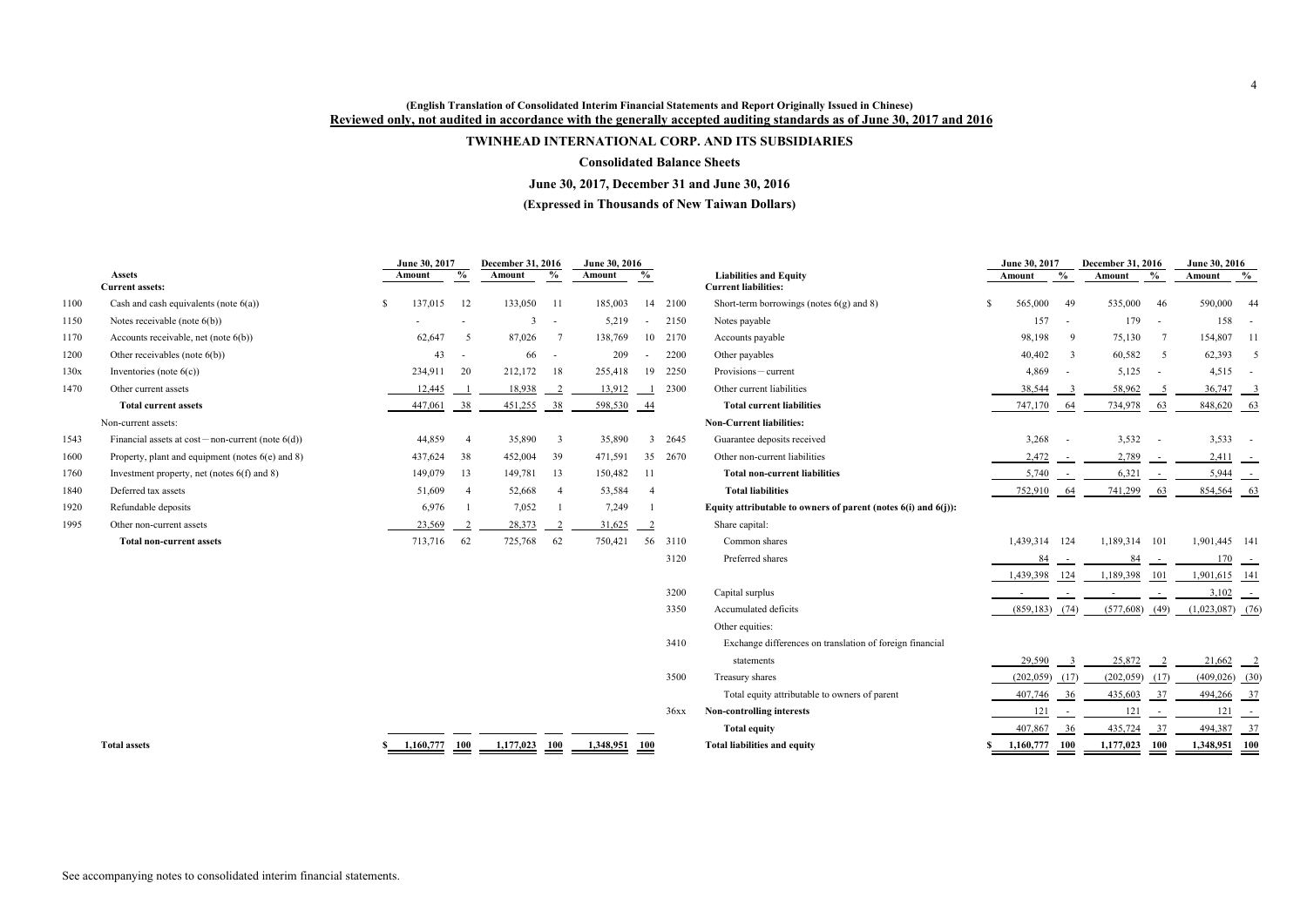### **(English Translation of Consolidated Interim Financial Statements and Report Originally Issued in Chinese) Reviewed only, not audited in accordance with generally accepted auditing standards**

# **TWINHEAD INTERNATIONAL CORP. AND ITS SUBSIDIARIES**

**Consolidated Statements of Comprehensive Income**

**For the three months ended June 30, 2017 and 2016 and the six months ended June 30, 2017 and 2016 (Expressed in Thousands of New Taiwan Dollars , Except for Earnings Per Common Share)**

|      |                                                   | For the three months ended June 30 |                   |               |           | For the six months ended June 30 |                 |                                    |           |        |
|------|---------------------------------------------------|------------------------------------|-------------------|---------------|-----------|----------------------------------|-----------------|------------------------------------|-----------|--------|
|      |                                                   | 2017                               |                   |               | 2016      |                                  | 2017            |                                    | 2016      |        |
|      |                                                   |                                    | Amount            | $\frac{0}{0}$ | Amount    | $\frac{1}{2}$                    | Amount          | $\mathbf{0}_{\mathbf{0}}^{\prime}$ | Amount    | $\%$   |
| 4000 | <b>Operating revenue</b>                          | \$                                 | 136,314           | 100           | 235,248   | 100                              | 275,761         | 100                                | 506,617   | 100    |
| 5000 | Operating costs (notes 6(c) and 6(h))             |                                    | 108,301           | 79            | 184,112   | 78                               | 211,106         | 77                                 | 389,718   | 77     |
| 5900 | Gross profit                                      |                                    | 28,013            | 21            | 51,136    | 22                               | 64,655          | 23                                 | 116,899   | 23     |
| 6000 | Operating expenses (notes 6(h) and 7):            |                                    |                   |               |           |                                  |                 |                                    |           |        |
| 6100 | Selling expenses                                  |                                    | 15,512            | 11            | 26,943    | 12                               | 31,131          | 11                                 | 51,382    | 10     |
| 6200 | Administrative expenses                           |                                    | 30,311            | 22            | 37,372    | 16                               | 62,363          | 23                                 | 74,710    | 15     |
| 6300 | Research and development expenses                 |                                    | 17,226            | 13            | 21,467    | $\overline{9}$                   | 36,533          | 13                                 | 42,826    | 8      |
|      | <b>Total operating expenses</b>                   |                                    | 63,049            | 46            | 85,782    | 37                               | 130,027         | 47                                 | 168,918   | 33     |
| 6900 | <b>Net operating loss</b>                         |                                    | (35,036)          | (25)          | (34, 646) | (15)                             | (65,372)        | (24)                               | (52, 019) | (10)   |
| 7000 | Non-operating income and expenses (note 6(m)):    |                                    |                   |               |           |                                  |                 |                                    |           |        |
| 7010 | Other income                                      |                                    | 6,149             | 4             | 8,607     | 4                                | 10,443          | 4                                  | 14,289    | 2      |
| 7020 | Other gains and losses                            |                                    | 7,557             | 6             | (6,319)   | (3)                              | (24,207)        | (8)                                | (16, 567) | (3)    |
| 7050 | Finance costs                                     |                                    | (2, 443)          | (2)           | (2,725)   | (1)                              | (4,858)         | (2)                                | (5, 426)  | (1)    |
|      | Total non-operating income and expenses           |                                    | 11,263            | 8             | (437)     | $\blacksquare$                   | (18, 622)       | (6)                                | (7, 704)  | (2)    |
| 7900 | Loss from continuing operations before tax        |                                    | (23, 773)         | (17)          | (35,083)  | (15)                             | (83,994)        | (30)                               | (59, 723) | (12)   |
| 7950 | Less: income tax expense (note 6(i))              |                                    |                   |               | 897       |                                  | 81              |                                    | 1,146     |        |
|      | <b>Net loss</b>                                   |                                    | (23, 774)         | (17)          | (35,980)  | (15)                             | (84,075)        | (30)                               | (60, 869) | (12)   |
| 8300 | Other comprehensive income (loss):                |                                    |                   |               |           |                                  |                 |                                    |           |        |
| 8360 | Items that may be reclassified subsequently to    |                                    |                   |               |           |                                  |                 |                                    |           |        |
|      | profit or loss (note $6(j)$ )                     |                                    |                   |               |           |                                  |                 |                                    |           |        |
| 8361 | Exchange differences on translation of foreign    |                                    |                   |               |           |                                  |                 |                                    |           |        |
|      | financial statements                              |                                    | (2,674)           | (2)           | 1,490     |                                  | 3,718           | 1                                  | 1,051     |        |
| 8399 | Income tax related to components of other         |                                    |                   |               |           |                                  |                 |                                    |           |        |
|      | comprehensive income that will be reclassified    |                                    |                   |               |           |                                  |                 |                                    |           |        |
|      | to profit or loss                                 |                                    |                   |               |           |                                  |                 |                                    |           |        |
|      | Total Items that may be reclassified              |                                    |                   |               |           |                                  |                 |                                    |           |        |
|      | subsequently to profit or loss                    |                                    | (2,674)           | (2)           | 1,490     |                                  | 3,718           |                                    | 1,051     |        |
| 8300 | Other comprehensive income (loss), net            |                                    | (2,674)           | (2)           | 1,490     |                                  | 3,718           |                                    | 1,051     |        |
|      | Total comprehensive income (loss)                 |                                    | (26, 448)         | (19)          | (34, 490) | (15)                             | (80, 357)       | (29)                               | (59, 818) | (12)   |
|      | Net loss attributable to:                         |                                    |                   |               |           |                                  |                 |                                    |           |        |
| 8610 | Loss attributable to owners of parent             | \$                                 | (23, 774)         | (17)          | (35,980)  | (15)                             | (84, 075)       | (30)                               | (60, 869) | (12)   |
| 8620 | Loss attributable to non-controlling interests    |                                    |                   |               |           |                                  |                 |                                    |           |        |
|      |                                                   | S.                                 | $(23,774)$ $(17)$ |               | (35,980)  | (15)                             | $(84,075)$ (30) |                                    | (60, 869) | (12)   |
|      | Comprehensive income (loss) attributable to:      |                                    |                   |               |           |                                  |                 |                                    |           |        |
| 8710 | Comprehensive income (loss), attributable to      |                                    |                   |               |           |                                  |                 |                                    |           |        |
|      | owners of parent                                  | \$                                 | (26, 448)         | (19)          | (34, 490) | (15)                             | (80,357)        | (29)                               | (59, 818) | (12)   |
| 8720 | Comprehensive income (loss), attributable to non- |                                    |                   |               |           |                                  |                 |                                    |           |        |
|      | controlling interests                             |                                    |                   |               |           |                                  |                 |                                    |           |        |
|      |                                                   |                                    | (26, 448)         | (19)          | (34, 490) | $\underline{(15)}$               | (80, 357)       | (29)                               | (59, 818) | (12)   |
| 9750 | Basic earnings per share (in New Taiwan dollars)  |                                    |                   | (0.16)        |           | (0.40)                           |                 | (0.62)                             |           | (0.67) |
|      | (note 6(k))                                       |                                    |                   |               |           |                                  |                 |                                    |           |        |
| 9850 | Diluted earnings per share (in New Taiwan         | \$                                 |                   | (0.16)        |           | (0.40)                           |                 | (0.62)                             |           | (0.67) |
|      | dollars) (note $6(k)$ )                           |                                    |                   |               |           |                                  |                 |                                    |           |        |

See accompanying notes to consolidated interim financial statements.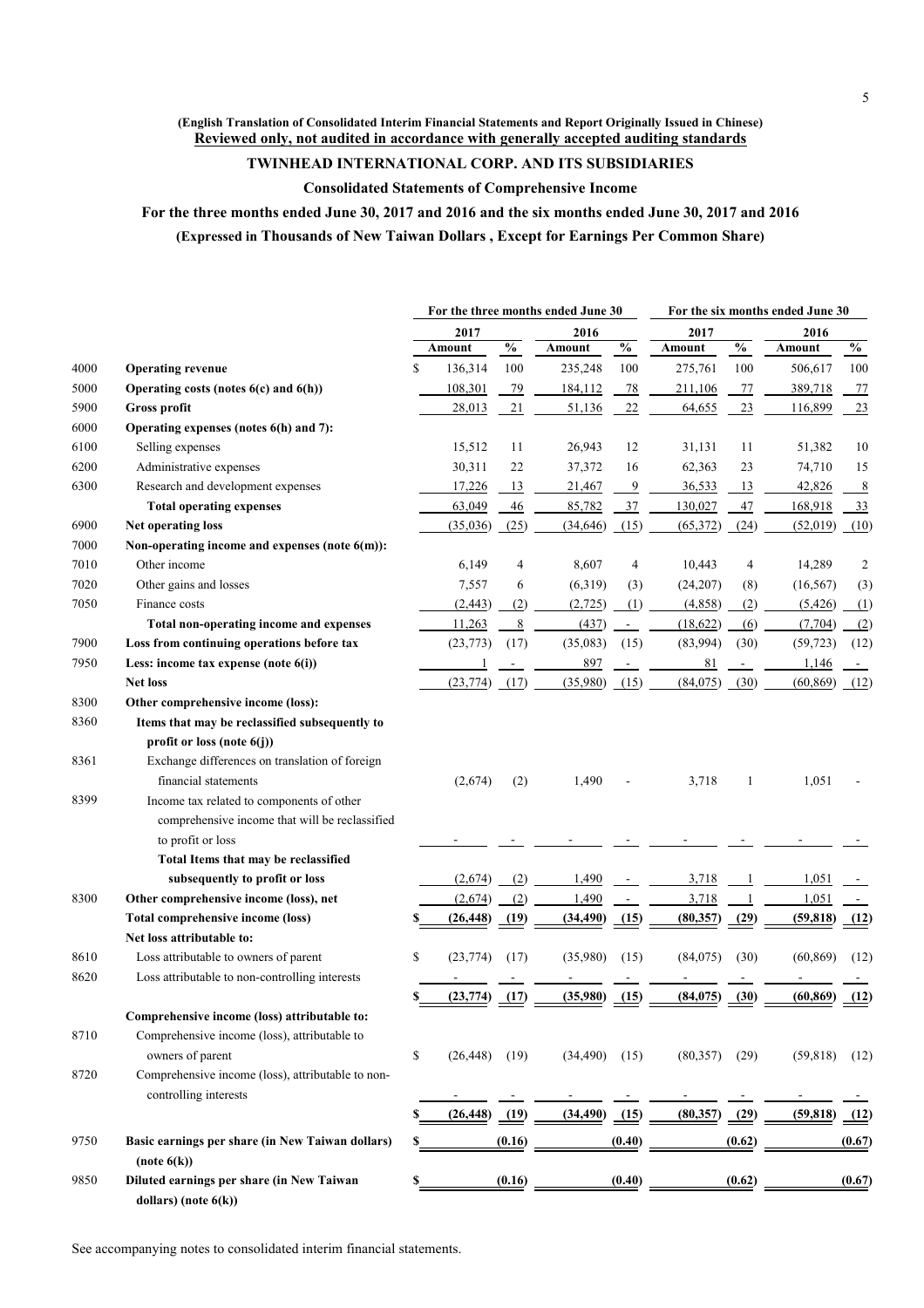### **(English Translation of Consolidated Interim Financial Statements and Report Originally Issued in Chinese) Reviewed only, not audited in accordance with generally accepted auditing standards**

### **TWINHEAD INTERNATIONAL CORP. AND ITS SUBSIDIARIES**

**Consolidated Statements of Changes in Equity**

**For the six months ended June 30, 2017 and 2016**

### **(Expressed in Thousands of New Taiwan Dollars)**

|                                                     | Equity attributable to owners of parent |               |                               |                          |                         |                                              |                                      |                                        |                  |                         |
|-----------------------------------------------------|-----------------------------------------|---------------|-------------------------------|--------------------------|-------------------------|----------------------------------------------|--------------------------------------|----------------------------------------|------------------|-------------------------|
|                                                     |                                         | Share capital |                               |                          |                         | Exchange<br>differences on<br>translation of |                                      | <b>Total equity</b><br>attributable to |                  |                         |
|                                                     | Common                                  | Preferred     | <b>Total share</b><br>capital |                          | Accumulated<br>deficits | foreign financial                            |                                      | owners of                              | Non-controlling  |                         |
| <b>Balance at January 1, 2016</b>                   | shares<br>1,901,445                     | shares<br>170 | 1,901,615                     | Capital surplus<br>3,397 | (962, 513)              | statements<br>20,61                          | <b>Treasury shares</b><br>(409, 026) | parent<br>554,084                      | interests<br>121 | Total equity<br>554,205 |
| Capital surplus used to offset accumulated deficits |                                         | $\sim$        |                               | (295)                    | 295                     | $\overline{\phantom{a}}$                     | $\overline{\phantom{a}}$             | ۰.                                     |                  | $\sim$                  |
| Net loss                                            | $\sim$                                  | $\sim$        |                               | $\sim$                   | (60, 869)               | $\sim$                                       | $\overline{\phantom{a}}$             | (60, 869)                              |                  | (60, 869)               |
| Other comprehensive income (loss)                   |                                         |               |                               |                          |                         | 1,051                                        |                                      | 1,051                                  |                  | 1,051                   |
| Total comprehensive income (loss)                   |                                         |               |                               |                          | (60, 869)               | 1,051                                        |                                      | (59, 818)                              |                  | (59, 818)               |
| <b>Balance at June 30, 2016</b>                     | 1,901,445                               | 170           | 1,901,615                     | 3,102                    | (1,023,087)             | 21,662                                       | (409, 026)                           | 494,266                                | 121              | 494,387                 |
| <b>Balance at January 1,2017</b>                    | 1,189,314                               | 84            | 1,189,398                     |                          | (577,608)               | 25,872                                       | (202, 059)                           | 435,603                                | 121              | 435,724                 |
| Net loss                                            | $\sim$                                  | $\sim$        | $\overline{\phantom{0}}$      | $\sim$                   | (84,075)                | $\sim$                                       | $\overline{\phantom{a}}$             | (84, 075)                              |                  | (84,075)                |
| Other comprehensive income (loss)                   |                                         |               |                               |                          |                         | 3,718                                        |                                      | 3,718                                  |                  | 3,718                   |
| Total comprehensive income (loss)                   |                                         |               |                               |                          | (84,075)                | 3,718                                        |                                      | (80, 357)                              |                  | (80, 357)               |
| Issue of common shares for cash                     | 250,000                                 |               | 250,000                       |                          | (197,500)               |                                              |                                      | 52,500                                 |                  | 52,500                  |
| Balance at June 30, 2017                            | 1,439,314                               | 84            | 1,439,398                     |                          | (859, 183)              | 29,590                                       | (202, 059)                           | 407,746                                | 121              | 407,867                 |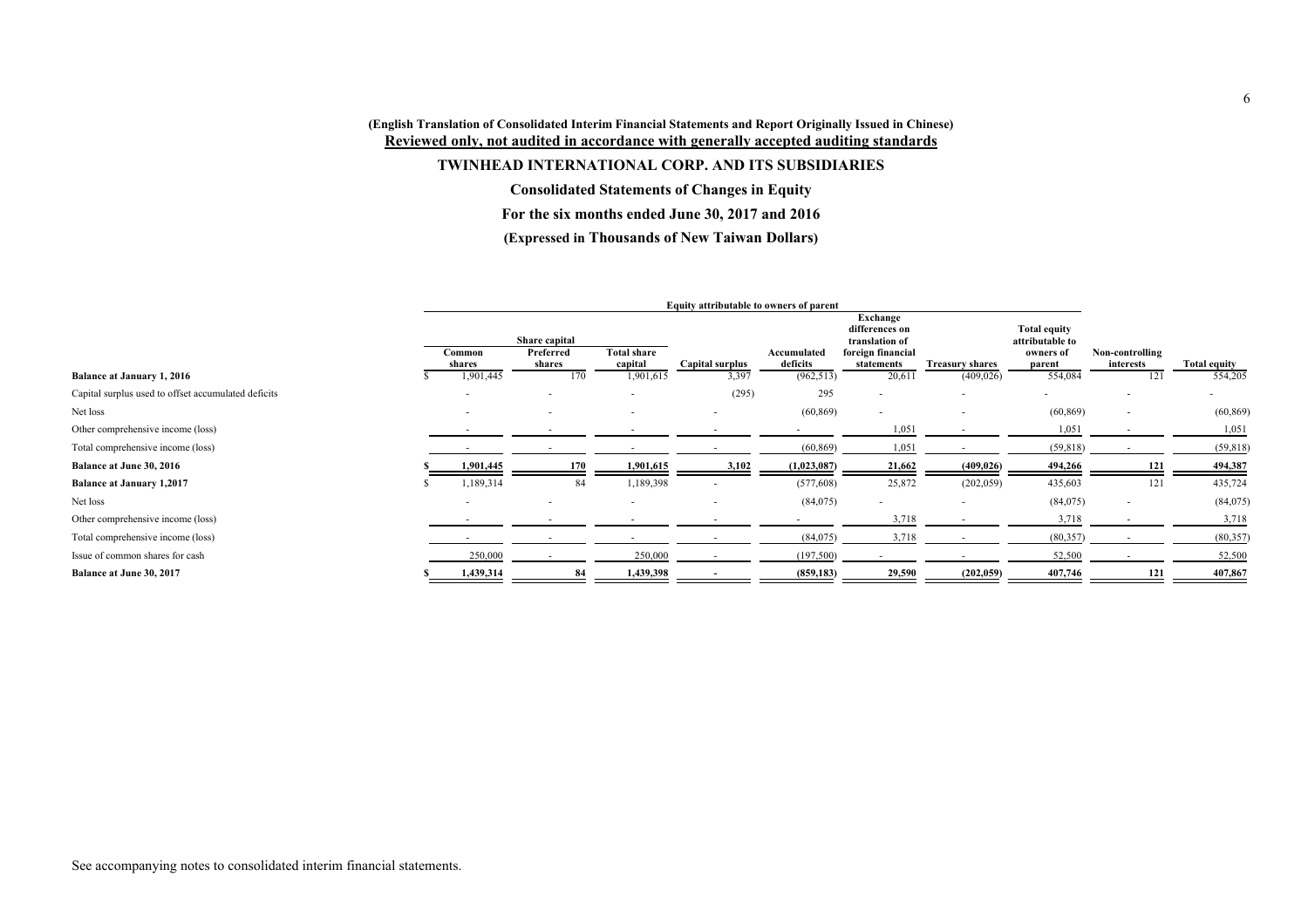**(English Translation of Consolidated Interim Financial Statements and Report Originally Issued in Chinese) Reviewed only, not audited in accordance with generally accepted auditing standards**

### **TWINHEAD INTERNATIONAL CORP. AND ITS SUBSIDIARIES**

**Consolidated Statements of Cash Flows**

**For the six months ended June 30, 2017 and 2016**

**(Expressed in Thousands of New Taiwan Dollars)**

|                                                               | For the six months ended June 30 |           |
|---------------------------------------------------------------|----------------------------------|-----------|
|                                                               | 2017                             | 2016      |
| Cash flows from (used in) operating activities:               |                                  |           |
| Net loss before tax                                           | \$<br>(83,994)                   | (59, 723) |
| <b>Adjustments:</b>                                           |                                  |           |
| Adjustments to reconcile profit (loss):                       |                                  |           |
| Depreciation                                                  | 13,670                           | 15,430    |
| Amortization                                                  | 6,469                            | 11,337    |
| Interest expense                                              | 4,858                            | 5,426     |
| Interest income                                               | (111)                            | (146)     |
| Dividend income                                               |                                  | (1,165)   |
| Loss on disposal of property, plant and equipment             | 8                                | 82        |
| Gain on disposal of investments                               |                                  | (682)     |
| Amortization of long-term prepaid rent                        | 130                              | 146       |
| Total adjustments to reconcile profit (loss)                  | 25,024                           | 30,428    |
| Changes in operating assets and liabilities:                  |                                  |           |
| Net changes in operating assets:                              |                                  |           |
| Notes receivable                                              | 3                                | (5,207)   |
| Accounts receivable                                           | 24,433                           | (44, 595) |
| Other receivables                                             | 23                               | (95)      |
| Inventories                                                   | (22, 739)                        | 20,956    |
| Other current assets                                          | 6,647                            | (157)     |
| Total changes in operating assets, net                        | 8,367                            | (29,098)  |
| Net changes in operating liabilities:                         |                                  |           |
| Notes payable                                                 | (22)                             | (177)     |
| Accounts payable                                              | 23,068                           | 14,186    |
|                                                               |                                  |           |
| Other payables                                                | (20,217)                         | (3,722)   |
| Provisions                                                    | (256)                            | (1, 724)  |
| Other current liabilities                                     | (20,216)                         | (24, 931) |
| Other non-current liabilities                                 | (317)                            |           |
| Total changes in operating liabilities, net                   | (17,960)                         | (16, 368) |
| Total changes in operating assets and liabilities, net        | (9,593)                          | (45, 466) |
| Total adjustments                                             | 15,431                           | (15,038)  |
| Cash outflow generated from operating activities              | (68, 563)                        | (74, 761) |
| Interest received                                             | 111                              | 146       |
| Interest paid                                                 | (4,821)                          | (5, 470)  |
| Income taxes paid                                             | (257)                            | (384)     |
| Net cash flows used in operating activities                   | (73, 530)                        | (80, 469) |
| Cash flows from (used in) investing activities:               |                                  |           |
| Acquisition of financial assets at cost                       | (8,969)                          |           |
| Proceeds from capital reduction of financial assets at cost   |                                  | 7,040     |
| Proceeds from liquidation of subsidiaries                     |                                  | 34        |
| Acquisition of property, plant and equipment                  | (3,935)                          | (1, 458)  |
| Proceeds from disposal of property, plant and equipment       |                                  | 61        |
| Decrease in refundable deposits                               | 76                               | 31        |
| Increase in other non-current assets                          | (2,197)                          | (4,692)   |
| Dividends received                                            |                                  | 1,165     |
| Net cash flows from (used in) investing activities            | (15,025)                         | 2,181     |
| Cash flows from (used in) financing activities:               |                                  |           |
| Increase in short-term loans                                  | 192,500                          | 80,000    |
| Decrease in short-term loans                                  | (162, 500)                       | (70,000)  |
| Increase (decrease) in guarantee deposits received            | (264)                            | 130       |
| Capital increase by cash                                      | 52,500                           |           |
| Net cash flows from financing activities                      | 82,236                           | 10,130    |
| Effects of exchange rate changes on cash and cash equivalents | 10,284                           | 1,501     |
| Net increase (decrease) in cash and cash equivalents          | 3,965                            | (66, 657) |
| Cash and cash equivalents at beginning of period              | 133,050                          | 251,660   |
| Cash and cash equivalents at end of period                    | 137,015                          | 185,003   |
|                                                               |                                  |           |

See accompanying notes to consolidated interim financial statements.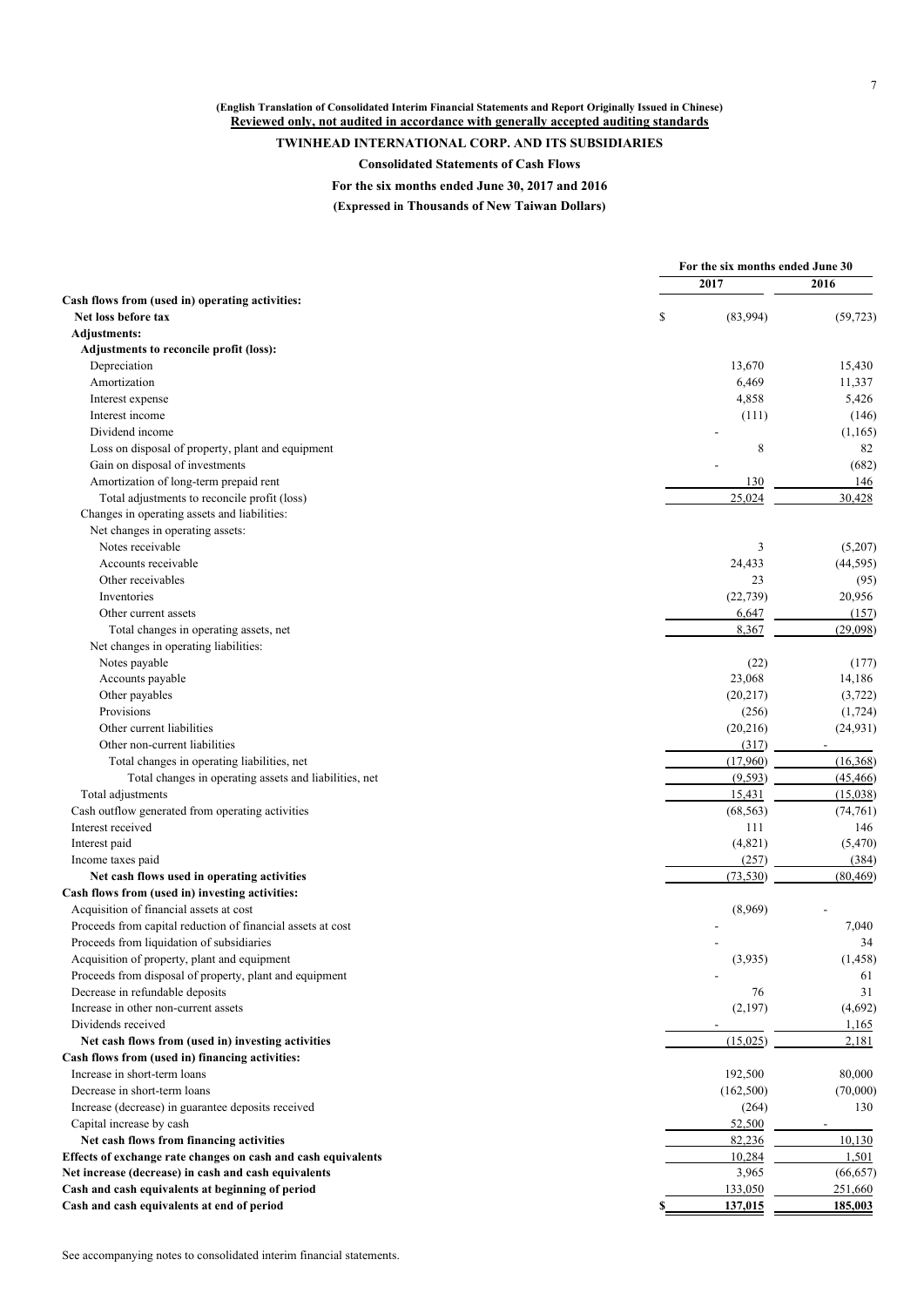**(English Translation of Consolidated Interim Financial Statements and Report Originally Issued in Chinese) Reviewed only, not audited in accordance with the generally accepted auditing standards as of June 30, 2017 and 2016**

#### **TWINHEAD INTERNATIONAL CORP. AND ITS SUBSIDIARIES**

#### **Notes to the Consolidated Interim Financial Statements**

#### **June 30, 2017 and 2016**

#### **(Expressed in Thousands of New Taiwan Dollars, Unless Otherwise Specified)**

#### **(1) Company history**

TWINHEAD INTERNATIONAL CORP. (the Company) was incorporated on February 27, 1984, as a company limited by shares under the laws of the Republic of China (ROC). The Company and its subsidiaries (the Group) is mainly engaged in the design, manufacture, sale and development of computers, computer components, peripherals, software, ASIC chips and workstations, and operation of telecommunication-related business.

#### **(2) Approval date and procedures of the consolidated financial statements**

The consolidated interim financial statements were reported to the Board of Directors on August 10, 2017.

#### **(3) New standards, amendments and interpretations adopted**

(a) The impact of the International Financial Reporting Standards ("IFRSs") endorsed by the Financial Supervisory Commission, R.O.C. ("FSC") which have already been adopted.

The following new standards, interpretations and amendments have been endorsed by the FSC and are effective for annual periods beginning on or after January 1, 2017. The differences between the current version and the previous version are as follows:

|                                                                                                                        | <b>Effective date</b> |
|------------------------------------------------------------------------------------------------------------------------|-----------------------|
| New, Revised or Amended Standards and Interpretations                                                                  | per IASB              |
| Amendments to IFRS 10, IFRS 12 and IAS 28 "Investment Entities: Applying<br>the Consolidation Exception"               | January 1, 2016       |
| Amendments to IFRS 11 "Accounting for Acquisitions of Interests in Joint<br>Operations"                                | January 1, 2016       |
| IFRS 14 "Regulatory Deferral Accounts"                                                                                 | January 1, 2016       |
| Amendment to IAS 1 "Presentation of Financial Statements-Disclosure<br>Initiative"                                     | January 1, 2016       |
| Amendments to IAS 16 and IAS 38 "Clarification of Acceptable Methods of<br>Depreciation and Amortization"              | January 1, 2016       |
| Amendments to IAS 16 and IAS 41 "Agriculture: Bearer Plants"                                                           | January 1, 2016       |
| Amendments to IAS 19 "Defined Benefit Plans: Employee Contributions"                                                   | July 1, 2014          |
| Amendment to IAS 27 "Equity Method in Separate Financial Statements"                                                   | January 1, 2016       |
| Amendments to IAS 36 " Impairment of Non-Financial assets- Recoverable<br>Amount Disclosures for Non Financial Assets" | January 1, 2014       |
| Amendments to IAS 39 " Financial Instruments-Novation of Derivatives and<br>Continuation of Hedge Accounting"          | January 1, 2014       |
| Annual Improvements to IFRSs 2010 2012 Cycle and 2011 2013 Cycle                                                       | July 1, 2014          |
| Annual Improvements to IFRSs 2012 2014 Cycle                                                                           | January 1, 2016       |
| IFRIC 21 "Levies"                                                                                                      | January 1, 2014       |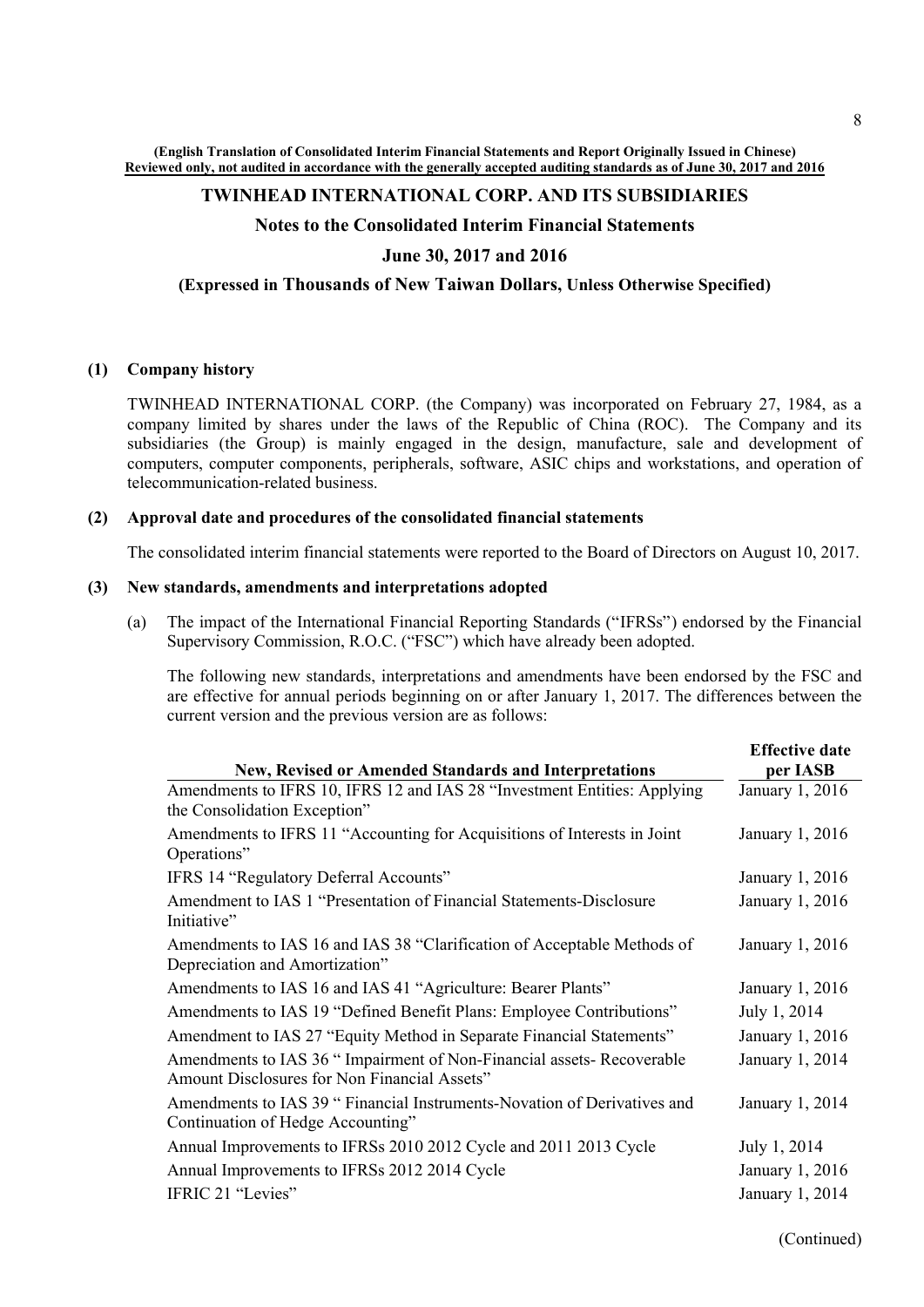The Group believes that the adoption of the above IFRSs would not have any material impact on its consolidated interim financial statements.

(b) The impact of IFRS endorsed by FSC but not yet effective

The following new standards, interpretations and amendments have been endorsed by the FSC and are effective for annual periods beginning on or after January 1, 2018 in accordance with Ruling No. 1060025773 issued by the FSC on July 14, 2017:

|                                                                            | <b>Effective date</b> |
|----------------------------------------------------------------------------|-----------------------|
| New, Revised or Amended Standards and Interpretations                      | per IASB              |
| Amendment to IFRS 2 "Classification and Measurement of Share based         | January 1, 2018       |
| Payment Transactions"                                                      |                       |
| Amendments to IFRS 4 "Applying IFRS 9 Financial Instruments with IFRS 4    | January 1, 2018       |
| Insurance Contracts"                                                       |                       |
| IFRS 9 "Financial Instruments"                                             | January 1, 2018       |
| IFRS 15 "Revenue from Contracts with Customers"                            | January 1, 2018       |
| Amendment to IAS 7 "Statement of Cash Flows -Disclosure Initiative"        | January 1, 2017       |
| Amendment to IAS 12 "Income Taxes- Recognition of Deferred Tax Assets for  | January 1, 2017       |
| Unrealized Losses"                                                         |                       |
| Amendments to IAS 40 "Transfers of Investment Property"                    | January 1, 2018       |
| Annual Improvements to IFRS Standards 2014–2016 Cycle:                     |                       |
| Amendments to IFRS 12                                                      | January 1, 2017       |
| Amendments to IFRS 1 and Amendments to IAS 28                              | January 1, 2018       |
| <b>IIFRIC 22 "Foreign Currency Transactions and Advance Consideration"</b> | January 1, 2018       |

Except for the following items, the Group believes that the adoption of the above IFRSs would not have any material impact on its consolidated interim financial statements. The extent and impact of signification changes are as follows:

(i) IFRS 9 "Financial Instruments"

IFRS 9 replaces IAS 39 " Financial Instruments: Recognition and Measurement" which contains classification and measurement of financial instruments, impairment and hedge accounting. The actual impact of adopting IFRS 9 on the Group' s consolidated financial statements in 2018 can only be determined and reliably estimated depending on the financial instruments that the Group holds and economic conditions at that time, as well as the accounting elections and judgments that it will make in the future. The new standard will require the Group to revise its accounting processes and internal controls related to reporting financial instruments. However, the Group has performed a preliminary assessment of the potential impact of the adoption of IFRS 9 based on its positions at June 30, 2017.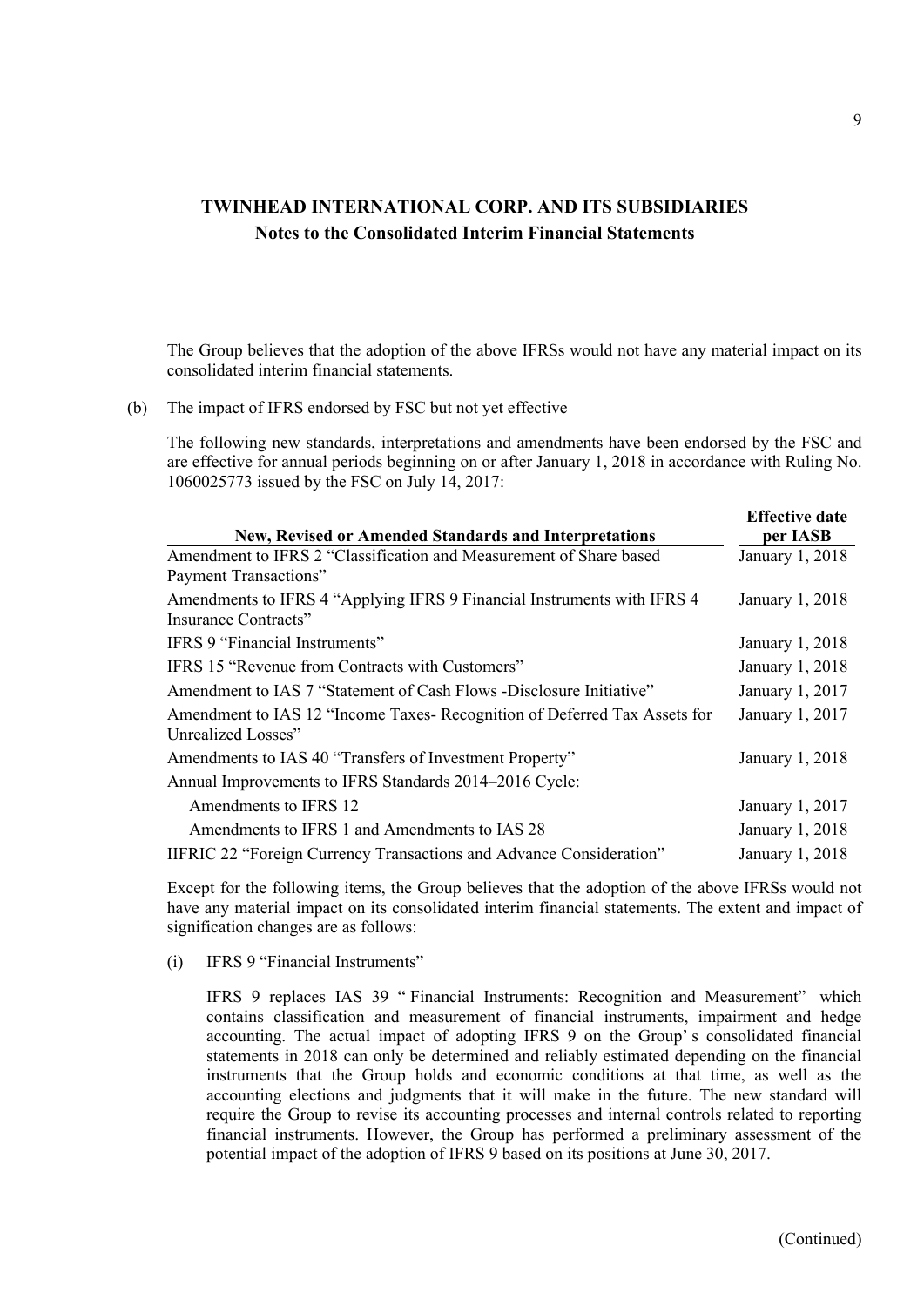#### 1) Classification and measurement-Financial assets

IFRS 9 contains a new classification and measurement approach for financial assets that reflects the business model in which assets are managed and their cash flow characteristics. IFRS 9 contains three principal classification categories for financial assets: measured at amortized cost, fair value through other comprehensive income (FVOCI ) and fair value through profit or loss (FVTPL). The standard eliminates the existing IAS 39 categories of held to maturity, loans and receivables and available for sale. Under IFRS 9, derivatives embedded in contracts where the host is a financial assets in the scope of the standard are never bifurcated. Instead, the hybrid financial instrument as a whole is assessed for classification. In addition, IAS 39 has an exception to the measurement requirements for investments in unquoted equity instruments that do not have a quoted market price in an active market (and derivatives on such an instrument) and for which fair value cannot therefore be measured reliable. Such financial instruments are measured at cost. IFRS 9 removes this exception, requiring all equity investments (and derivatives on them) to be measured at fair value.

Based on its preliminary assessment, the Group does not believe that the new classification requirements, if applied at June 30, 2017, would have had a material impact on its accounting for trade receivables. At June 30, 2017, the Group had financial assets measured at cost of \$44,859 thousand that are held for long-term strategic purposes. If these investments continue to be held for the same purpose at initial application of IFRS 9, the Group may elect then to classify them as FVOCI or FVTPL. The Group has not yet made a decision in this regard. In the former case, all fair value gains and losses would be reported in other comprehensive income, no impairment losses would be recognized in profit or loss and no gains or losses would be reclassified to profit or loss on disposal. In the latter case, all fair value gains and losses would be recognized in profit or loss as they arise, increasing volatility in the Group's profits.

2) Impairment-Financial assets and contact assets

IFRS 9 replaces the 'incurred loss' model in IAS 39 with a forward-looking 'expected credit loss' (ECL) model. This will require considerable judgment as to how changes in economic factors affect ECLs, which will be determined on a probability-weighted basis.

The new impairment model will apply to financial assets measured at amortized cost or FVOCI, except for investments in equity instruments, and to contract assets.

Under IFRS 9, loss allowances will be measured on either of the following bases:

- 12-month ECLs. These are ECLs that result from possible default events within the 12 months after the reporting date; and
- lifetime ECLs. These are ECLs that result from all possible default events over the expected life of a financial instrument.

Lifetime ECL measurement applies if the credit risk of a financial asset at the reporting (Continued)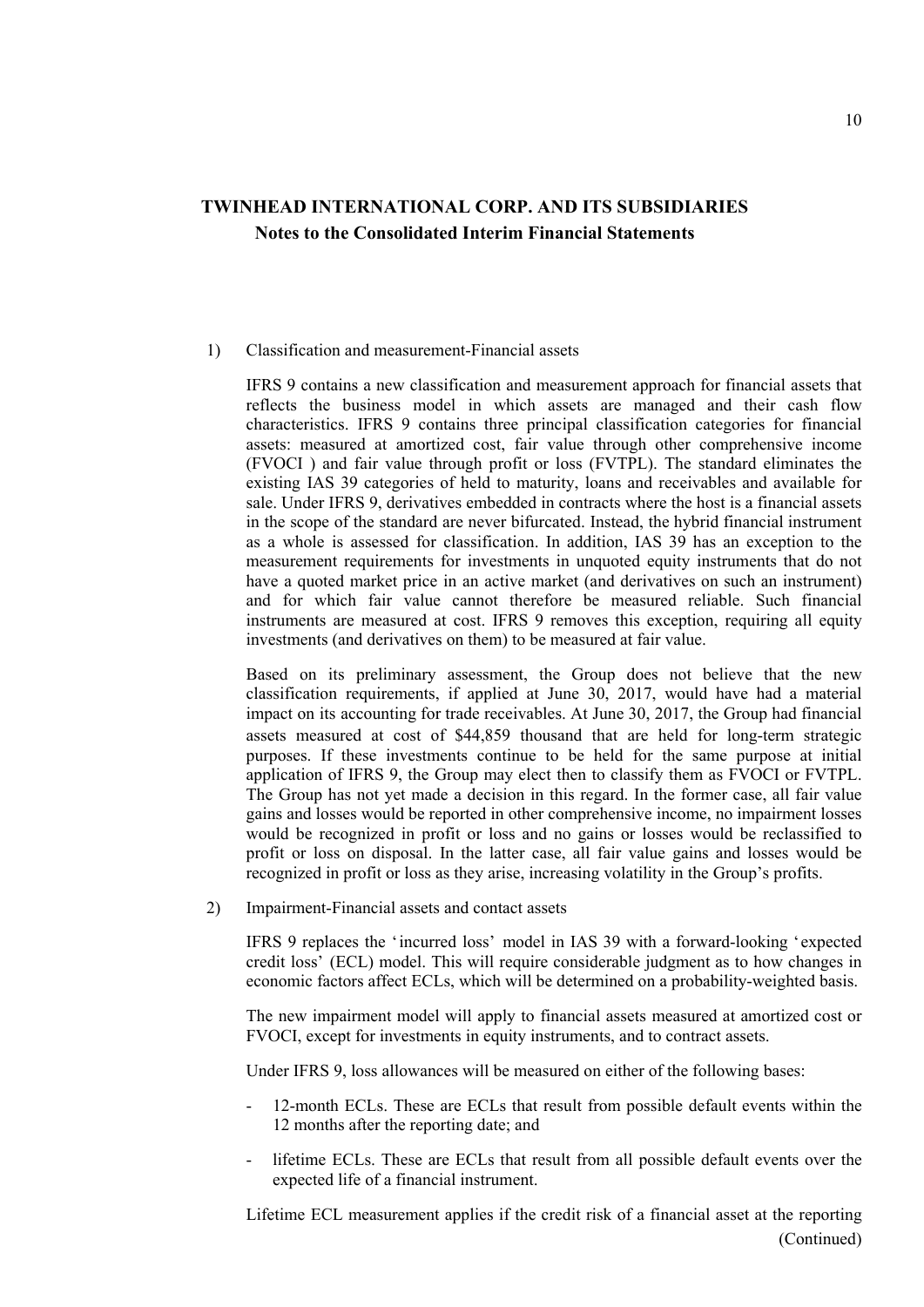date has increased significantly since initial recognition and 12-month ECL measurement applies if it has not. An entity may determine that a financial asset's credit risk has not increased significantly if the asset has low credit risk at the reporting date. However, lifetime ECL measurement always applies for trade receivables and contract assets without a significant financing component; an entity may choose to apply this policy also for trade receivables and contract assets with a significant financing component.

The Group's preliminary assessment indicated that the application of IFRS 9 impairment requirements would not generate a material impact.

3) Disclosures

IFRS 9 will require extensive new disclosures, in particular about hedge accounting, credit risk and expected credit losses. The Group's preliminary assessment included an analysis to identify data gaps against current processes and the Group plans to implement the system and controls changes that it believes will be necessary to capture the required data.

4) Transition

Changes in accounting policies resulting from the adoption of IFRS 9 will generally be applied retrospectively, except as described below.

- The Group plans to take advantage of the exemption allowing it not to restate comparative information for prior periods with respect to classification and measurement (including impairment) changes. Differences in the carrying amounts of financial assets and financial liabilities resulting from the adoption of IFRS 9 generally will be recognized in retained earnings and reserves as at 1 January 2018.
- The following assessments have to be made on the basis of the facts and circumstances that exist at the date of initial application.
	- The determination of the business model within which a financial asset is held.
	- The designation and revocation of previous designations of certain financial assets and financial liabilities as measured at FVTPL.
	- The designation of certain investments in equity instruments not held for trading as at FVOCI.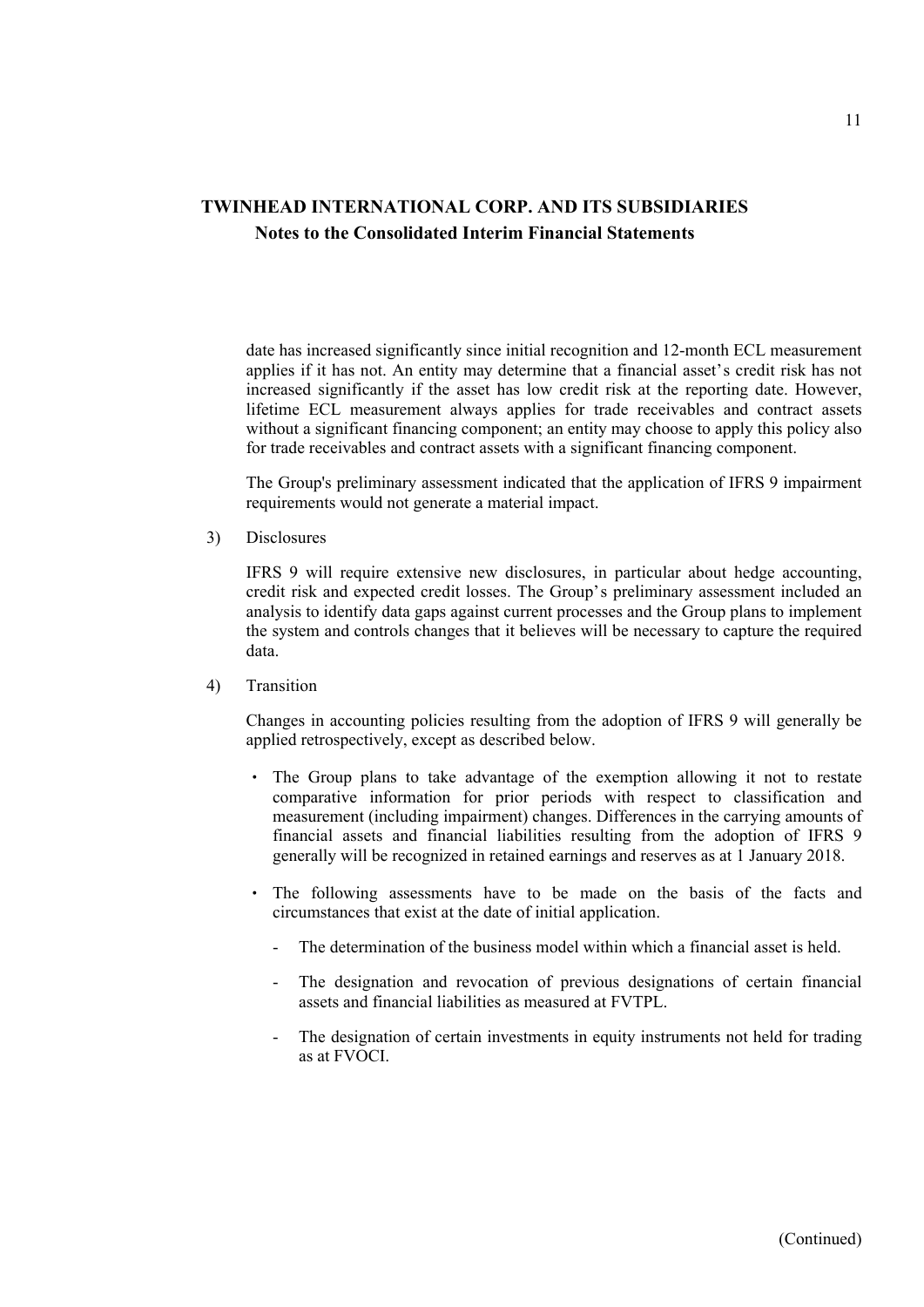#### (ii) IFRS 15 Revenue from Contracts with Customers

IFRS 15 establishes a comprehensive framework for determining whether, how much and when revenue is recognized. It replaces existing revenue recognition guidance, including IAS 18 "Revenue" and IAS 11 "Construction Contracts".

1) Sales of goods

For export sales, goods are sold with the term of F.O.B. shipping point, revenue is recognized when the goods are shipped on board at the port; for domestic sales, revenue is currently recognized when the goods are delivered to the customers' premises, which is taken to be the point in time at which the customer accepts the goods and the related risks and rewards of ownership transfer. Revenue is recognized at this point provided that the revenue and costs can be measured reliably, the recovery of the consideration is probable and there is no continuing management involvement with the goods. Under IFRS 15, revenue will be recognized when a customer obtains control of the goods.

2) Transition

The Group plans to adopt IFRS 15 in its consolidated interim financial statements using the retrospective approach. As a result, the Group will apply all of the requirements of IFRS 15 to each comparative period presented and adjust its consolidated interim financial statements.

The Group plans to use the practical expedients for completed contracts. This means that completed contracts that began and ended in the same comparative reporting period, as well as the contracts that are completed contracts at the beginning of the earliest period presented, are not restated.

The Group's preliminary assessment indicated that the application of IFRS 15 Revenue from Contracts with Customers would not have material impact on consolidated interim financial statements.

(iii) Amendments to IAS 7 "Disclosure Initiative"

The amendments require disclosures that enable users of financial statements to evaluate changes in liabilities arising from financing activities, including both changes arising from cash flow and non-cash changes.

To satisfy the new disclosure requirements, the Group intends to present a reconciliation between the opening and closing balances for liabilities with changes arising from financing activities.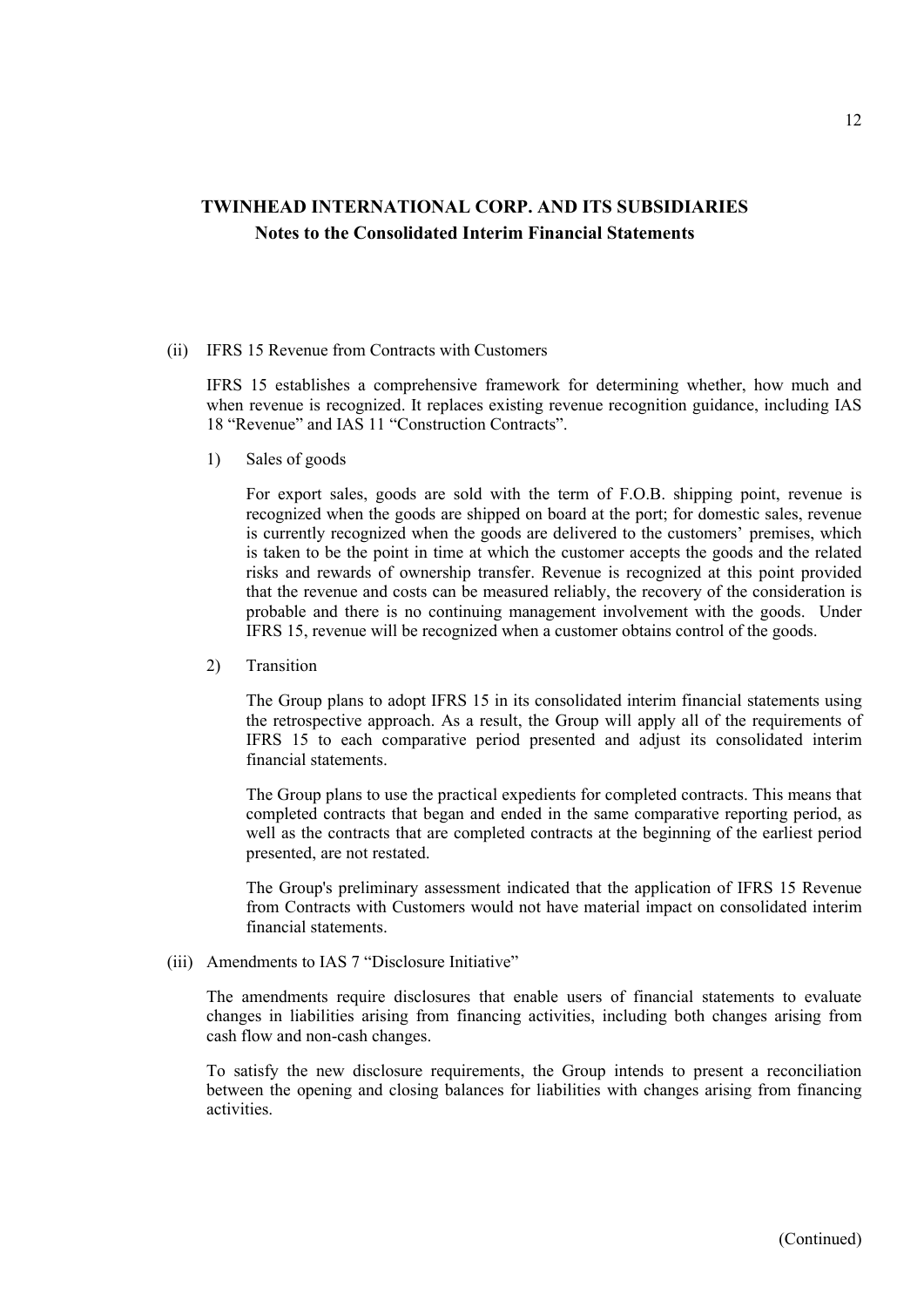(iv) Amendments to IAS 12 "Recognition of Deferred Tax Assets for Unrealized Loss"

The amendments clarify the accounting for deferred tax assets for unrealized losses on debt instruments measured at fair value.

The Group is assessing the potential impact on its consolidated financial statements resulting from the amendments. So far, the Group does not expect any significant impact.

(c) The impact of IFRS issued by IASB but not yet endorsed by the FSC

As of the date the following IFRSs that have been issued by the IASB, but not yet endorsed by the FSC:

| New, Revised or Amended Standards and Interpretations                    | <b>Effective date</b><br>per IASB |
|--------------------------------------------------------------------------|-----------------------------------|
| Amendments to IFRS 10 and IAS 28 "Sale or Contribution of Assets Between | Effective date to                 |
| an Investor and Its Associate or Joint Venture"                          | be determined                     |
|                                                                          | by IASB                           |
| IFRS 16 "Leases"                                                         | January 1, 2019                   |
| IFRS 17 "Insurance Contracts"                                            | January 1, 2021                   |
| IFRIC 23 "Uncertainty over Income Tax Treatments"                        | January 1, 2019                   |

Those which may be relevant to the Group are set out below:

| <b>Issuance / Release</b> | <b>Standards or</b>    |                                                                                                                                                                                                                                                                                                                                                                                                 |
|---------------------------|------------------------|-------------------------------------------------------------------------------------------------------------------------------------------------------------------------------------------------------------------------------------------------------------------------------------------------------------------------------------------------------------------------------------------------|
| <b>Dates</b>              | <b>Interpretations</b> | <b>Content of amendment</b>                                                                                                                                                                                                                                                                                                                                                                     |
| January 13, 2016          | IFRS 16 "Leases"       | The new standard of accounting for lease is<br>amended as follows:                                                                                                                                                                                                                                                                                                                              |
|                           |                        | • For a contract that is, or contains, a lease,<br>the lessee shall recognize a right of use<br>asset and a lease liability in the balance<br>sheet. In the statement of profit or loss and<br>other comprehensive income, a lessee<br>shall present interest expense on the lease<br>liability separately from the depreciation<br>charge for the right of-use asset during the<br>lease term. |
|                           |                        | A lessor classifies a lease as either a<br>finance lease or an operating lease, and<br>therefore, the accounting remains similar<br>to IAS 17.                                                                                                                                                                                                                                                  |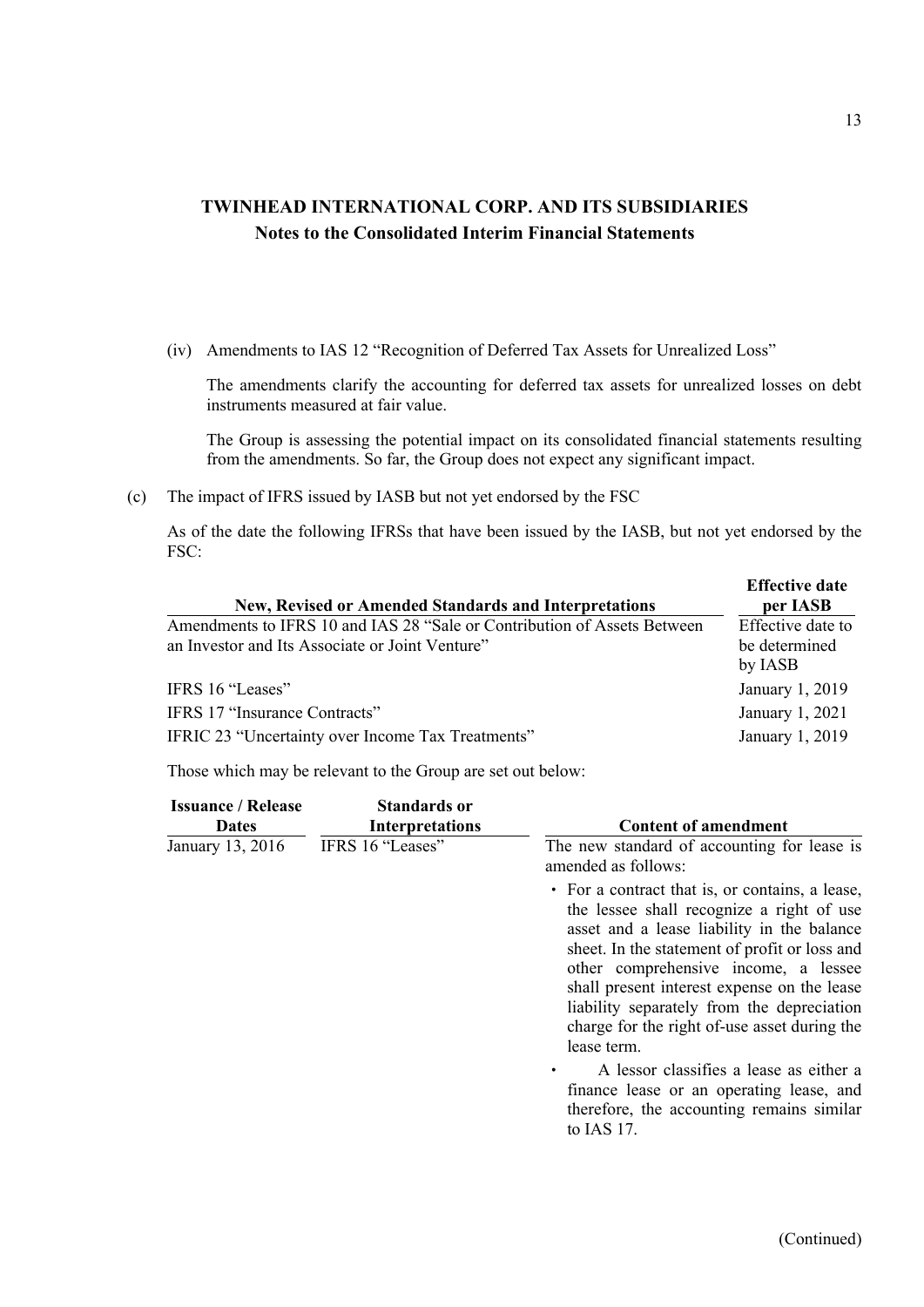| <b>Issuance / Release</b> | <b>Standards or</b>                                  |                                                                                                                                                                                                                                                                                                                                                                                                                                                                                                                                                                                                                                         |
|---------------------------|------------------------------------------------------|-----------------------------------------------------------------------------------------------------------------------------------------------------------------------------------------------------------------------------------------------------------------------------------------------------------------------------------------------------------------------------------------------------------------------------------------------------------------------------------------------------------------------------------------------------------------------------------------------------------------------------------------|
| <b>Dates</b>              | <b>Interpretations</b>                               | <b>Content of amendment</b>                                                                                                                                                                                                                                                                                                                                                                                                                                                                                                                                                                                                             |
| June 7, 2017              | IFRIC 23 "Uncertainty over<br>Income Tax Treatments" | • In assessing whether and how an uncertain<br>tax treatment affects the determination of<br>taxable profit (tax loss), tax bases, unused<br>tax losses, unused tax credits and tax<br>rates, an entity shall assume that a taxation<br>authority will examine the amounts it has<br>the right to examine and have a full<br>knowledge on all related information<br>when making those examinations.                                                                                                                                                                                                                                    |
|                           |                                                      | • If an entity concludes that it is probable<br>that the taxation authority will accept an<br>uncertain tax treatment, the entity shall<br>determine the taxable profit (tax loss), tax<br>bases, unused tax losses, unused tax<br>credits or tax rates consistently with the<br>tax treatment used or planned to be used<br>in its income tax filings. Otherwise, an<br>entity shall reflect the effect of uncertainty<br>for each uncertain tax treatment by using<br>either the most likely amount or the<br>expected value, depending on which<br>method the entity expects to better predict<br>the resolution of the uncertainty. |

The Group is evaluating the impact on its consolidated financial position and consolidated financial performance upon the initial adoption of the abovementioned standards or interpretations. The results thereof will be disclosed when the Group completes its evaluation.

#### **(4) Summary of significant accounting policies**

Except the following accounting policies mentioned below, the significant accounting policies adopted in the consolidated interim financial statements are the same as those in the consolidated financial statement for the year ended December 31, 2016. For the related information, please refer to note 4 of the consolidated financial statements for the year ended December 31, 2016.

(a) Statement of compliance

These consolidated interim financial statements have been prepared in accordance with the preparation and guidelines of IAS 34 "Interim Financial Reporting" which are endorsed by FSC and do not include all of the information required by the Regulations and International Financial Reporting Standards, International Accounting Standards, IFRIC Interpretations and SIC Interpretations endorsed by the FSC (hereinafter referred to IFRS endorsed by the FSC) for full annual consolidated financial statements.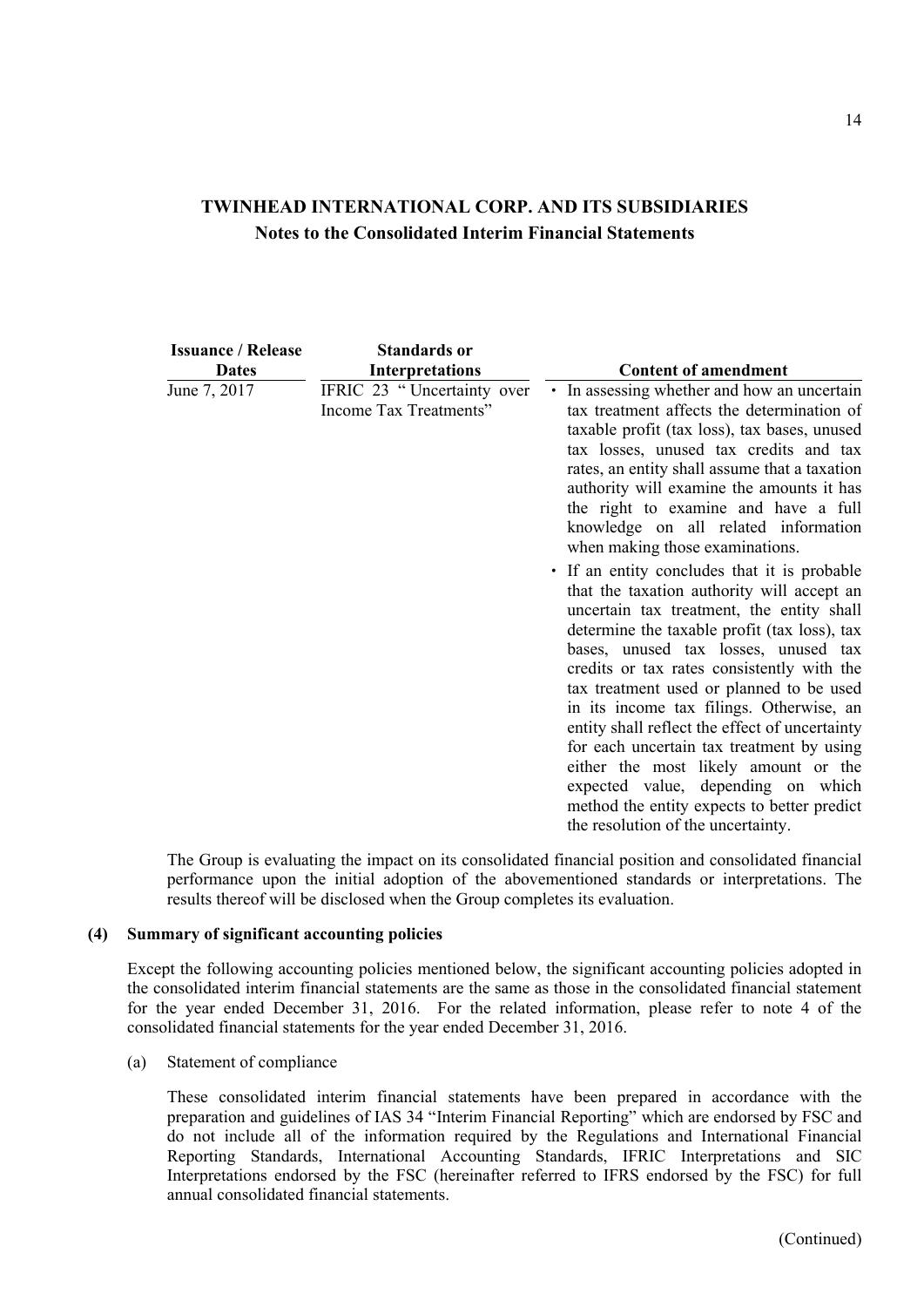#### (b) Basis of consolidation

Principles of preparation of the consolidated interim financial statements are the same as those of the consolidated financial statements for the year ended December 31, 2016. For the related information, please refer to note 4(c) of the consolidated financial statements for the year ended December 31, 2016.

List of subsidiaries included in the consolidated interim financial statements:

| Name of                     |                                          |                                                                                                                        | Percentage of ownership   |                             |                          |  |  |  |  |
|-----------------------------|------------------------------------------|------------------------------------------------------------------------------------------------------------------------|---------------------------|-----------------------------|--------------------------|--|--|--|--|
| investor                    | <b>Name of investee</b>                  | <b>Scope of business</b>                                                                                               | <b>June 30,</b><br>2017   | <b>December</b><br>31, 2016 | <b>June 30,</b><br>2016  |  |  |  |  |
| The Company                 | Gammatech Computer<br>Corporation        | The research, development and trading of<br>computers and computer peripheral<br>equipment                             | $100.000 \%$<br>(Note 1)  | $100.000 \%$<br>(Note 1)    | $100.000 \%$<br>(Note 1) |  |  |  |  |
| The Company                 | Twinhead GmbH                            | The research, development and trading of<br>computers and computer peripheral<br>equipment                             | $\frac{0}{0}$<br>(Note 2) | $\frac{0}{0}$<br>(Note 2)   | $\%$<br>(Note 2)         |  |  |  |  |
| The Company                 | Twinhead (Asia) Pte Ltd.                 | Investment holding                                                                                                     | $100.000 \%$              | $100.000 \%$                | $100.000 \%$             |  |  |  |  |
| The Company                 | Twintek International<br>Corporation     | The trading of computers and computer<br>peripheral equipment                                                          | 99.974 %                  | 99.974 %                    | 99.974 %                 |  |  |  |  |
| The Company                 | Yu Feng Technology Co.,<br>Ltd.          | The trading of computers and computer<br>peripheral equipment                                                          | 99.975 %                  | 99.975 %                    | 99.975 %                 |  |  |  |  |
| Twinhead (Asia)<br>Pte Ltd. | Twinhead Enterprises (BVI)<br>Ltd.       | Investment holding                                                                                                     | $100.000 \%$              | $100.000 \%$                | $100.000 \%$             |  |  |  |  |
| Twinhead (Asia)<br>Pte Ltd. | Twinhead Kunshan<br>Technology Co., Ltd. | Sales and production of PDAs,<br>calculators and their parts, and computer<br>keyboards                                | $100.000\%$               | $100.000 \%$                | $100.000 \%$             |  |  |  |  |
| Twinhead (Asia)<br>Pte Ltd. | Kunshan Lun Teng System<br>Co., Ltd.     | Import and export of computers,<br>electronic components, and digital<br>cameras, and technical consultant<br>services | $100.000\%$               | $100.000 \%$                | $100.000 \%$             |  |  |  |  |

Note 1: Twintek International Corporation signed a Share Exchange Agreement with Yu Feng Technology Co., Ltd. The transfer date is April 1, 2016. Twintek International Corporation transferred 10,000 shares of Gammatech Computer Corporation to Yu Feng Technology Co., Ltd. Gammatech Computer Corporation is still 100% owned by Twinhead International Corporation and its subsidiaries.

Note 2: Twinhead GmbH International Corporation has completed the liquidation process in June, 2016.

#### (c) Income tax

Tax expense in the consolidated interim financial statements is measured and disclosed according to paragraph B12 of IAS 34 "Interim Financial Reporting".

Income tax expense for the period is best estimated by multiplying pretax income of the reporting period by the effective annual tax rate which was forecasted by the management. The outcome is then fully recognized as current tax expense.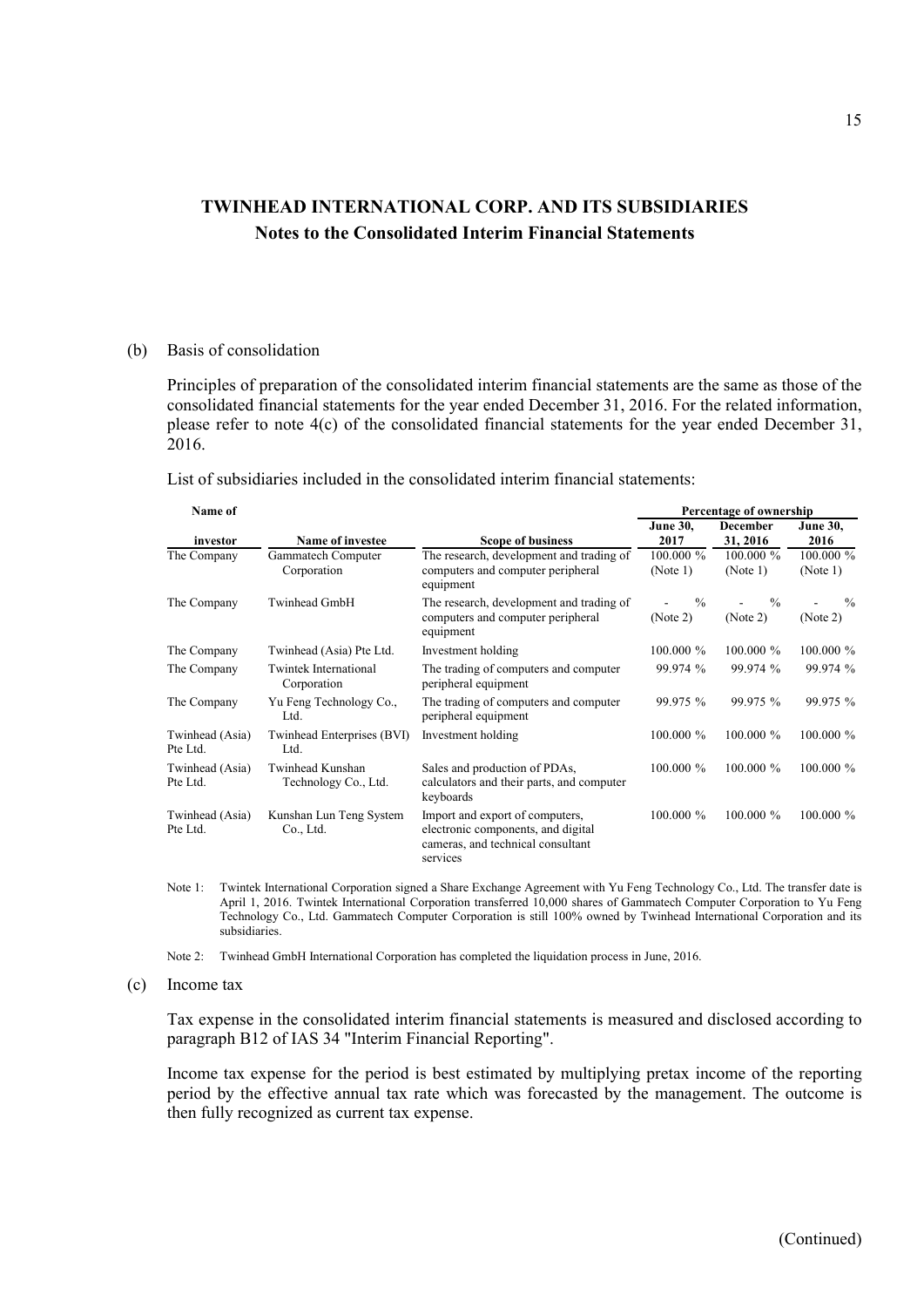Temporary differences between the carrying amounts of assets and liabilities for financial reporting purposes and their respective tax bases shall be measured based on the tax rates that have been enacted or substantively enacted at the time the asset or liability is recovered or settled, and be recognized directly in equity or other comprehensive income as tax expense.

#### **(5) Significant accounting assumptions and judgments, and major sources of estimation uncertainty**

The preparation of the consolidated interim financial statements in conformity with the Regulations and IFRSs (in accordance with IAS 34 "Interim Financial Reporting" and endorsed by the FSC) requires management to make judgments, estimates and assumptions that affect the application of the accounting policies and the reported amount of assets, liabilities, income and expenses. Actual results may differ from these estimates.

The preparation of the consolidated interim financial statements, estimates and underlying assumptions are reviewed on an ongoing basis which are in conformity with the consolidated financial statements for the year ended December 31, 2016. For the related information, please refer to note 5 of the consolidated financial statements for the year ended December 31, 2016.

#### **(6) Explanation of significant accounts**

Except for the following disclosures, there is no significant difference as compared with those disclosed in the consolidated financial statements for the year ended December 31, 2016. Please refer to note 6 of the consolidated financial statements for the year ended December 31, 2016.

(a) Cash and cash equivalents

| December 31, |                                          |               |               |  |
|--------------|------------------------------------------|---------------|---------------|--|
|              |                                          | 2016          | June 30, 2016 |  |
|              | 503                                      | 522           | 449           |  |
|              | 136,512                                  | 132,528       | 184,554       |  |
|              | 137,015                                  | 133,050       | 185,003       |  |
|              | Cash and cash equivalents per statements | June 30, 2017 |               |  |

(b) Notes and accounts receivable, and other receivables

|                                | December 31, |               |        |                      |  |
|--------------------------------|--------------|---------------|--------|----------------------|--|
|                                |              | June 30, 2017 | 2016   | <b>June 30, 2016</b> |  |
| Notes receivable               |              |               |        | 5,219                |  |
| Accounts receivable            |              | 63,560        | 87,993 | 139,737              |  |
| Other receivables              |              | 43            | 66     | 209                  |  |
| Less: allowance for impairment |              | 913           | 967    | 968                  |  |
|                                |              | 62,690        | 87,095 | 144,197              |  |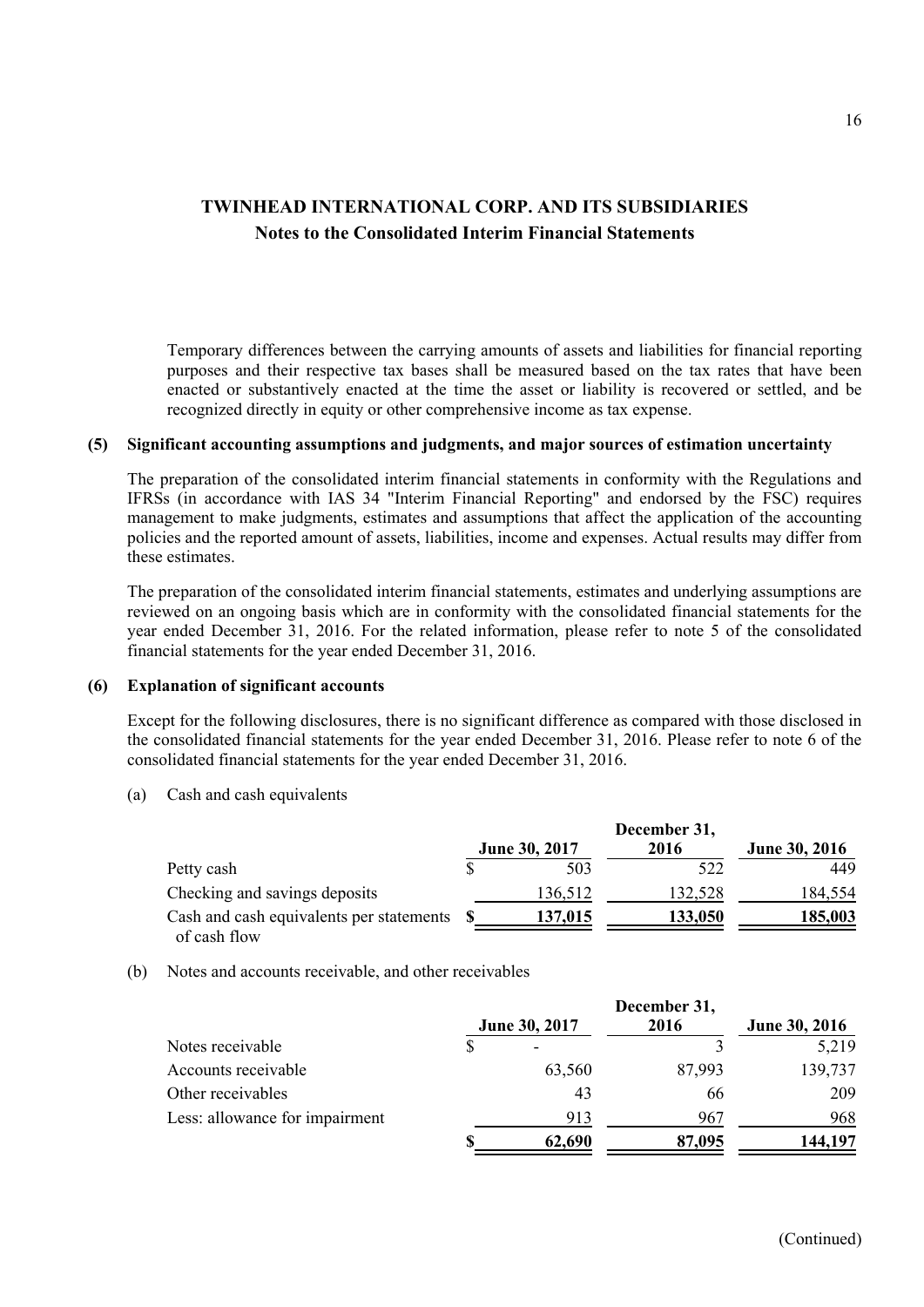The Group's aging analysis of overdue notes and accounts receivable, and other receivables was as follows:

|                            | December 31, |               |        |                      |
|----------------------------|--------------|---------------|--------|----------------------|
|                            |              | June 30, 2017 | 2016   | <b>June 30, 2016</b> |
| Overdue $0 \sim 30$ days   |              | 7.929         | 10,184 | 12,873               |
| Overdue $31 \sim 180$ days |              | 4,177         | 10,848 | 4,732                |
| Overdue over 181 days      |              | 3,688         | 32     | 10                   |
|                            |              | 15,794        | 21,064 | 17,615               |

The movement in the allowance for impairment with respect to notes and accounts receivable was as follows:

|                                     |   | <b>Individually</b><br>assessed<br>impairment | Collectively<br>assessed<br>impairment        | <b>Total</b> |
|-------------------------------------|---|-----------------------------------------------|-----------------------------------------------|--------------|
| Balance at January 1, 2017          | S | 967                                           |                                               | 967          |
| Effect of changes in exchange rates |   | (54)                                          |                                               | (54)         |
| Balance at June 30, 2017            |   | 913                                           |                                               | 913          |
|                                     |   | <b>Individually</b><br>assessed<br>impairment | <b>Collectively</b><br>assessed<br>impairment | <b>Total</b> |
| Balance at January 1, 2016          |   | 985                                           |                                               | 985          |
| Effect of changes in exchange rates |   | (17)                                          |                                               | (17)         |
| Balance at June 30, 2016            |   | 968                                           |                                               | 968          |

The Group did not hold any collateral for the collectible amounts.

(c) Inventories

The components of the Group's inventories were as follows:

|                            | December 31,  |         |         |               |  |
|----------------------------|---------------|---------|---------|---------------|--|
|                            | June 30, 2017 |         | 2016    | June 30, 2016 |  |
| Merchandise                | S             | 3,613   | 4,326   | 6,550         |  |
| Finished goods             |               | 39,653  | 42,255  | 48,906        |  |
| Work in progress           |               | 24,984  | 1,946   | 13,695        |  |
| Raw materials and supplies |               | 158,923 | 143,333 | 174,607       |  |
| Goods in transit           |               | 7,738   | 20,312  | 11,660        |  |
| Total                      | S             | 234,911 | 212,172 | 255,418       |  |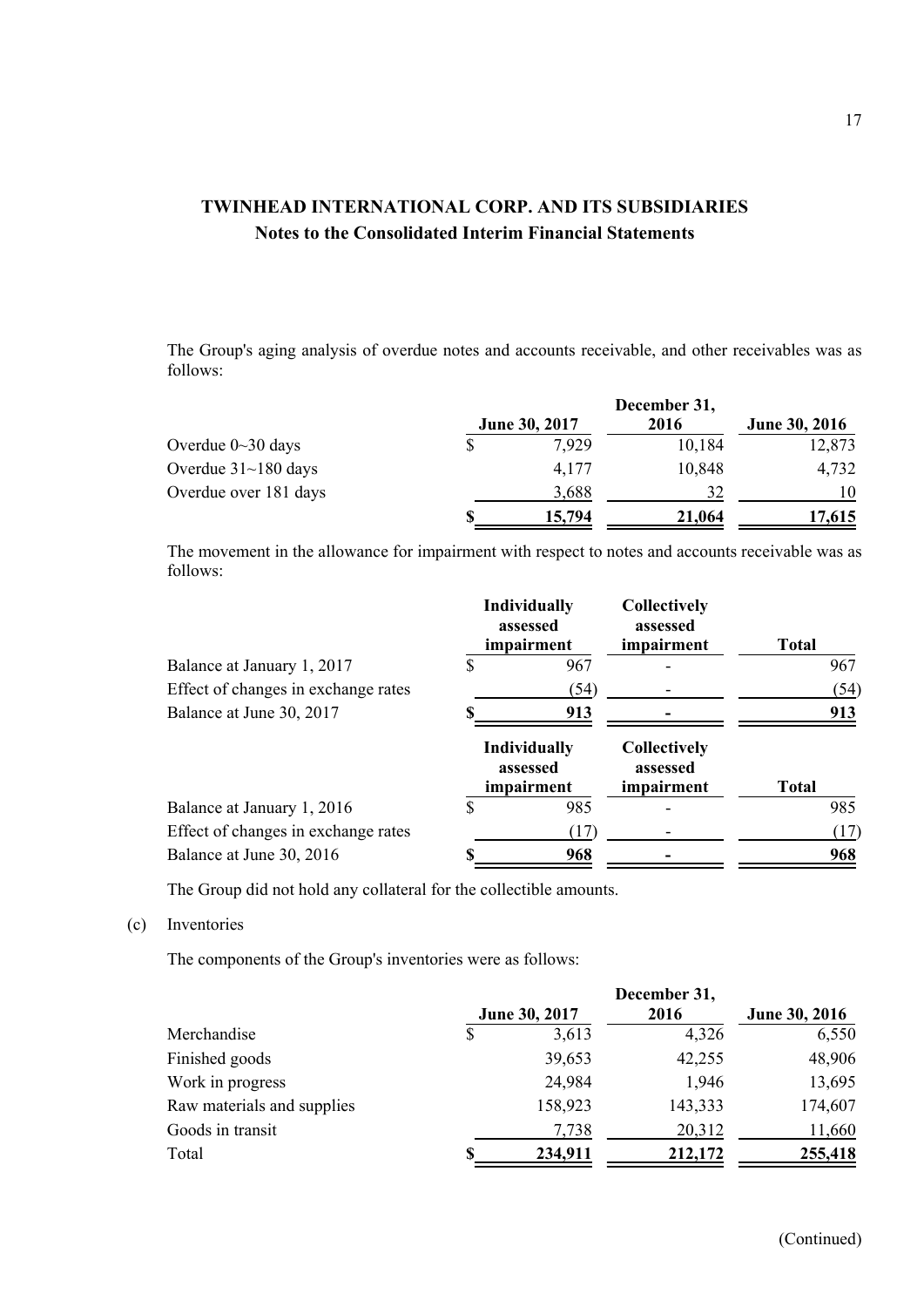As of June 30, 2017, December 31 and June 30, 2016, the Group's inventories were not provided as pledged assets.

Except for operating costs arising from the ordinary sale of inventories, other gains and losses directly recorded under operating costs were as follows:

|                                                 | For the three months<br>ended June 30 |       | For the six months<br>ended June 30 |       |       |
|-------------------------------------------------|---------------------------------------|-------|-------------------------------------|-------|-------|
|                                                 |                                       | 2017  | 2016                                | 2017  | 2016  |
| Loss on decline in market value of<br>inventory |                                       | 3,889 | 4,791                               | 4,650 | 6,568 |
| Loss from scrapped inventory                    |                                       | 14    | 2.225                               | 6 I   | 3,261 |
| Total                                           |                                       | 3.903 | 7.016                               | 4.711 | 9,829 |

(d) Financial assets carried at  $cost$ -non-current

|                             | Percentage  |                   |        |
|-----------------------------|-------------|-------------------|--------|
|                             | of          | <b>Investment</b> |        |
|                             | ownership   | cost              | Amount |
| June 30, 2017               |             |                   |        |
| Investments:                |             |                   |        |
| EUROC Venture Capital Corp. | $10.000$ \$ | 28,160            | 28,160 |
| Printec Japan               | 9.000       | 2,715             | 2,715  |
| Ambicion Co., Ltd.          | 0.944       | 5,015             | 5,015  |
| Adolite Inc.                | 0.426       | 8,969             | 8,969  |
| Total                       | \$          | 44,859            | 44,859 |
| <b>December 31, 2016</b>    |             |                   |        |
| Investments:                |             |                   |        |
| EUROC Venture Capital Corp. | $10.000$ \$ | 28,160            | 28,160 |
| Printec Japan               | 9.000       | 2,715             | 2,715  |
| Ambicion Co., Ltd.          | 0.944       | 5,015             | 5,015  |
| Total                       |             | 35,890            | 35,890 |
| June 30, 2016               |             |                   |        |
| Investments:                |             |                   |        |
| EUROC Venture Capital Corp. | $10.000$ \$ | 28,160            | 28,160 |
| Printec Japan               | 9.000       | 2,715             | 2,715  |
| Ambicion Co., Ltd.          | 1.225       | 5,015             | 5,015  |
| Total                       | \$          | 35,890            | 35,890 |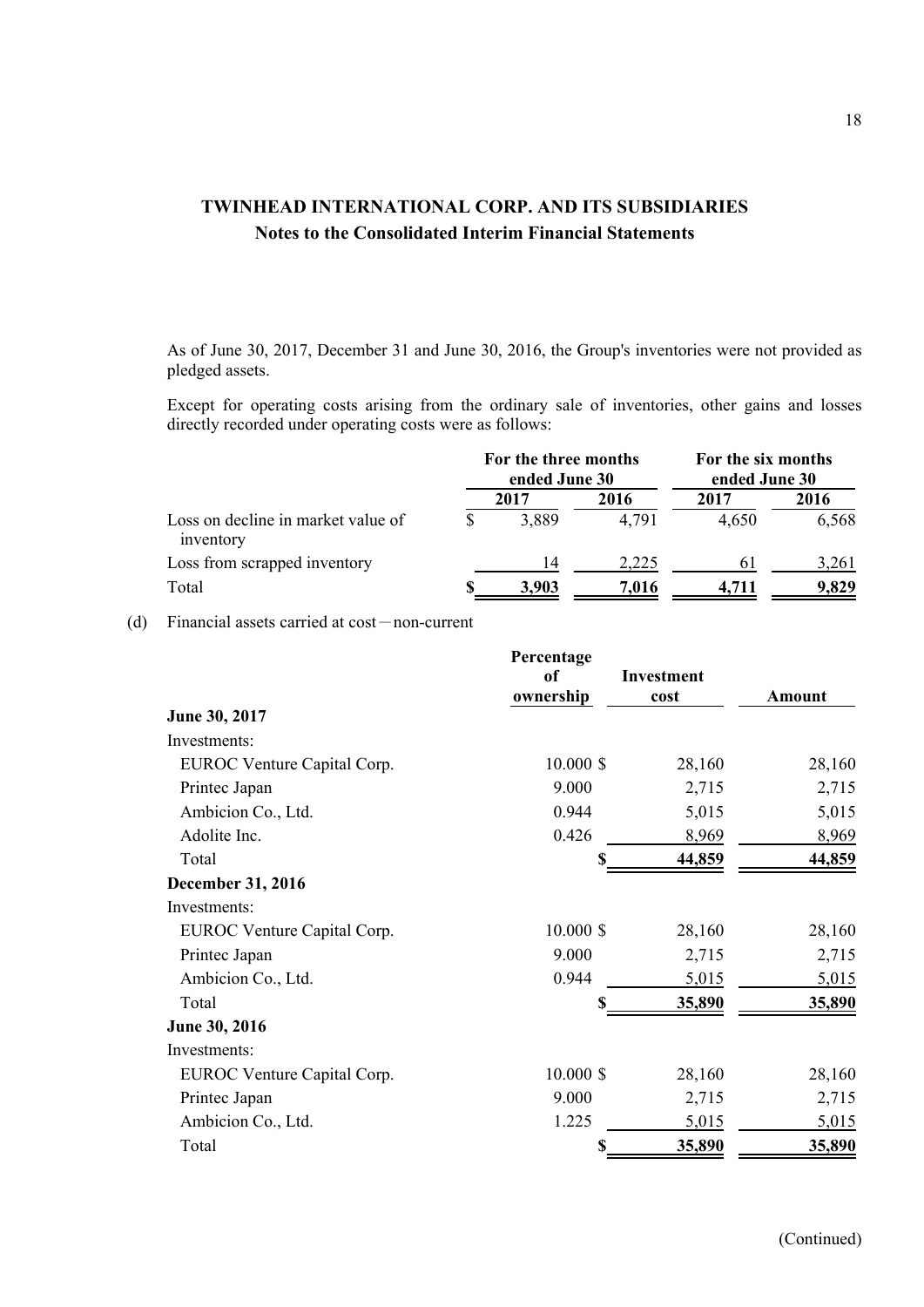In June, 2017, the Group had invested in Adolite Inc. with the amount of USD298 thousand (TWD8,969 thousand). The acquisition price had been fully paid in June 2017.

On May 10, 2016, the shareholders' meeting of EUROC Venture Capital Corp. resolved to decrease its capital by \$7,040 thousand. The returned capital had been fully received in June, 2016.

Besides, the impairment loss which was recognized in prior. Please refer to note  $(13)(a)(iii)$ .

(e) Property, plant and equipment

|                 | Land    | <b>Buildings</b> | <b>Machinery</b> | Other<br>equipment | Total   |
|-----------------|---------|------------------|------------------|--------------------|---------|
| Carrying value: |         |                  |                  |                    |         |
| January 1, 2017 | 107,832 | 245,050          | 87,978           | 11.144             | 452,004 |
| June 30, 2017   | 107,832 | 239,798          | 77.536           | 12.458             | 437,624 |
| January 1, 2016 | 107,832 | 256,644          | 114,178          | 12.786             | 491,440 |
| June 30, 2016   | 107,832 | 251,233          | 101,125          | 11.401             | 471,591 |

For the six months ended June 30, 2017 and 2016, the Group did not have any significant purchase, disposal, or provision (reversal) of impairment on property, plant and equipment. For the information on depreciation expenses for the three months ended June 30, 2017 and 2016 and the six months ended June 30, 2017 and 2016, please refers to note 12; for pledged property, plant and equipment, please refers to note 8; for other relative information, please refers to note  $6(e)$  of the consolidated financial statements for the year ended December 31, 2016.

(f) Investment property

For the six months ended June 30, 2017 and 2016, the Group did not have any significant purchase, disposal, or provision (reversal) of impairment on investment properties. For the information on depreciation expenses for the three months ended June 30, 2017 and 2016 and the six months ended June 30, 2017 and 2016, please refers to notes 6(m) and 12; for pledged investment properties, please refers to note 8; for other related information, please refers to note 6(f) of the consolidated financial statements for the year ended December 31, 2016.

The fair value of the Group's investment properties does not significantly differ from the information disclosed in note 6(f) of the consolidated financial statements for the year ended December 31, 2016.

(g) Short-term loans

The details of the Group's short-term borrowings were as follows:

|                    |            | June 30, 2017            |               |  |         |  |
|--------------------|------------|--------------------------|---------------|--|---------|--|
|                    |            | <b>Range of interest</b> | Year of       |  |         |  |
|                    | Currency   | rates $(\% )$            | maturity      |  | Amount  |  |
| Unsecured loans    | TWD.       | $1.82 - 2.00$            | 2017          |  | 245,000 |  |
| Secured bank loans | <b>TWD</b> | $1.66 \sim 1.88$         | $2017 - 2018$ |  | 320,000 |  |
| Total              |            |                          |               |  | 565,000 |  |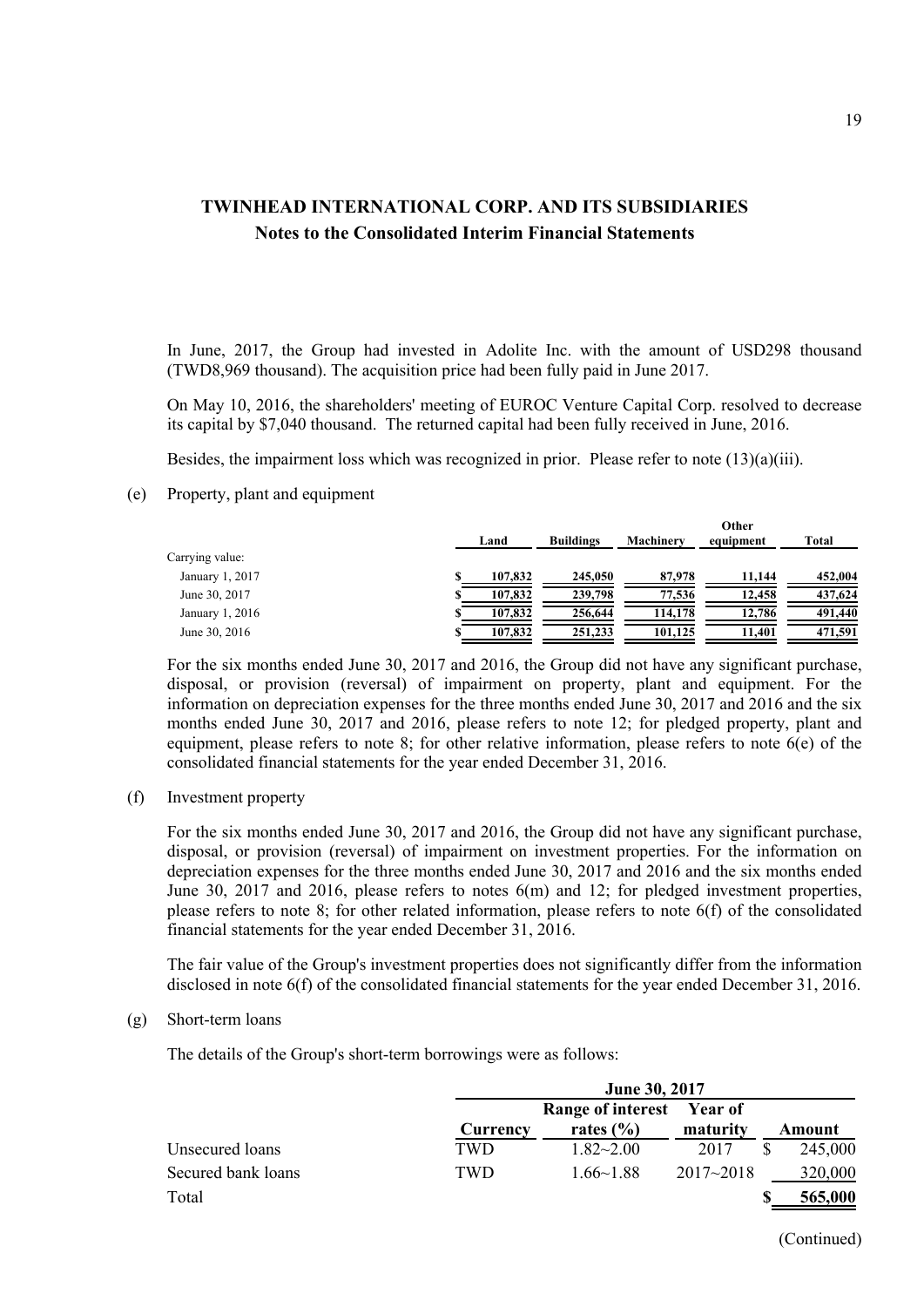|                    | <b>December 31, 2016</b> |                          |                  |               |  |  |  |
|--------------------|--------------------------|--------------------------|------------------|---------------|--|--|--|
|                    |                          | <b>Range of interest</b> | Year of          |               |  |  |  |
|                    | Currency                 | rates $(\% )$            | maturity         | Amount        |  |  |  |
| Unsecured loans    | TWD                      | $1.82 - 2.00$            | 2017             | \$<br>255,000 |  |  |  |
| Secured bank loans | <b>TWD</b>               | $1.66 - 1.88$            | 2017             | 280,000       |  |  |  |
| Total              |                          |                          |                  | 535,000       |  |  |  |
|                    |                          | <b>June 30, 2016</b>     |                  |               |  |  |  |
|                    |                          | <b>Range of interest</b> | Year of          |               |  |  |  |
|                    | Currency                 | rates $(\% )$            | maturity         | Amount        |  |  |  |
| Unsecured loans    | TWD                      | $1.85 - 2.00$            | $2016 - 2017$ \$ | 270,000       |  |  |  |
| Secured bank loans | <b>TWD</b>               | $1.65 - 1.88$            | 2016             | 320,000       |  |  |  |
| Total              |                          |                          |                  | 590,000       |  |  |  |

As of June 30, 2017, December 31 and June 30, 2016, the unused credit facilities amounted to \$492,080 thousand, \$529,400 thousand and \$506,800 thousand, respectively.

The Group has pledged certain assets against the loans; please refers to note 8 for additional information.

#### (h) Employee benefits

The Group recognized pension costs of the defined contribution plans in profit or loss as follows:

|                    | For the three months<br>ended June 30 |       |       | For the six months<br>ended June 30 |  |  |
|--------------------|---------------------------------------|-------|-------|-------------------------------------|--|--|
|                    | 2017                                  | 2016  | 2017  | 2016                                |  |  |
| Operating costs    | 475                                   | 962   | 956   | 1,892                               |  |  |
| Operating expenses | 1.366                                 | .752  | 2,759 | 3,538                               |  |  |
| Total              | 1.841                                 | 2.714 | 3,715 | 5,430                               |  |  |

For other relative information, please refers to note 6(j) to the consolidated financial statements for the year ended December 31, 2016.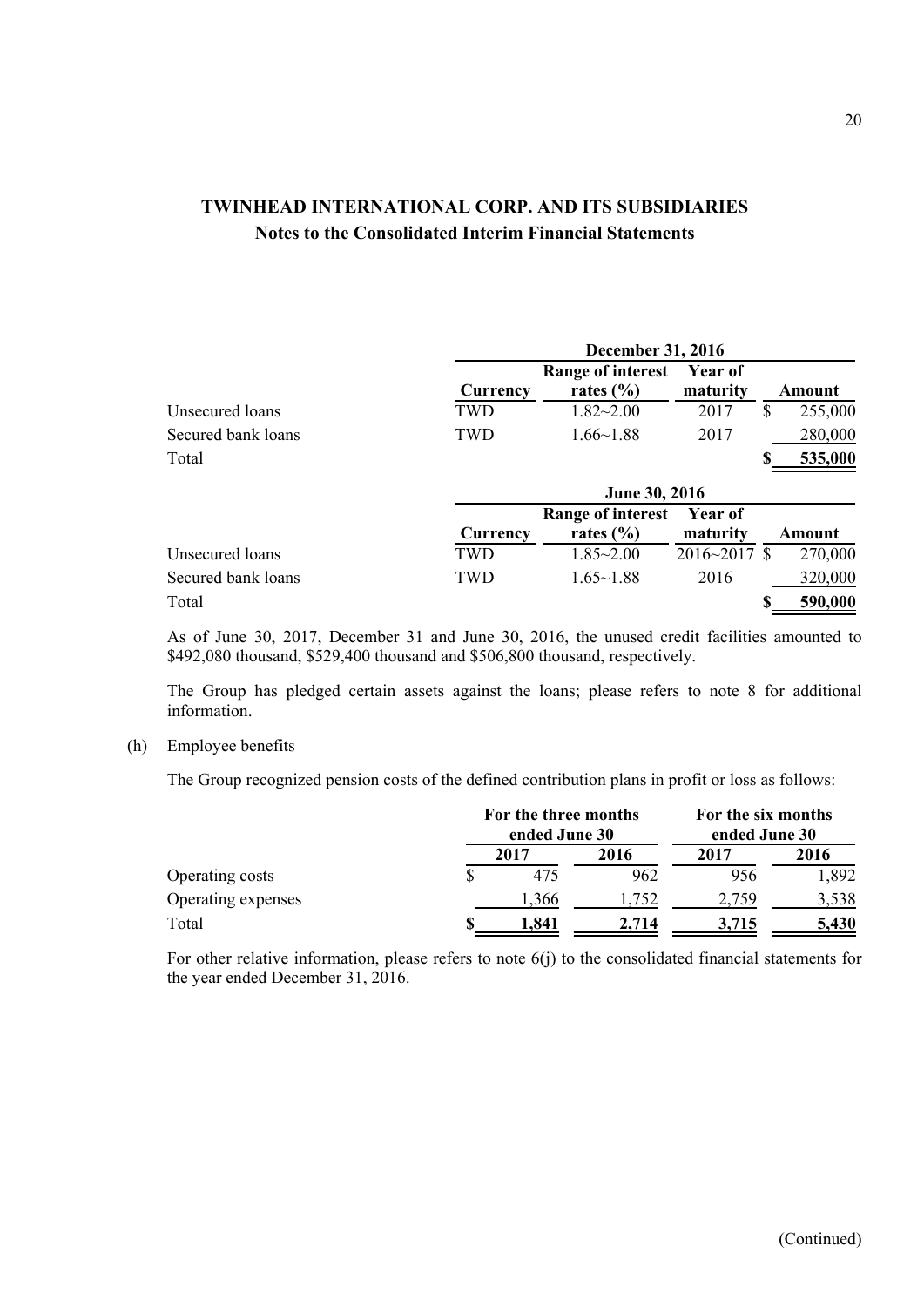#### (i) Income tax

Income tax expense was best estimated by multiplying pretax income for the interim reporting period by the effective tax rate which was forecasted by the management.

The Group's income tax expense are as follows:

|                                                 | For the three months<br>ended June 30 |      |      | For the six months<br>ended June 30 |       |  |
|-------------------------------------------------|---------------------------------------|------|------|-------------------------------------|-------|--|
|                                                 |                                       | 2017 | 2016 | 2017                                | 2016  |  |
| Current income tax expense                      |                                       |      |      |                                     |       |  |
| Current period                                  |                                       |      | 897  | 81                                  | 1.146 |  |
| Income tax expenses on continuing<br>operations |                                       |      | 897  |                                     | 1,146 |  |

The ROC income tax authorities have examined the Company's income tax returns for all years through 2015.

The components of unappropriated earnings were as follows:

|                                               | June 30, 2017 | December 31,<br>2016 | <b>June 30, 2016</b> |
|-----------------------------------------------|---------------|----------------------|----------------------|
| Deficits of year 1997 and prior years         |               |                      |                      |
| Deficits of year 1998 and thereafter          | (859, 183)    | (577,608)            | (1,023,087)          |
|                                               | (859, 183)    | (577,608)            | (1,023,087)          |
|                                               | June 30, 2017 | December 31,<br>2016 | <b>June 30, 2016</b> |
| Balance of imputation credit account<br>(ICA) | 17,548        | 17,548               | 17,548               |

As of June 30, 2017 and 2016, there was no imputation credit ratio because of accumulated deficits.

According to the amended Income Tax Act, the amount of the deductible tax of an individual shareholder residing in the territory of the ROC is calculated at 50% of the original tax deduction ratio starting from 2015. However, if the gross dividends or the gross earnings received by a shareholder residing outside the territory of the ROC contain any income subject to a 10% surcharge on profit-seeking income tax which was actually paid under the provisions of Article 66-9, half of the amount of the surcharge on profit-seeking income tax may used to offset against the amount of income tax which should be withheld from the payment of the net amount of such dividends or earnings.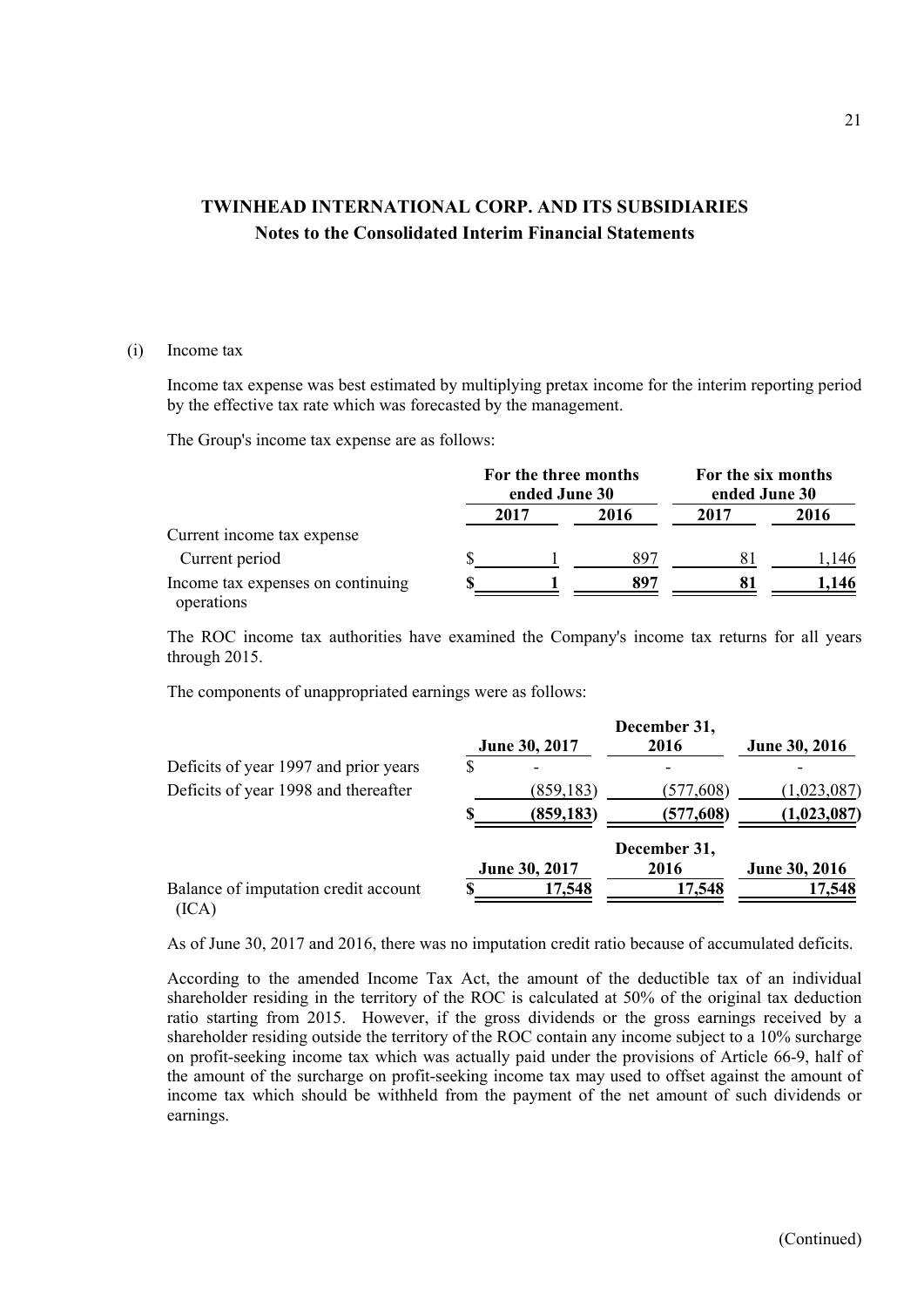(j) Capital and other equity

Except for those mentioned below, there were no significant changes in capital for the six months ended June 30, 2017 and 2016. For other related information, please refers to note 6(l) to the consolidated financial statements for the year ended December 31, 2016.

(i) Capital stock

According to the Company's articles of incorporation, the rights and obligations of the 20% cumulative convertible preferred stockholders are as follows:

- 1) Annual earnings, after making up accumulated deficits and appropriating legal reserve, are distributed, at 20% of par value, as dividends to the 20% cumulative convertible preferred stockholders.
- 2) Dividends are paid annually after being approved and declared in the annual common stockholders' meeting. Dividends are calculated based on the prior year's days outstanding; however, upon conversion of their preferred stock into common stock, the 20% cumulative convertible preferred stockholders waive their rights to the current year's profit distribution.
- 3) Dividends in arrears must be made up in a later year before profits are distributed to common stockholders. Upon conversion of preferred stock into common stock, dividends in arrears should be paid in full, and a 20% cumulative convertible preferred stockholder is precluded from sharing in the prior years' profit distribution with the common stockholders. Except for the differences in dividend distribution, a 20% cumulative convertible preferred stockholder shares the same rights or obligations as the common stockholders.
- 4) One year after issuance, the 20% cumulative convertible preferred stockholders may, at their option, in June of every year, exchange their convertible preferred shares for common shares at a 1:1 ratio.
- 5) A 20% cumulative convertible preferred stockholder has a higher claim than the common stockholders to the remaining assets in the event of the Company's liquidation, and is limited to the issuance amount of the 20% cumulative convertible preferred stock. Unless otherwise stipulated in the articles of incorporation, a 20% cumulative preferred stockholder has no other rights or obligations.

To strengthen the financial structure, the Board of the Directors of the Company resolved to carry out a capital reduction plan to offset the accumulated deficits of \$962,217 thousand, with a reduction ratio of 50.6% approximately. The aforementioned reduction was approved by the Securities and Futures Bureau of the Financial Supervisory Commission, R.O.C., on August 8, 2016. On August 11, 2016, the board of directors of the Company approved the effective date of the reduction to be August 12, 2016. The capital reduction has been registered.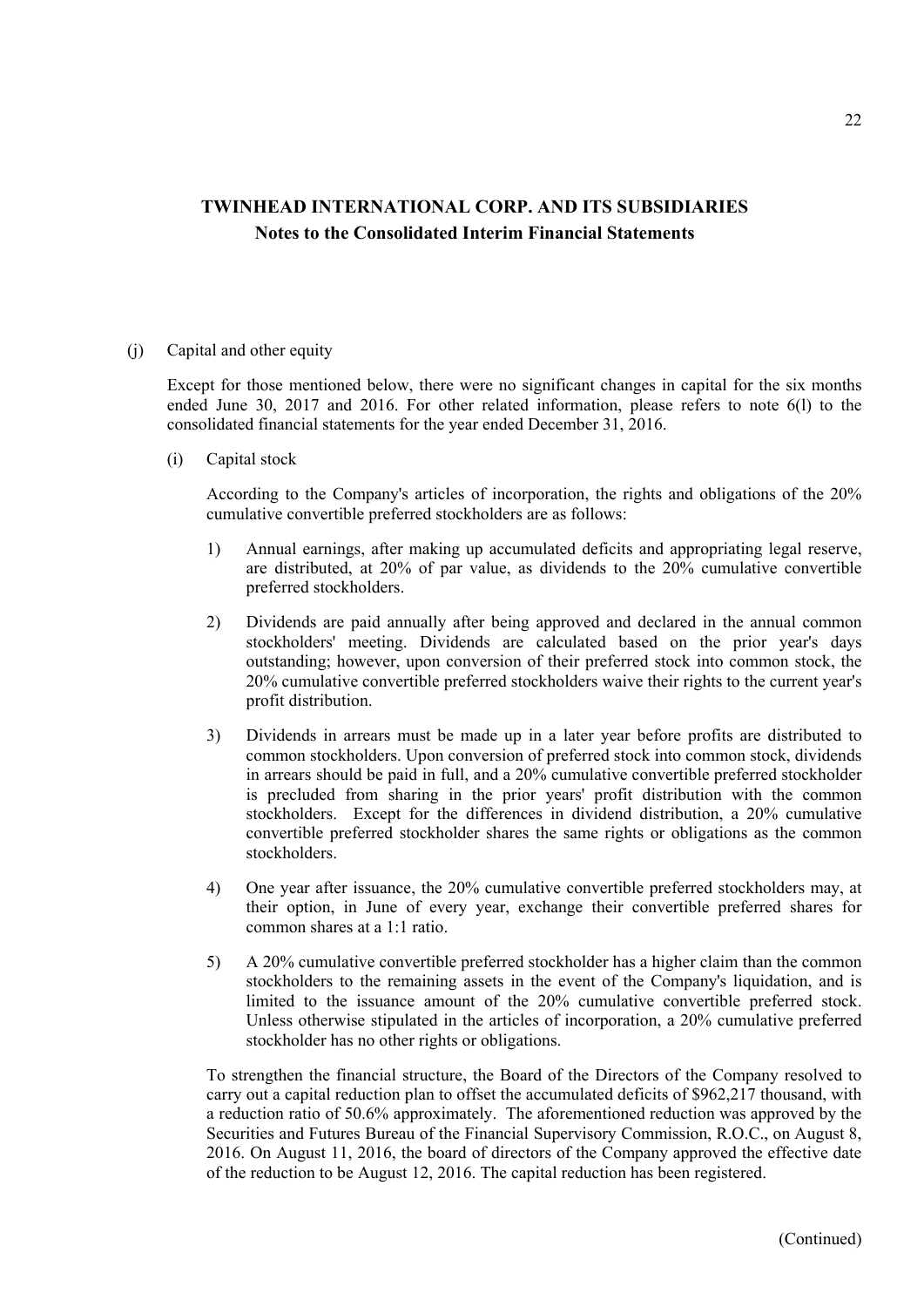To increase working capital and strengthen the financial structure, the Board of the Directors of the Company resolved to conduct the first private placement of common stocks on June 23, 2016. The estimated shares shall not exceed 50,000 thousand shares, with a par value of \$10 per share. Both on January 23, 2017 and December 14, 2016, the board of directors of the Company approved a resolution to issue 25,000 thousand shares of common stocks for cash, with the par value of \$10 per share. The prices of private placement of common stock were \$2.1 and \$2.2 per share, respectively, with the dates of the capital increase on February 2, 2017 and December 19, 2016, respectively. The capital increase were completed, and the total number of shares had been subscribed in full on January 25, 2017 and December 16, 2016, respectively.

To increase working capital and strengthen the financial structure, the Board of the Directors of the Company resolved to conduct the first private placement of common stocks on June 16, 2017. The limit of the shares to be issued for this private placement is 55,000 thousand shares, with a par value of \$10 per share.

(ii) Retained earnings-Distribution of retained earnings

The Company's article of incorporation stipulate that Company's net earnings should first be used to offset the prior years' deficits, if any, before paying any income taxes. Of the remaining balance, 10% is to be appropriated as legal reserve, and then any remaining profit together with any undistributed retained earnings shall be distributed according to the distribution plan proposed by the Board of Directors and submitted to the stockholders' meeting for approval.

The remainder can be distributed as dividends in consideration of the overall industry circumstances, the Company's financial structure, and the investors' best interests, but at least 50% of the remainder should be distributed. Such distribution, considering the capital surplus, retained earnings, future profitability, and maintenance of the dividend distribution level, shall be no more than 40% in cash and the rest in stock dividends.

As of December 31, 2016 and 2015, the Company had incurred accumulated deficits. Therefore, no dividends were distributed. Related information would be available at the Market Observation Post System Website.

The Company's accumulated undistributed preferred stock dividend of \$352 thousand, \$344 thousand and \$344 thousand as of June 30, 2017, December 31 and June 30, 2016, respectively, will be recognized and distributed if approved in the shareholders' meeting.

(iii) Treasury stock

For the six months ended June 30, 2017 and 2016, none of the shares of the Company held by its subsidiaries were sold.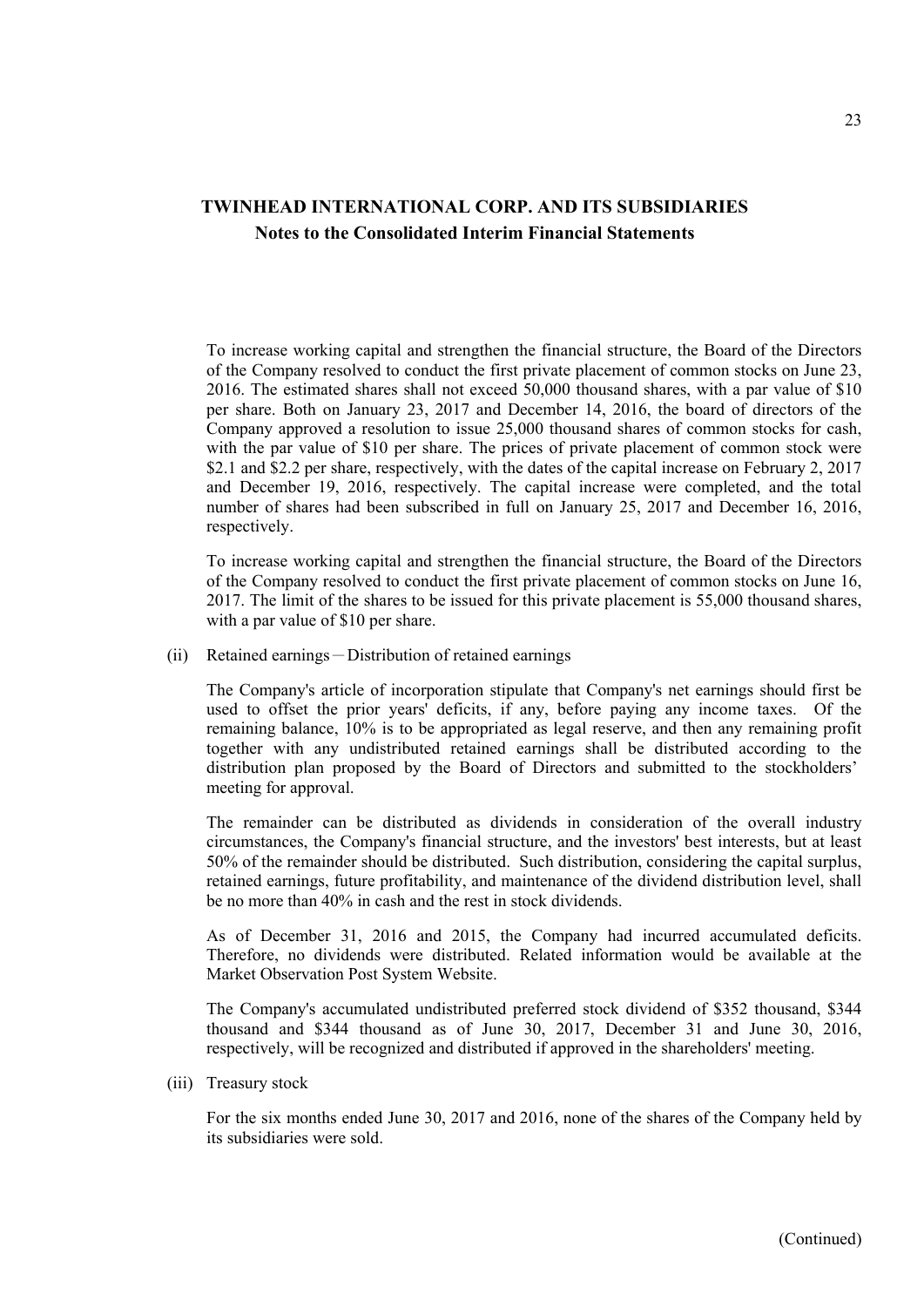In order to offset accumulated deficits, the capital reduction has resulted in the decrease of 1,573 thousand shares of the Company held by Twintek International Corporation and of 1,507 thousand shares of the Company held by Yu Feng Technology Co., Ltd. The Company offset treasury stock amounted to \$206,967 thousand and paid-in capital amounted to \$3,102 thousand, and recognized the difference amounted to \$203,865 thousand as accumulated deficits.

As of June 30, 2017 and 2016, the subsidiaries of the Company held 3,008 thousand and 6,088 thousand shares of common stock of the Company. The shares held by the subsidiaries, recorded under treasury stock, were due to the conversion of the Company's convertible bonds which were purchased by the subsidiaries of the Company in prior years. As of June 30, 2017, December 31 and June 30, 2016, the market value of the Company's shares held by the subsidiaries amounted to \$7,579 thousand, \$7,518 thousand and \$10,471 thousand, respectively.

Shares owned by the Company's subsidiaries were treated as treasury stock. The details are as follows:

|                                          | December 31, |                      |         |                      |  |
|------------------------------------------|--------------|----------------------|---------|----------------------|--|
|                                          |              | <b>June 30, 2017</b> | 2016    | <b>June 30, 2016</b> |  |
| <b>Twintek International Corporation</b> |              | 103,259              | 103,259 | 209,026              |  |
| Yu Feng Technology Co., Ltd.             |              | 98,800               | 98,800  | 200,000              |  |
|                                          |              | 202,059              | 202,059 | 409,026              |  |

<sup>(</sup>iv) Other equities (net of tax)

|                                                                | Foreign<br>exchange<br>differences<br>arising from<br>foreign |               |  |
|----------------------------------------------------------------|---------------------------------------------------------------|---------------|--|
| Balance as of January 1, 2017                                  | \$                                                            | 25,872        |  |
| Foreign exchange differences arising from foreign<br>operation |                                                               | 3,718         |  |
| Balance as of June 30, 2017                                    |                                                               | <u>29,590</u> |  |
| Balance as of January 1, 2016                                  | S                                                             | 20,611        |  |
| Foreign exchange differences arising from foreign<br>operation |                                                               | 1,051         |  |
| Balance as of June 30, 2016                                    |                                                               | 21,662        |  |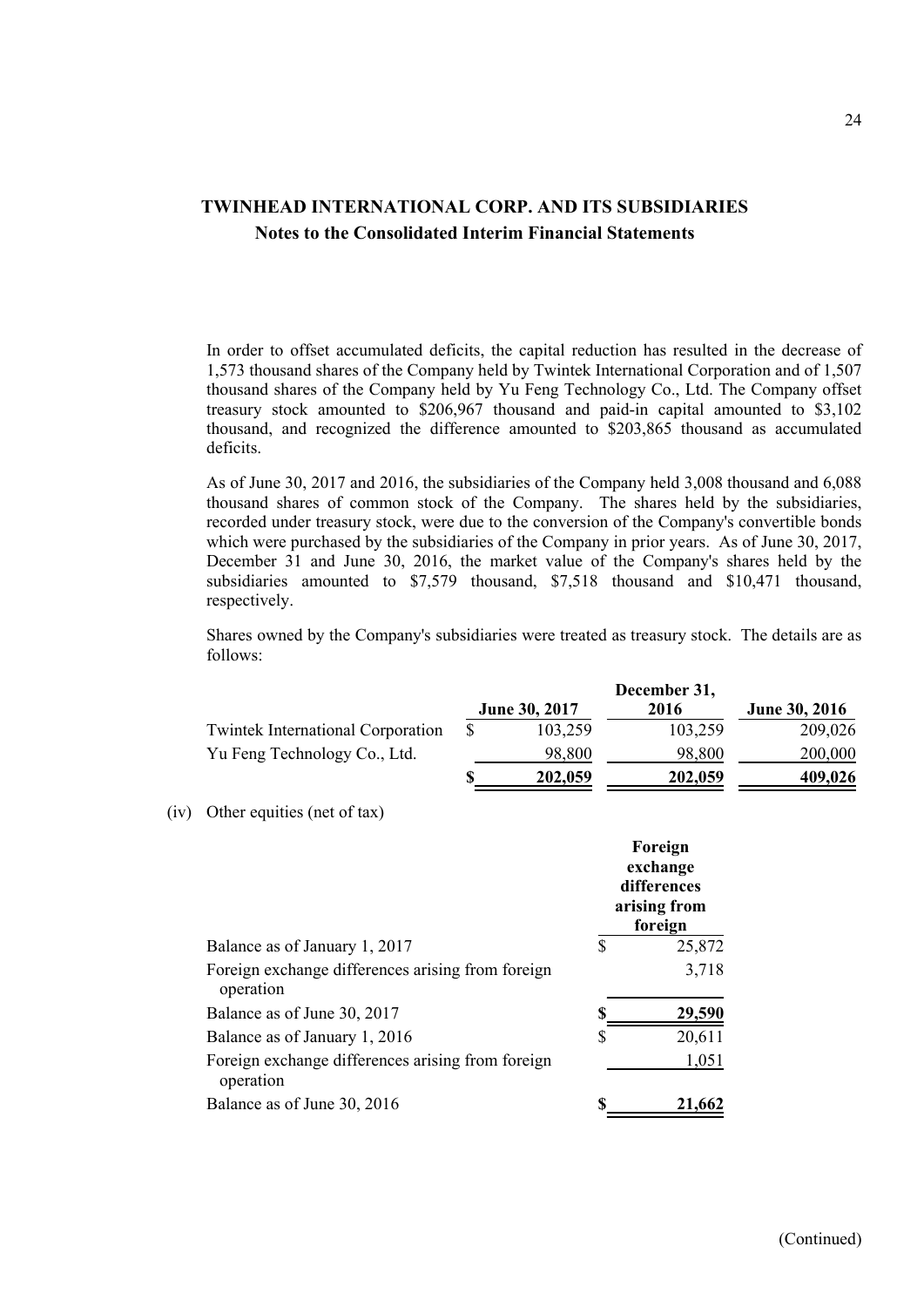#### (k) Earnings per share

The calculation of the Company's basic earnings per share and diluted earnings per share were as follows:

(i) Basic earnings per share

|                                                                | For the three months<br>ended June 30 |           |          | For the six months<br>ended June 30 |           |  |
|----------------------------------------------------------------|---------------------------------------|-----------|----------|-------------------------------------|-----------|--|
|                                                                |                                       | 2017      | 2016     | 2017                                | 2016      |  |
| Net loss of the Company                                        | S                                     | (23, 774) | (35,980) | (84,075)                            | (60, 869) |  |
| Dividends on non-redeemable<br>preferred shares                |                                       | (4)       | (9)      | (8)                                 | (17)      |  |
| Net loss attributable to common<br>shareholders of the Company |                                       | (23, 778) | (35,989) | (84, 083)                           | (60, 886) |  |
| Weighted-average number of<br>common shares                    |                                       | 140,923   | 90,923   | 136,503                             | 90,923    |  |
| Basic earnings per share (in NT<br>dollars)                    |                                       | (0.16)    | (0.40)   | (0.62)                              | (0.67)    |  |

(ii) Diluted earnings per share

Due to the anti-dilutive effect, the Company's preferred shares was not included in the weighted-average number of shares outstanding for the calculation of diluted earnings per share.

(l) Employee compensation and directors' and supervisors' remuneration

In accordance with the Articles of incorporation the Company should contribute no less than 10% of the profit as employee compensation and less than 2% as directors' and supervisors' remuneration when there is profit for the year. However, if the Company has accumulated deficits, the profit should be reserved to offset the deficit. The amount of remuneration of each director and supervisor and of compensation for employees entitled to receive the abovementioned employee compensation is approved by the board of directors. The recipients of shares and cash may include the employees of the Company's affiliated companies who meet certain conditions.

As of June 30, 2017, December 31 and June 30, 2016, the Company had incurred accumulated deficits. Therefore, no remuneration to employees, as well as directors and supervisors were accrued by the Company. Related information would be available at the Market Observation Post System Website.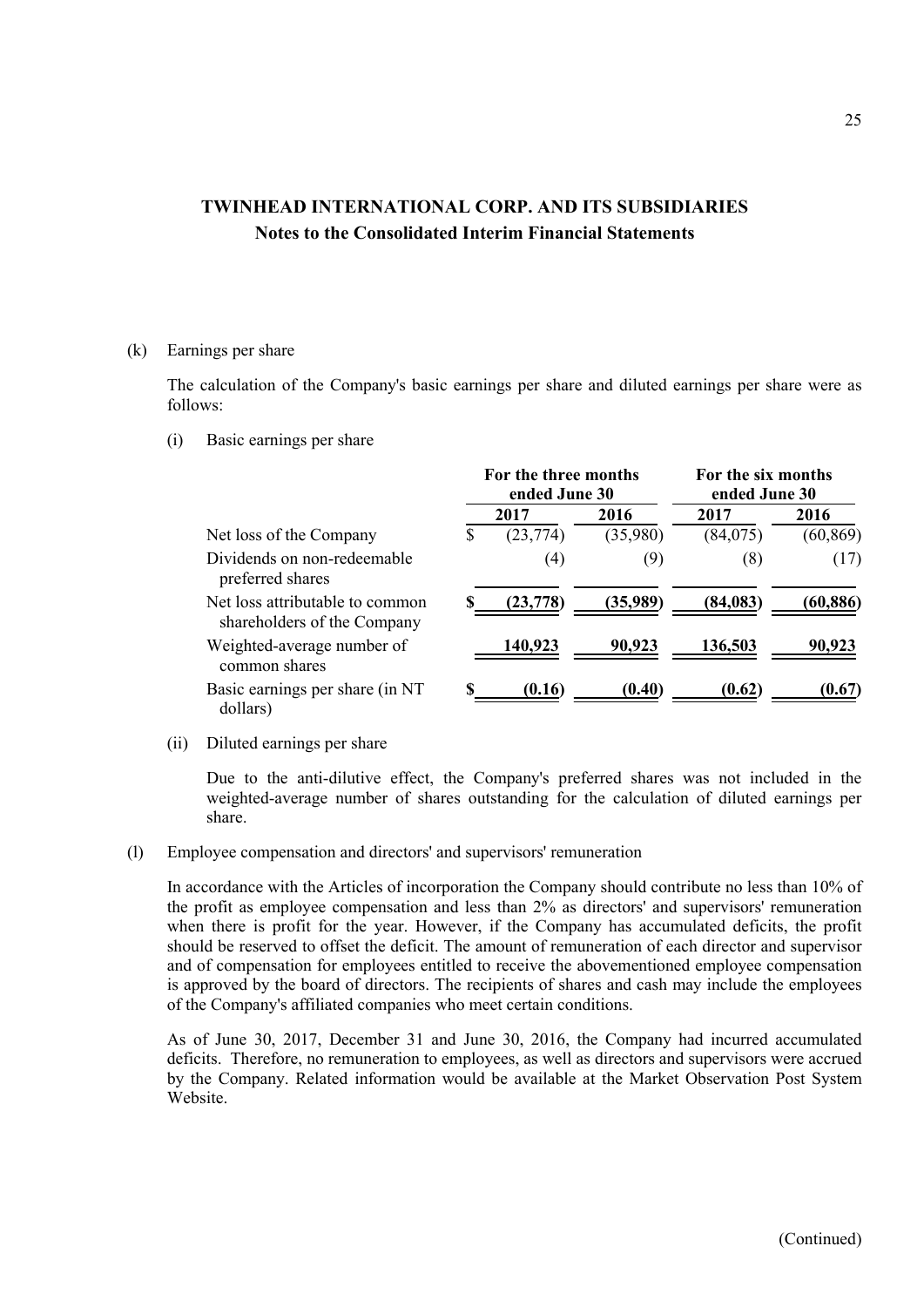### (m) Non-operating income and expenses

(i) Other income

|                 |   | For the three months<br>ended June 30 |       |        | For the six months<br>ended June 30 |  |
|-----------------|---|---------------------------------------|-------|--------|-------------------------------------|--|
|                 |   | 2017                                  | 2016  | 2017   | 2016                                |  |
| Interest income | S | 70                                    | 94    |        | 146                                 |  |
| Dividend income |   |                                       | 1,165 |        | 1,165                               |  |
| Rental income   |   | 3,879                                 | 4,299 | 7,759  | 8,598                               |  |
| Others          |   | 2,200                                 | 3,049 | 2,573  | 4,380                               |  |
|                 |   | 6.149                                 | 8,607 | 10,443 | 14,289                              |  |

### (ii) Other gains and losses

|       |                                                      | For the three months<br>ended June 30 |       |         | For the six months<br>ended June 30 |           |
|-------|------------------------------------------------------|---------------------------------------|-------|---------|-------------------------------------|-----------|
|       |                                                      |                                       | 2017  | 2016    | 2017                                | 2016      |
|       | Foreign exchange gain (loss), net                    | \$                                    | 7,916 | (6,568) | (23, 475)                           | (16, 465) |
|       | Loss on disposal of property, plant<br>and equipment |                                       | (8)   | (82)    | (8)                                 | (82)      |
|       | Gain on disposal of investments                      |                                       |       | 682     |                                     | 682       |
|       | Depreciation of investment<br>property               |                                       | (351) | (351)   | (702)                               | (702)     |
|       | Others                                               |                                       |       |         | (22)                                |           |
|       |                                                      |                                       | 7,557 | (6,319) | (24, 207)                           | (16, 567) |
| (111) | Finance costs                                        |                                       |       |         |                                     |           |

|                   | For the three months |       | For the six months |       |  |
|-------------------|----------------------|-------|--------------------|-------|--|
|                   | ended June 30        |       | ended June 30      |       |  |
|                   | 2017                 | 2016  | 2017               | 2016  |  |
| Interest expenses | 2.443                | 2.725 | 4.858              | 5.426 |  |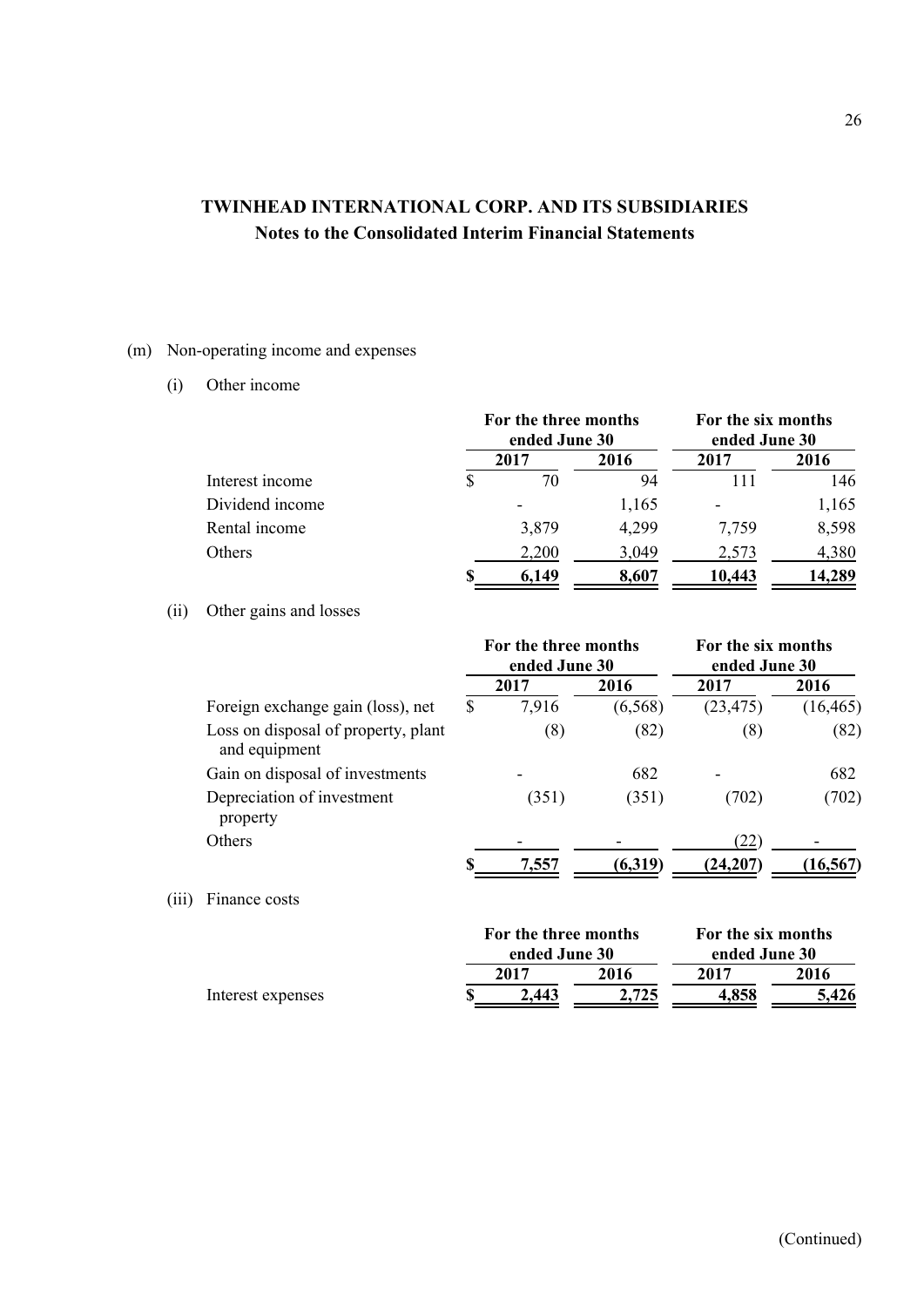#### (n) Financial instruments

Except as noted below, there were no significant changes in the Group's exposure to credit risk, currency risk, and market risk due to financial instruments. Please refer to note 6(q) of the consolidated financial statements for the year ended December 31, 2016.

(i) Market risk-Currency risk

The Group's financial assets and financial liabilities exposed to significant currency risk were as follows:

|                        | Foreign<br>currency | <b>Exchange</b><br>rate | <b>TWD</b> |
|------------------------|---------------------|-------------------------|------------|
| June 30, 2017          |                     |                         |            |
| Financial assets:      |                     |                         |            |
| Monetary assets:       |                     |                         |            |
| <b>USD</b>             | \$<br>17,075        | 30.42                   | 519,422    |
| Financial liabilities: |                     |                         |            |
| Monetary liabilities:  |                     |                         |            |
| <b>USD</b>             | \$<br>1,959         | 30.42                   | 59,593     |
| December 31, 2016      |                     |                         |            |
| Financial assets:      |                     |                         |            |
| Monetary assets:       |                     |                         |            |
| <b>USD</b>             | \$<br>16,381        | 32.25                   | 528,287    |
| <b>EUR</b>             | \$<br>26            | 33.90                   | 881        |
| Financial liabilities: |                     |                         |            |
| Monetary liabilities:  |                     |                         |            |
| <b>USD</b>             | \$<br>1,247         | 32.25                   | 40,216     |
| June 30, 2016          |                     |                         |            |
| Financial assets:      |                     |                         |            |
| Monetary assets:       |                     |                         |            |
| <b>USD</b>             | \$<br>17,703        | 32.28                   | 571,453    |
| <b>EUR</b>             | \$<br>26            | 35.89                   | 933        |
| Financial liabilities: |                     |                         |            |
| Monetary liabilities:  |                     |                         |            |
| <b>USD</b>             | \$<br>2,795         | 32.28                   | 90,223     |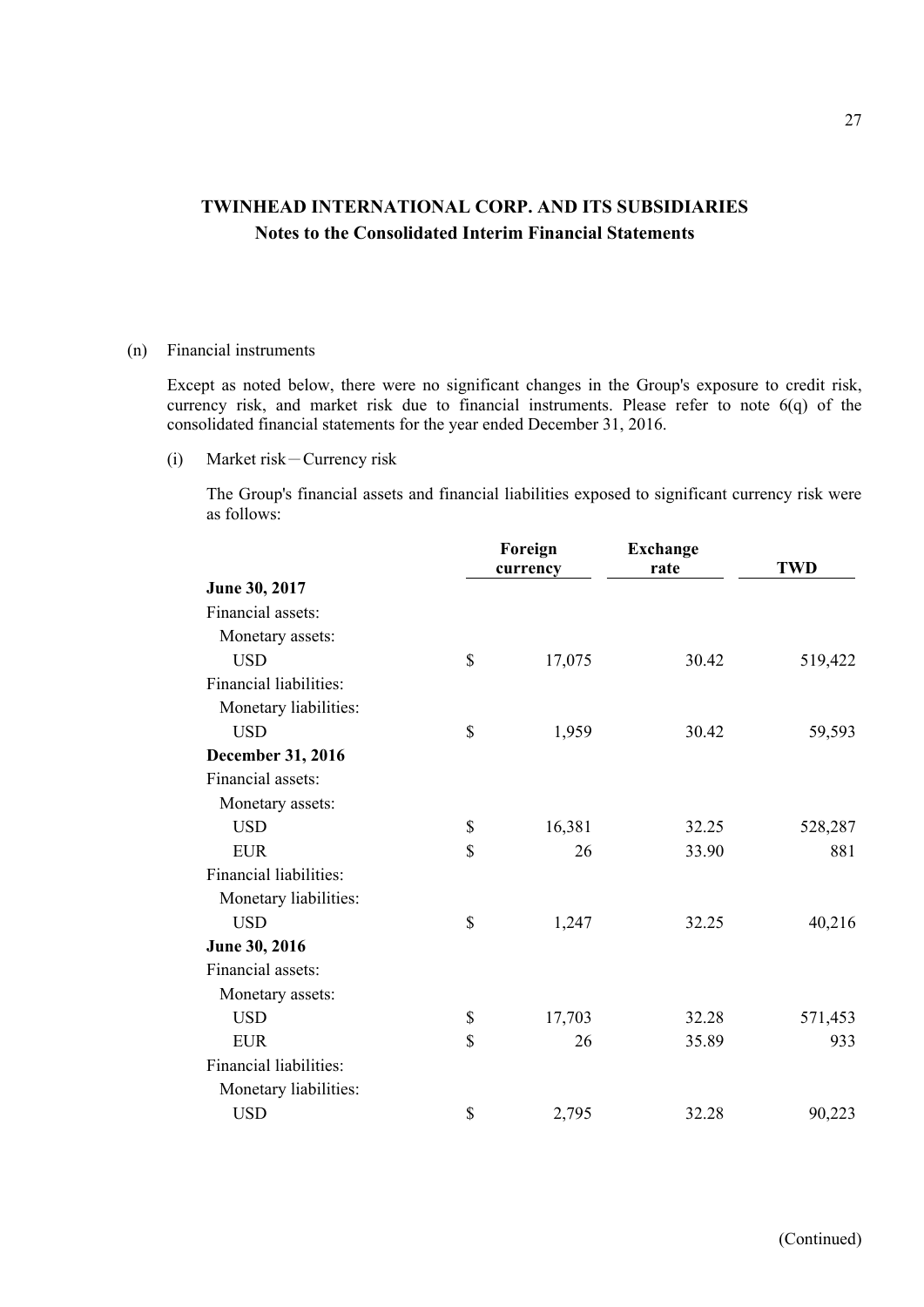The Group's exposure to foreign currency risk arose from cash and cash equivalents, accounts receivable, other receivables, accounts payable and other payables that were denominated in foreign currencies. 1% appreciation (depreciation) of the TWD against the USD and EUR as of June 30, 2017 and 2016, would have increased (decreased) the net loss before tax by \$4,598 thousand and \$4,822 thousand, respectively. The analysis was performed on the same basis for both periods.

Due to the numerous type of functional currency of the Group, the Group aggregately discloses its exchange gains and losses on monetary items. The Group's exchange losses, including realized and unrealized, were \$23,475 thousand and \$16,465 thousand for the six months ended June 30, 2017 and 2016, respectively.

#### (ii) Fair value-Categories and fair value of financial instruments

Except for the followings, the carrying amounts of the Group's financial assets and liabilities are valuated approximately to their fair value, and are not based on observable market data and value measurements which are not reliable. No additional fair value disclosure is required in accordance to the regulations.

|                                                     | June 30, 2017 |                    |                |         |         |       |  |
|-----------------------------------------------------|---------------|--------------------|----------------|---------|---------|-------|--|
|                                                     |               | <b>Fair value</b>  |                |         |         |       |  |
|                                                     |               | Carrying<br>amount | <b>Level 1</b> | Level 2 | Level 3 | Total |  |
| Financial assets at cost                            | \$            | 44,859             |                |         |         |       |  |
| Loans and receivables                               |               |                    |                |         |         |       |  |
| Cash and cash equivalents                           |               | 137,015            |                |         |         |       |  |
| Receivables and other<br>receivables                |               | 62,690             |                |         |         |       |  |
| Refundable deposits                                 |               | 6,976              |                |         |         |       |  |
| Subtotal                                            |               | 206,681            |                |         |         |       |  |
| Total                                               |               | <u>251,540</u>     |                |         |         |       |  |
| Financial liabilities measured at<br>amortized cost |               |                    |                |         |         |       |  |
| Short-term borrowings                               | \$            | 565,000            |                |         |         |       |  |
| Notes and accounts payable                          |               | 98,355             |                |         |         |       |  |
| Other payables                                      |               | 15,291             |                |         |         |       |  |
| Guarantee deposits received                         |               | 3,268              |                |         |         |       |  |
| Preferred shares                                    |               | 84                 |                |         |         |       |  |
| Total                                               |               | 681,998            |                |         |         |       |  |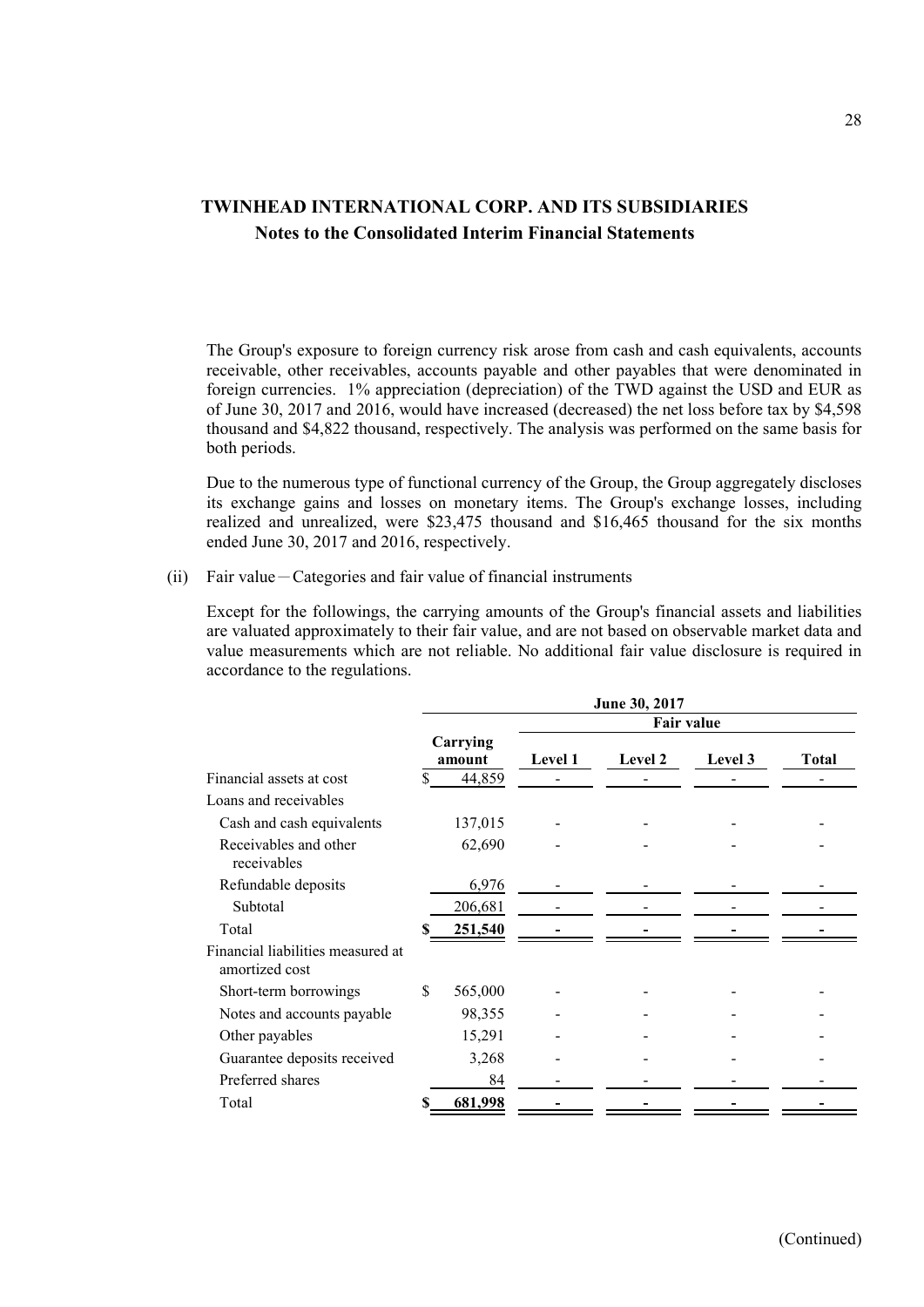|                                                     | December 31, 2016       |                    |                |                                    |         |              |  |  |
|-----------------------------------------------------|-------------------------|--------------------|----------------|------------------------------------|---------|--------------|--|--|
|                                                     |                         |                    | Fair value     |                                    |         |              |  |  |
|                                                     |                         | Carrying<br>amount | Level 1        | Level 2                            | Level 3 | <b>Total</b> |  |  |
| Financial assets at cost                            | $\overline{\mathbb{S}}$ | 35,890             |                |                                    |         |              |  |  |
| Loans and receivables                               |                         |                    |                |                                    |         |              |  |  |
| Cash and cash equivalents                           |                         | 133,050            |                |                                    |         |              |  |  |
| Receivables and other<br>receivables                |                         | 87,095             |                |                                    |         |              |  |  |
| Refundable deposits                                 |                         | 7,052              |                |                                    |         |              |  |  |
| Subtotal                                            |                         | 227,197            |                |                                    |         |              |  |  |
| Total                                               | S                       | 263,087            |                |                                    |         |              |  |  |
| Financial liabilities measured at<br>amortized cost |                         |                    |                |                                    |         |              |  |  |
| Short-term borrowings                               | \$                      | 535,000            |                |                                    |         |              |  |  |
| Notes and accounts payable                          |                         | 75,309             |                |                                    |         |              |  |  |
| Other payables                                      |                         | 26,820             |                |                                    |         |              |  |  |
| Guarantee deposits received                         |                         | 3,532              |                |                                    |         |              |  |  |
| Preferred shares                                    |                         | 84                 |                |                                    |         |              |  |  |
| Total                                               | S                       | 640,745            |                |                                    |         |              |  |  |
|                                                     |                         |                    |                |                                    |         |              |  |  |
|                                                     |                         |                    |                | June 30, 2016<br><b>Fair value</b> |         |              |  |  |
|                                                     |                         | Carrying           |                |                                    |         |              |  |  |
|                                                     |                         | amount             | <b>Level 1</b> | Level 2                            | Level 3 | Total        |  |  |
| Financial assets at cost                            | S                       | 35,890             |                |                                    |         |              |  |  |
| Loans and receivables                               |                         |                    |                |                                    |         |              |  |  |
| Cash and cash equivalents                           |                         | 185,003            |                |                                    |         |              |  |  |
| Receivables and other<br>receivables                |                         | 144,197            |                |                                    |         |              |  |  |
| Refundable deposits                                 |                         | 7,249              |                |                                    |         |              |  |  |
| Subtotal                                            |                         | 336,449            |                |                                    |         |              |  |  |
| Total                                               |                         | 372,339            |                |                                    |         |              |  |  |
| Financial liabilities measured at<br>amortized cost |                         |                    |                |                                    |         |              |  |  |
| Short-term borrowings                               | \$                      | 590,000            |                |                                    |         |              |  |  |
| Notes and accounts payable                          |                         | 154,965            |                |                                    |         |              |  |  |
| Other payables                                      |                         | 32,872             |                |                                    |         |              |  |  |
| Guarantee deposits received                         |                         | 3,533              |                |                                    |         |              |  |  |
| Total                                               | S.                      | 781,370            |                |                                    |         |              |  |  |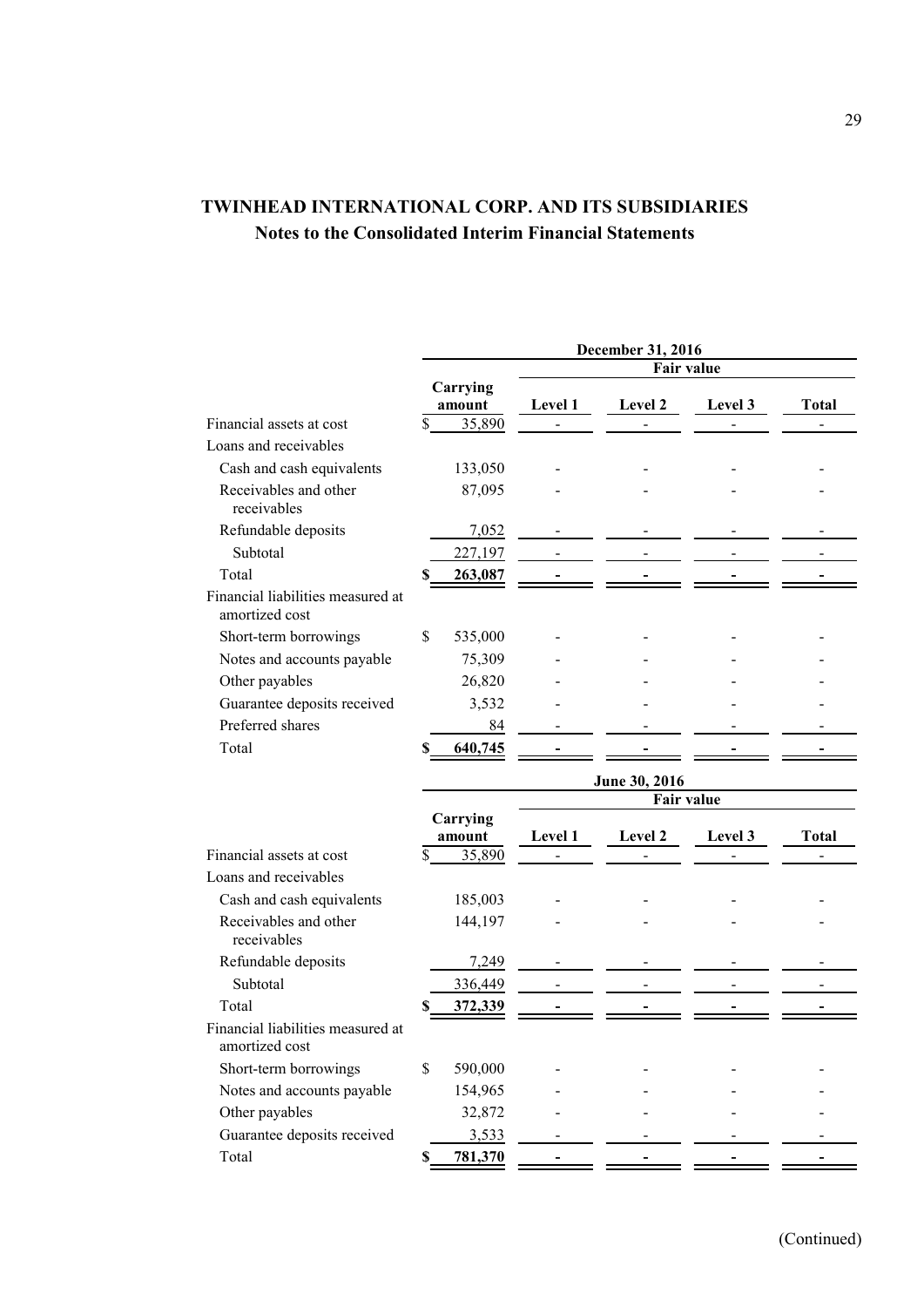#### (o) Financial risk management

The objectives and policies of the Group's financial risk management are the same as these in note 6(r) of the consolidated financial statements for the year ended December 31, 2016.

#### (p) Capital management

The objectives, policies, and procedures of the Group's capital management are the same as those in the consolidated financial statements for the year ended December 31, 2016. There were no material changes in the Group's quantitative information from that disclosed in the consolidated financial statements for the year ended December 31, 2016. For further information, please refer to note  $6(x)$ to the consolidated financial statements for the year ended December 31, 2016.

#### **(7) Related-party transactions**

The compensation of the key management personnel comprised the following:

|                              | For the three months<br>ended June 30 |       | For the six months<br>ended June 30 |       |  |
|------------------------------|---------------------------------------|-------|-------------------------------------|-------|--|
|                              | 2017                                  | 2016  | 2017                                | 2016  |  |
| Short-term employee benefits | 3,743                                 | 4.276 | 7.761                               | 8,562 |  |
| Post-employment benefits     | 54                                    | 81    | 108                                 | 162   |  |
|                              | 3,797                                 | 4.357 | 7,869                               | 8.724 |  |

#### **(8) Pledged assets**

The carrying values of pledged assets were as follows:

|                       |                       |               |         | December 31, |               |
|-----------------------|-----------------------|---------------|---------|--------------|---------------|
| <b>Pledged assets</b> | Object                | June 30, 2017 |         | 2016         | June 30, 2016 |
| Land                  | Short-term borrowings |               | 107,832 | 107,832      | 107,832       |
| <b>Buildings</b>      | Short-term borrowings |               | 180,044 | 182,272      | 184,499       |
| Investment property   | Short-term borrowings |               | 149,079 | 149,781      | 150,482       |
|                       |                       |               | 436,955 | 439,885      | 442,813       |

#### **(9) Commitments and contingencies: None.**

#### **(10) Losses due to major disasters: None.**

#### **(11) Subsequent events**

To increase working capital and strengthen the financial structure, the Board of the Directors of the Company approved a resolution on July 31, 2017, to issue 55,000 thousand shares of common stock for cash, with a par value of \$10 per share and the price of private placement of common stock was \$2.01. The date of the capital increase will be decided by the Chairman as authorized by the Board of Directors.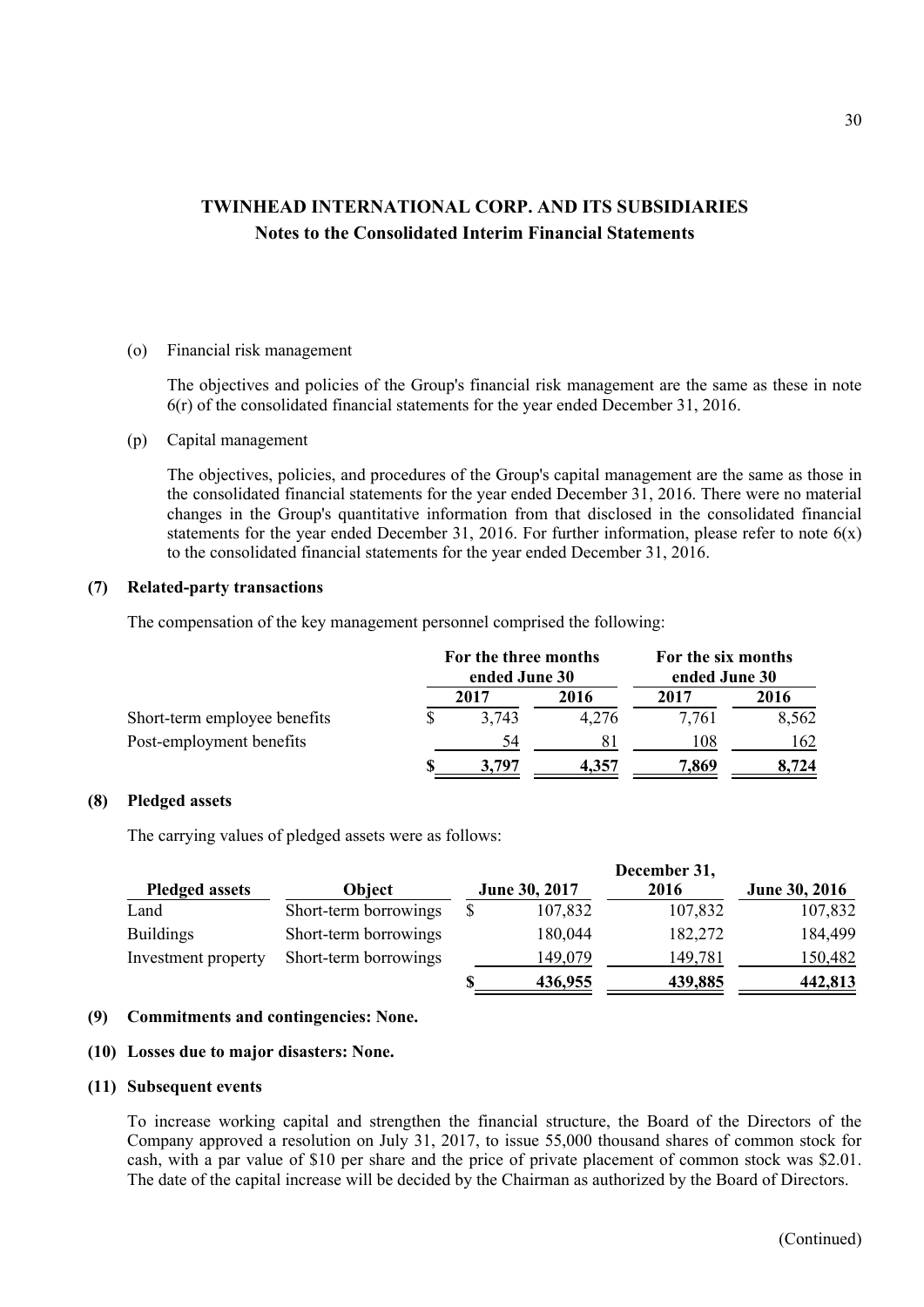### **(12) Other**

(a) The employee benefit expenses, depreciation, and amortization, categorized by function, were as follows:

| <b>By function</b>         |                    | Three months ended June 30, 2017 |              |                    | Three months ended June 30, 2016 |              |
|----------------------------|--------------------|----------------------------------|--------------|--------------------|----------------------------------|--------------|
| By nature                  | Operating<br>costs | <b>Operating</b><br>expenses     | <b>Total</b> | Operating<br>costs | Operating<br>expenses            | <b>Total</b> |
| Employee benefits          |                    |                                  |              |                    |                                  |              |
| Salary                     | 8,075              | 32,439                           | 40,514       | 14,850             | 42,546                           | 57,396       |
| Labor and health insurance | 771                | 2,604                            | 3,375        | 1,254              | 3,589                            | 4,843        |
| Pension                    | 475                | 1,366                            | 1,841        | 962                | 1,752                            | 2,714        |
| Others                     | 588                | 1,328                            | 1,916        | 805                | 1,480                            | 2,285        |
| Depreciation (note)        | 4,120              | 2,016                            | 6,136        | 5,361              | 1.940                            | 7,301        |
| Amortization               |                    | 2,988                            | 2,988        |                    | 5,235                            | 5,235        |

| <b>By function</b>         |                    | Six months ended June 30, 2017 |              | Six months ended June 30, 2016 |                              |              |  |
|----------------------------|--------------------|--------------------------------|--------------|--------------------------------|------------------------------|--------------|--|
| By nature                  | Operating<br>costs | Operating<br>expenses          | <b>Total</b> | Operating<br>costs             | <b>Operating</b><br>expenses | <b>Total</b> |  |
| Employee benefits          |                    |                                |              |                                |                              |              |  |
| Salary                     | 15,274             | 65,060                         | 80,334       | 29,304                         | 84,382                       | 113,686      |  |
| Labor and health insurance | 1,641              | 5,738                          | 7,379        | 2,431                          | 7,328                        | 9,759        |  |
| Pension                    | 956                | 2,759                          | 3,715        | 1,892                          | 3,538                        | 5,430        |  |
| Others                     | 1,011              | 2,594                          | 3,605        | 1,620                          | 2,957                        | 4,577        |  |
| Depreciation (note)        | 9,096              | 3,872                          | 12,968       | 10,826                         | 3,902                        | 14,728       |  |
| Amortization               |                    | 6,469                          | 6,469        | 231                            | 11,106                       | 11,337       |  |

Note: Depreciation expenses for investment property recognized under other income and expenses amounted to \$351 thousand, \$351 thousand, \$702 thousand \$702 thousand for the three months ended June 30, 2017 and 2016 and the six months ended June 30, 2017 and 2016.

(b) Seasonality or cyclicality of interim operations

The business of the Group is neither seasonal nor cyclical.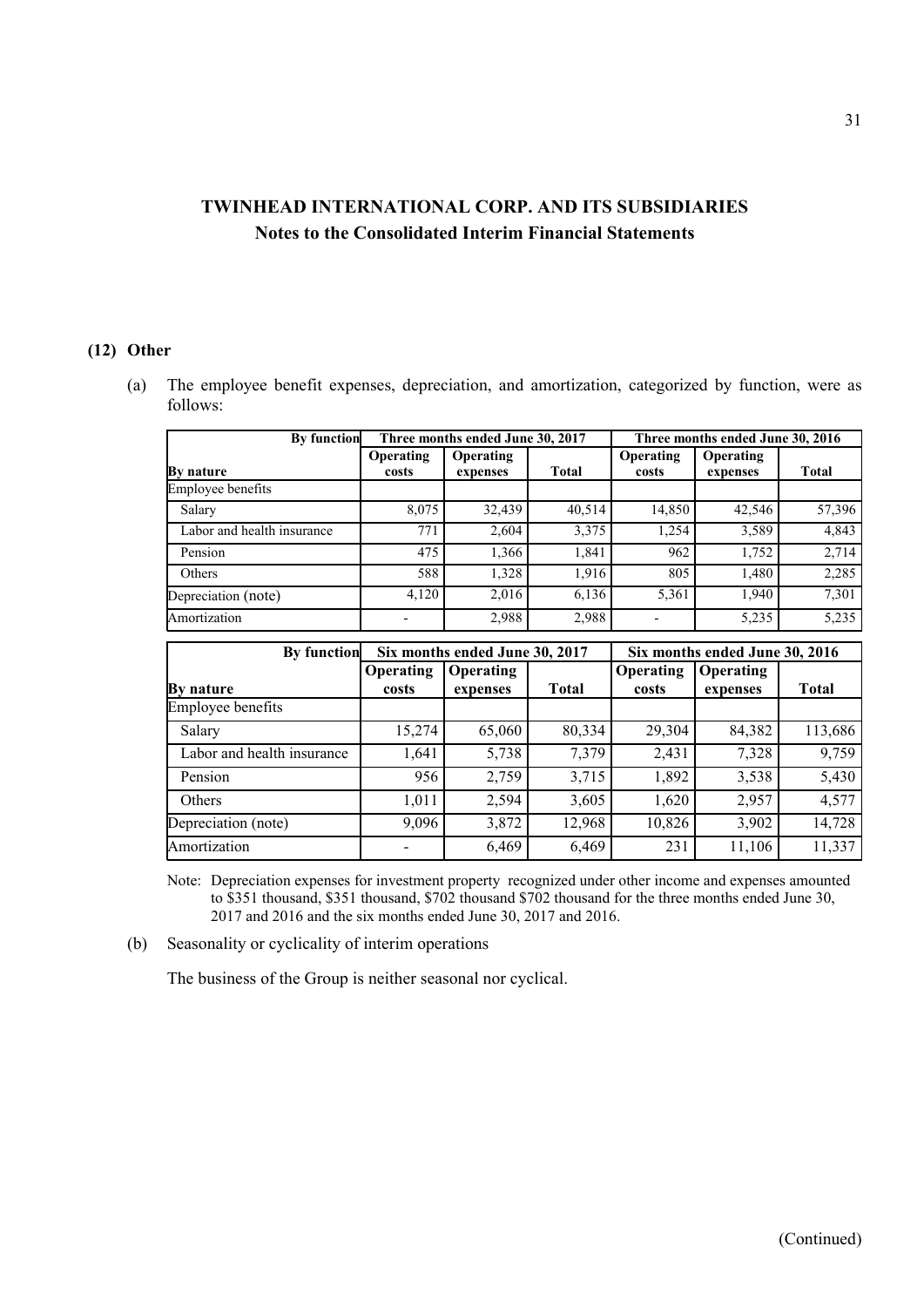#### **(13) Other disclosures**

(a) Information on significant transactions:

The following is the information on significant transactions required by the "Regulations Governing the Preparation of Financial Reports by Securities Issuers" for the Group for the six-month ended June 30, 2017:

- (i) Loans extended to other parties: None.
- (ii) Guarantees and endorsements for other parties: None.
- (iii) Securities held as of June 30, 2017 (excluding investment in subsidiaries, associates and joint ventures):

|                                             |                                 |                   |                                                         |                 |                 | (in Thousands of New Taiwan Dollars / in thousands of sharers) |                          |                |
|---------------------------------------------|---------------------------------|-------------------|---------------------------------------------------------|-----------------|-----------------|----------------------------------------------------------------|--------------------------|----------------|
|                                             | <b>Nature and name</b>          | Relationship      |                                                         |                 |                 |                                                                |                          |                |
| Name of holder                              | of security                     | with the security | Account name                                            | Number of       | <b>Book</b>     | Holding                                                        | Market                   | <b>Remarks</b> |
| The Company                                 | EUROC Venture Capital<br>Corp.  | issuer            | Financial assets carried at cost<br>-non-current        | shares<br>2,816 | value<br>28,160 | percentage<br>$10.000 \%$                                      | value<br>$\blacksquare$  | Note 1         |
| The Company                                 | $\mathbb{I}$ , Inc.             |                   | Financial assets carried at cost<br>non-current         | 400             |                 | 2.125 %                                                        | ۰                        | Note 2         |
| The Company                                 | Trigem Computer Inc.            |                   | Financial assets carried at cost<br>- non-current       |                 |                 | $0.006\%$                                                      |                          | Note 2         |
| The Company                                 | Printec Japan Co., Ltd.         |                   | Financial assets carried at cost<br>non-current         |                 | 2,715           | $9.000\%$                                                      | $\overline{\phantom{a}}$ | Note 1         |
| The Company                                 | Ambicion Co., Ltd.              |                   | Financial assets carried at cost<br>- non-current       |                 | 5,015           | 0.944%                                                         | $\blacksquare$           | Note 1         |
| The Company                                 | Adolite Inc.                    |                   | Financial assets carried at cost<br>- non-current       | 360             | 8,969           | 0.426%                                                         | ۰                        | Note 1         |
| <b>Twintek International</b><br>Corporation | Twinhead International<br>Corp. | Parent company    | Available-for-sale financial<br>$asserts$ - non-current | 1,536           | 3,870           | 1.067%                                                         | 3,870                    | Note 3         |
| Yu Feng Technology<br>Co., Ltd.             | Twinhead International<br>Corp. | Parent company    | Available-for-sale financial<br>$asserts$ - non-current | 1,472           | 3,709           | $1.023 \%$                                                     | 3,709                    | Note 3         |

Note 1: Not listed or OTC, and therefore has no market value.

Note 2: The securities were written down due to impairment loss.

Note 3: Deemed to be treasury shares.

- (iv) Accumulated holding amount of a single security in excess of NT\$300 million or 20% of the Company's issued share capital: None.
- (v) Acquisition of real estate in excess of NT\$300 million or 20% of the Company's issued share capital: None.
- (vi) Disposal of real estate in excess of NT\$300 million or 20% of the Company's issued share capital: None.
- (vii) Sales to and purchases from related parties in excess of \$100 million or 20% of the Company's issued share capital: None.
- (viii) Receivables from related parties in excess of NT\$100 million or 20% of the Company's issued share capital:

| (in Thousands of New Taiwan Dollars) |                                       |            |                               |          |                               |                                 |                                    |         |  |  |  |  |
|--------------------------------------|---------------------------------------|------------|-------------------------------|----------|-------------------------------|---------------------------------|------------------------------------|---------|--|--|--|--|
| Name of                              |                                       |            | <b>Balance of</b>             | Furnover | Overdue amount                |                                 | <b>Amounts received Allowances</b> |         |  |  |  |  |
|                                      | Counter-party                         |            | Relationship receivables from |          |                               |                                 | in subsequent                      | for bad |  |  |  |  |
| related party                        |                                       |            | related party                 | rate     | <b>Action taken</b><br>Amount |                                 | period (Note 2)                    | debts   |  |  |  |  |
|                                      |                                       |            | (Notes 1, 3 and 4)]           |          | (Note 3)                      |                                 |                                    |         |  |  |  |  |
|                                      | The Company Twinhead Kunshan Indirect |            | 178.612                       |          |                               | 123,760 The receivable has been |                                    |         |  |  |  |  |
|                                      | Technology Co.,                       | subsidiary |                               |          |                               | traced and recognized           |                                    |         |  |  |  |  |
|                                      | Ltd.                                  |            |                               |          |                               | as long-term receivable         |                                    |         |  |  |  |  |

Note 1: Includes the amount recorded under long-term receivables.

Note 2: Until August 10, 2017.

- Note 3: As of June 30, 2017, the Company had accounts payable to Twinhead Kunshan, which were derived from purchasing goods amounting to \$475,645. The Company also had purchased supplies on behalf of Twinhead Kunshan, which resulted in the receivable from Twinhead Kunshan amounting to \$78,479. As such, the net accounts receivable amounted to \$397,166. The accounts receivable and the long-term receivable then offset the investments accounted for using equity method of Twinhead Kunshan amounting to \$218,554.
- Note 4: The transactions within the Group were eliminated in the consolidated interim financial statements.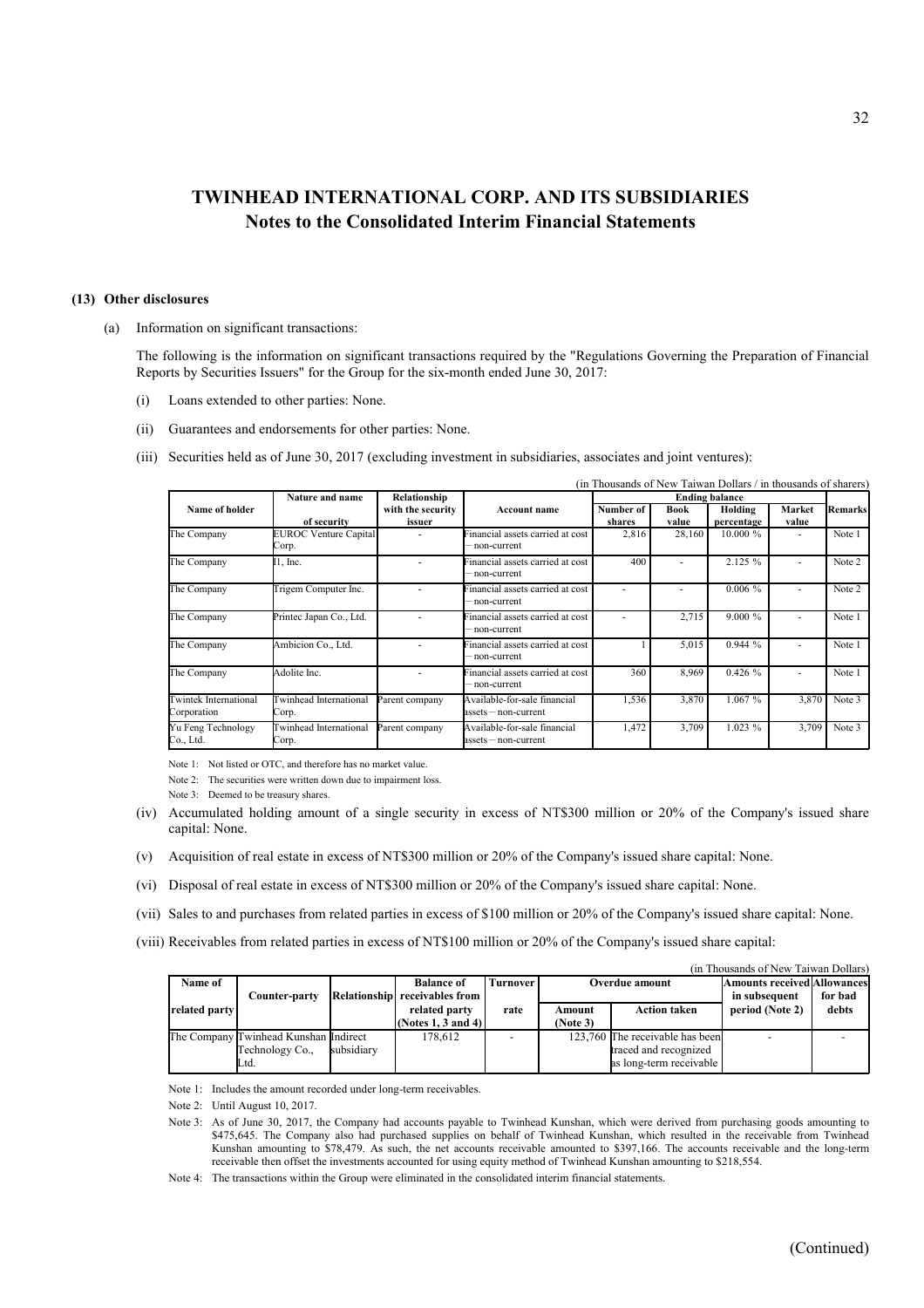- (ix) Information regarding trading in derivative financial instruments: None.
- (x) Business relationships and significant intercompany transactions:

|                 |                    |                           |                                                       |                                                       |               |                                                                                                              | (in Thousands of New Taiwan Dollars)                                  |
|-----------------|--------------------|---------------------------|-------------------------------------------------------|-------------------------------------------------------|---------------|--------------------------------------------------------------------------------------------------------------|-----------------------------------------------------------------------|
|                 |                    |                           | <b>Existing</b>                                       |                                                       |               | <b>Transaction details</b>                                                                                   |                                                                       |
| No.<br>(note 1) | Name of<br>company | Name of counter-<br>party | relationship<br>with the<br>counter-party<br>(note 2) | <b>Account name</b>                                   | <b>Amount</b> | <b>Trading terms</b>                                                                                         | Percentage of the<br>total consolidated<br>revenue or total<br>assets |
| $\overline{0}$  | The Company        | Gammatech Computer        |                                                       | Sales revenue                                         |               | 35,025 The transaction is not<br>significantly different from<br>normal transactions                         | 12.70%                                                                |
| $\Omega$        | The Company        | Kunshan Lun Teng          | 1                                                     | Sales revenue                                         |               | $6,319$ The transaction is not<br>significantly different from<br>normal transactions                        | 2.29 %                                                                |
| $\Omega$        | The Company        | Twinhead Kunshan          | 1                                                     | Purchase                                              |               | 67,192 The purchase price is based on<br>the related parties' cost                                           | 24.37%                                                                |
| $\overline{0}$  | The Company        | Gammatech Computer        | 1                                                     | Long-term accounts<br>receivable-related<br>parties   |               | 29,467 The receivables can be offset<br>with accounts payable from<br>burchase or be $O/A$ 60 to 180<br>days | 2.54 %                                                                |
| $\Omega$        | The Company        | Gammatech Computer        | $\mathbf{1}$                                          | Accounts receivable<br>-related parties               |               | 50,802 The receivables can be offset<br>with accounts payable from<br>purchase or be O/A 60 to 180<br>days   | 4.38 %                                                                |
| $\overline{0}$  | The Company        | Kunshan Lun Teng          | 1                                                     | Accounts receivable<br>-related parties               | 2,817         | The receivables can be offset<br>with accounts payable from<br>murchase or be $O/A$ 60 to 180<br>days        | 0.24%                                                                 |
| $\overline{0}$  | The Company        | Twinhead Kunshan          | 1                                                     | Long-term accounts<br>receivable – related<br>parties |               | 123,760 The receivables can be offset<br>with accounts payable from<br>purchase or be O/A 60 to 180<br>days  | 10.66%                                                                |
| $\mathbf{0}$    | The Company        | Twinhead Kunshan          | $\mathbf{1}$                                          | Accounts receivable<br>-related parties               |               | 54,852 The receivables can be offset<br>with accounts payable from<br>murchase or be $O/A$ 60 to 180<br>days | 4.73 %                                                                |

Note 1: Company numbering is as follows:

- (1) Parent company is 0.
- (2) Subsidiary starts from 1.
- Note 2: The number of the relationship with the transaction counterparty represents the following:
	- (1) 1 represents downstream transactions.
	- (2) 2 represents upstream transactions.
	- (3) 3 represents sidestream transactions.
- Note 3: The transactions within the Group were eliminated in the consolidated interim financial statements.

(b) Information on investees:

The following is the information on investees for the six months ended June 30, 2017 (excluding information on investees in Mainland China):

|             |                    |           |                                                                                         |         |                                    |               |                                   |                   |                       |                    | (in Thousands of New Taiwan Dollars / in Thousands of U.S. Dollars                |
|-------------|--------------------|-----------|-----------------------------------------------------------------------------------------|---------|------------------------------------|---------------|-----------------------------------|-------------------|-----------------------|--------------------|-----------------------------------------------------------------------------------|
| Name of     | Name of            |           |                                                                                         |         | <b>Original</b> cost               |               | <b>Ending balance</b>             |                   | Net income            | Investment         |                                                                                   |
| investor    | investee           | Location  | <b>Scope of business</b>                                                                |         | June 30, 2017 December 31,<br>2016 | <b>Shares</b> | <b>Percentage</b><br>of ownership | <b>Book value</b> | (loss) of<br>investee | income<br>(losses) | <b>Remarks</b>                                                                    |
| The Company | Gammatech Computer | U.S.A.    | The research, development and trading of<br>computers and computer peripheral equipment | 53,079  | 53,079                             | 297           | 59.400 %                          | (note 3)          | (21, 034)             |                    | $(12,494)$ 100% jointly owned by<br>the Company and its<br>subsidiaries. (note 5) |
| The Company | Twinhead (Asia)    | Singapore | nvestment holding                                                                       | 539,919 | 539,919                            | 5,872         | 100.000 %                         | (note 4)          | (7,036)               |                    | $(7,036)$ Subsidiary (note 5)                                                     |
| The Company | Twintek            | Taiwan    | The trading of computers and computer<br>peripheral equipment                           | 328,533 | 328,533                            | 32,853        | 99.974 %                          | (2,214)           | (5,037)               |                    | $(5.037)$ Subsidiary (note 5)                                                     |
| The Company | Yu Feng            | Taiwan    | The trading of computers and computer<br>peripheral equipment                           | 397,900 | 397,900                            | 39,790        | 99.975 %                          | (683)             | (3,648)               |                    | $(3,648)$ Subsidiary (note 5)                                                     |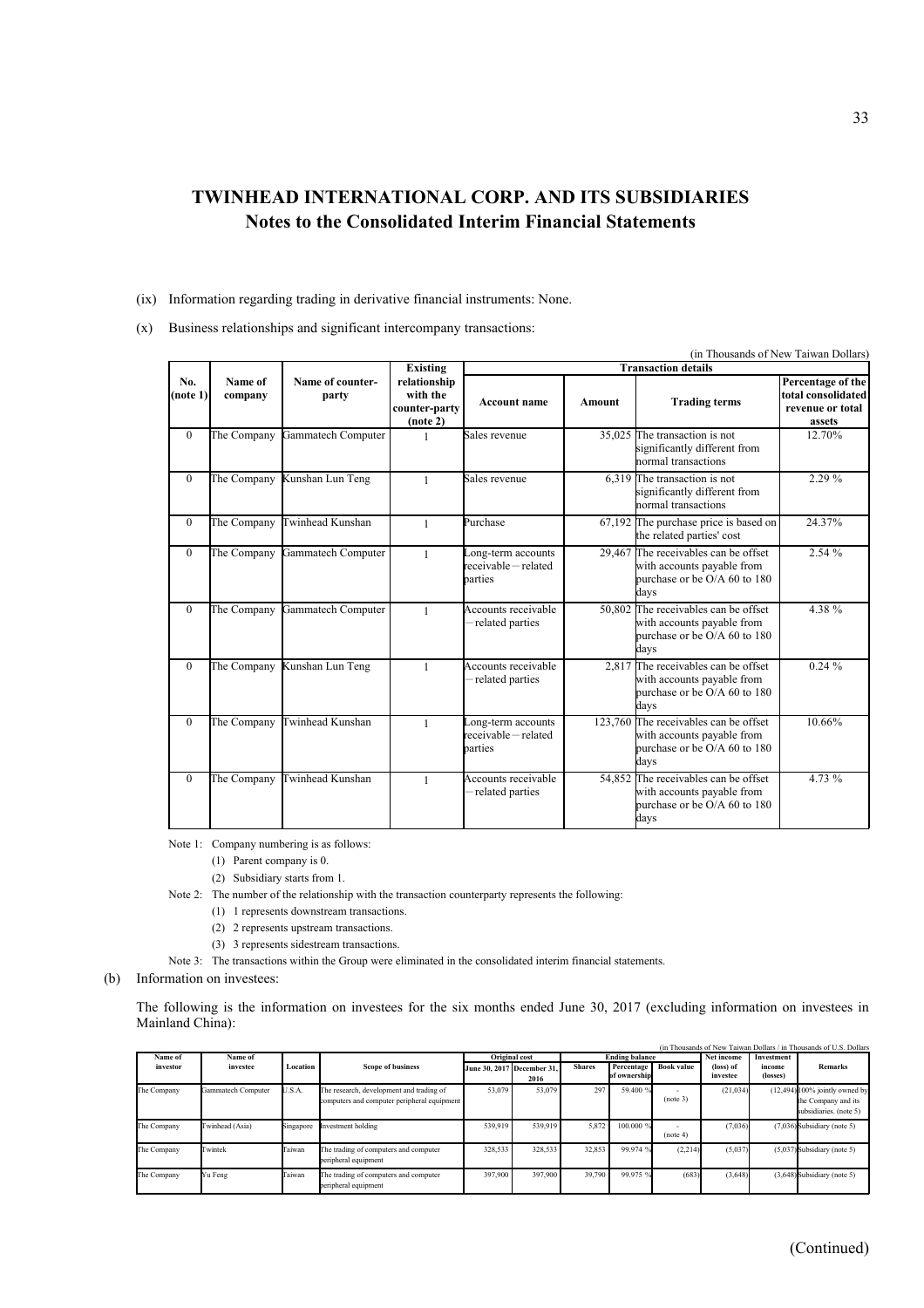| Name of         | Name of                                   |                                     |                                                                                         |        | <b>Original cost</b>               |               | <b>Ending balance</b>      |                   | Net income            | Investment         |                                                                                  |
|-----------------|-------------------------------------------|-------------------------------------|-----------------------------------------------------------------------------------------|--------|------------------------------------|---------------|----------------------------|-------------------|-----------------------|--------------------|----------------------------------------------------------------------------------|
| investor        | investee                                  | Location                            | <b>Scope of business</b>                                                                |        | June 30, 2017 December 31.<br>2016 | <b>Shares</b> | Percentage<br>of ownership | <b>Book value</b> | (loss) of<br>investee | income<br>(losses) | <b>Remarks</b>                                                                   |
| Twintek         | Gammatech Computer                        | U.S.A.                              | The research, development and trading of<br>computers and computer peripheral equipment | 42,463 | 42,463                             | 118           | 23.600 %                   | (2,961)           | (21, 034)             |                    | $(4,964)$ 100% jointly owned by<br>the Company and its<br>subsidiaries. (note 5) |
| Yu Feng         | Gammatech Computer                        | U.S.A.                              | The research, development and trading of<br>computers and computer peripheral equipment | 25,803 | 25,803                             | 85            | 17.000 %                   | (2, 133)          | (21, 034)             |                    | $(3,576)$ 100% jointly owned by<br>the Company and its<br>subsidiaries. (note 5) |
| Twinhead (Asia) | <b>Twinhead Enterprises</b><br>(BVI) Ltd. | <b>British</b><br>Virgin<br>Islands | Investment holding                                                                      | 1,388  | 1,388                              | 50            | 100.000 %                  | 1,509             | (140)                 |                    | (140) Indirect subsidiary<br>(note 5)                                            |

Note 1: The exchange rate as of June 30, 2017: USD1=TWD30.42.

Note 2: The Company was established as a limited company.<br>Note 3: The computer had accounts receivable to Gammatech Computer Corporation<br>Computer Corporation amounted to \$15.228 thousand pration, which were derived from sales. The accounts receivable and the long-term receivable then offset the investments accounted for using equity method of Note 3: The computer had accounts receivable to Gam<br>Gammatech Computer Corporation amounted

Note 4: Please refer to note 13(a)(viii).

Note 5: The transactions within the Group were eliminated in the consolidated interim financial statements.

(c) Information on investment in Mainland China:

#### (i) The names of investees in Mainland China, the main businesses and products, and other information:

|                                                         | (in Thousands of New Taiwan Dollars / in thousands of USD)                                                             |                         |                         |                                                         |                          |                                                 |                                                       |                           |                                     |                             |                        |                                  |
|---------------------------------------------------------|------------------------------------------------------------------------------------------------------------------------|-------------------------|-------------------------|---------------------------------------------------------|--------------------------|-------------------------------------------------|-------------------------------------------------------|---------------------------|-------------------------------------|-----------------------------|------------------------|----------------------------------|
| Name of<br>investee                                     | <b>Scope of business</b>                                                                                               | <b>Issued capital</b>   | Method of<br>investment | <b>Cumulative</b><br>investment                         |                          | <b>Investment flow during</b><br>current period | Cumulative<br>investment                              | Net income<br>(losses) of | Direct<br>indirect                  | <b>Investment</b><br>income | Book<br>value          | Accumulated<br>remittance of     |
| in Mainland China                                       |                                                                                                                        |                         | (Note 1)                | (amount) from<br>Taiwan as of<br><b>January 1, 2017</b> | amount                   | <b>Remittance Repatriation</b><br>amount        | (amount) from<br><b>Taiwan as of June</b><br>30, 2017 | investee                  | investment<br>holding<br>percentage | (losses)<br>(Note 2)        | as of June 30.<br>2017 | earnings in<br>current<br>period |
| Twinhead Kunshan                                        | Sales and production of PDAs,<br>calculators and their parts, and<br>computer keyboards                                | 380,250<br>(USD12, 500) | (2)                     | 380,250<br>(USD12, 500)                                 | $\overline{\phantom{a}}$ |                                                 | 380,250<br>(USD12, 500)                               | (6,030)                   | $100.00\%$                          | (6,030)                     | (228, 807)             |                                  |
| Twinhead Huazhong<br><b>Technology Limited</b><br>Corp. | nstallation and sales of laptop<br>parts and accessories; sales and<br>production of related software                  | 121,680<br>(USD4,000)   | (2)                     | 60,840<br>(USD2,000)                                    | $\overline{\phantom{0}}$ |                                                 | 60,840<br>(USD2,000)                                  | -                         | $\frac{0}{0}$<br>۰.                 |                             |                        |                                  |
| Kunshan Lun Teng                                        | Import and export of computers,<br>electronic components, and digital<br>cameras, and technical consultant<br>services | 6,388<br>(USD210)       | (2)                     | 6,388<br>(USD210)                                       |                          |                                                 | 6,388<br>(USD210)                                     | (616)                     | 100.00 %                            | (616)                       | 9,446                  |                                  |

Note 1: The method of investment is divided into the following four categories:

(1) Remittance from third-region companies to invest in Mainland China (Through Twinhead (Asia) Ptd Ltd. invest in Mainland china).

(2) Through transferring the investment to third-region existing companies then investing in Mainland China.

(3) Through the establishment of third-region companies then investing in Mainland China.

(4) Other methods: EX: delegated investments.

Note 2: The amounts of investment income (loss), excluding those of Twinhead Kunshan, were recognized under the equity method based on the financial statements which were not reviewed by the auditors of the Company

Note 3: The exchange rate as of June 30, 2017: USD1=TWD30.42.

Note 4: The transactions within the Group were eliminated in the consolidated interim financial statements.

(ii) Limitation on investment in Mainland China:

| Company<br>name | <b>Accumulated investment</b><br>amount in Mainland China as<br>of June 30, 2017 (Note 1) | <b>Investment</b> (amount) approved<br>by Investment Commission,<br><b>Ministry of Economic Affairs</b> | <b>Maximum investment amount</b><br>set by Investment Commission,<br><b>Ministry of Economic Affairs</b> |  |  |
|-----------------|-------------------------------------------------------------------------------------------|---------------------------------------------------------------------------------------------------------|----------------------------------------------------------------------------------------------------------|--|--|
| The Company     | 487,024<br>(USD16,010)                                                                    | 487.024<br>(USD16,010)                                                                                  | (Note 3)                                                                                                 |  |  |

Note 1: Including the amount of USD1,300 thousand wired to Twinhead Beijing Technology Co., Ltd.

- Note 2: The exchange rate as of June 30, 2017: USD1=TWD30.42.
- Note 3: In accordance with the "Regulations on Permission for Investment or Technical Cooperation in Mainland China" and the Principles for Examination of Applications for Investment or Technical Cooperation in Mainland China amended and ratified by the Executive Yuan on August 22, 2008, the Company met the criteria for operational headquarters under the Statute for Industrial Innovation and obtained approval from the Industrial Development Bureau Ministry of Economic Affairs, on June 21, 2017. As it has an operational headquarters status, the Company is not subject to the limitation as to the amount of investment in Mainland China during the period from June 13, 2017 to June 12, 2020.
- (iii) Significant transactions with investees in Mainland China:

Related information is provided in note  $13(a)(x)$ .